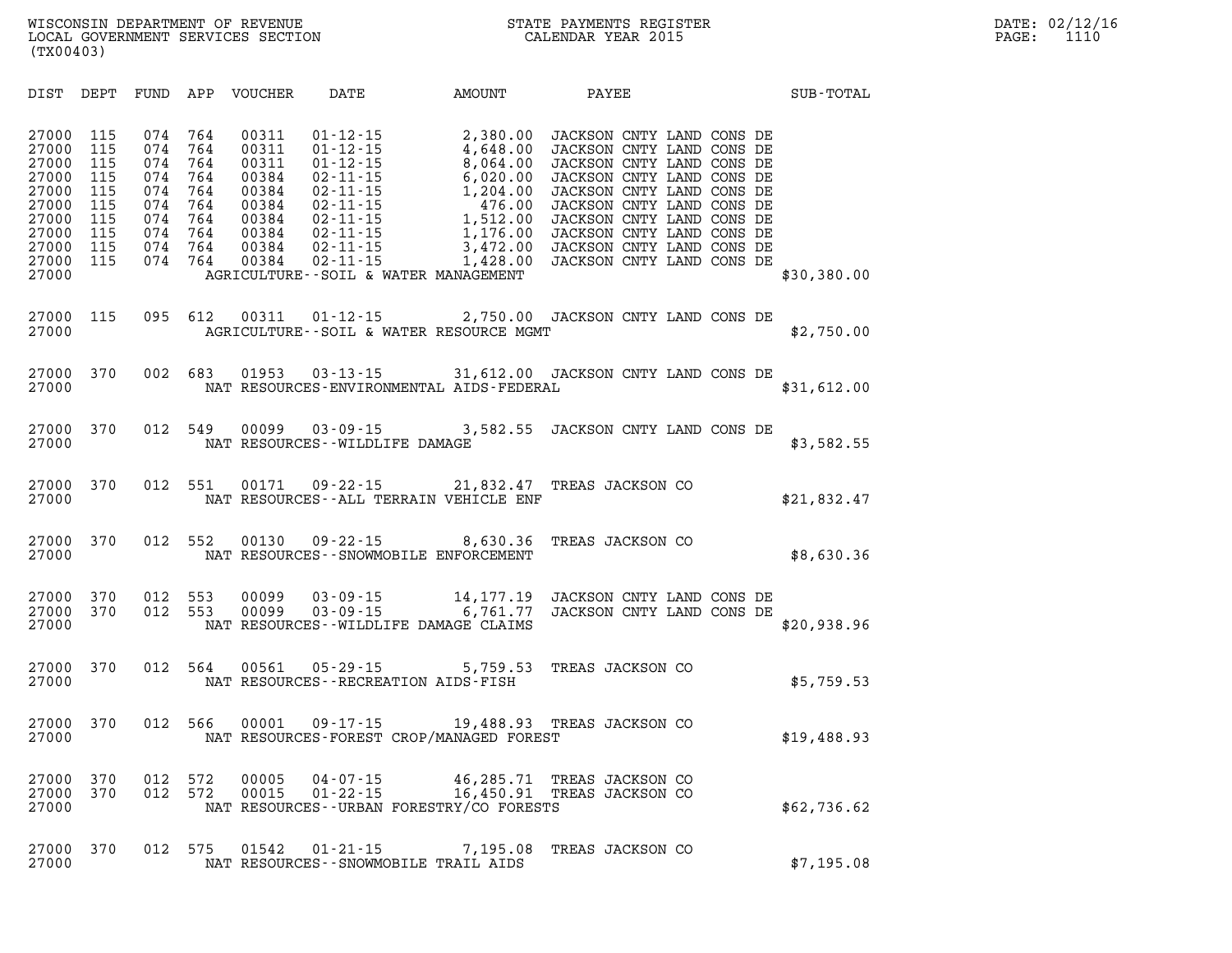| (TX00403)                                                                                           |                                                                    |                                                                       |                                                 |                                                                                                 |                                                               |                                                                                                                                                                                                                                                                                                                      |                                                                                                                                                                                                  | DATE: 02/12/16<br>1111<br>$\mathtt{PAGE}$ : |  |
|-----------------------------------------------------------------------------------------------------|--------------------------------------------------------------------|-----------------------------------------------------------------------|-------------------------------------------------|-------------------------------------------------------------------------------------------------|---------------------------------------------------------------|----------------------------------------------------------------------------------------------------------------------------------------------------------------------------------------------------------------------------------------------------------------------------------------------------------------------|--------------------------------------------------------------------------------------------------------------------------------------------------------------------------------------------------|---------------------------------------------|--|
| DIST DEPT                                                                                           |                                                                    |                                                                       |                                                 | FUND APP VOUCHER                                                                                | DATE                                                          | AMOUNT                                                                                                                                                                                                                                                                                                               | PAYEE                                                                                                                                                                                            | SUB-TOTAL                                   |  |
| 27000 370<br>27000                                                                                  |                                                                    |                                                                       | 074 670                                         | 42646                                                                                           | $05 - 29 - 15$                                                | 79,557.51<br>NAT RESOURCES -- RU RECYCLING GRANT                                                                                                                                                                                                                                                                     | TREAS JACKSON CO                                                                                                                                                                                 | \$79,557.51                                 |  |
| 27000 370<br>27000                                                                                  |                                                                    |                                                                       | 074 673                                         | 42646                                                                                           | 05 - 29 - 15                                                  | 5,274.38<br>NAT RESOURCES -- RU CONSOLIDATED GRANT                                                                                                                                                                                                                                                                   | TREAS JACKSON CO                                                                                                                                                                                 | \$5,274.38                                  |  |
| 27000 370<br>27000                                                                                  |                                                                    |                                                                       | 095 512                                         |                                                                                                 | $01747$ $02 - 03 - 15$<br>NAT RESOURCES - - STEWARDSHIP 2000  | 56,000.00                                                                                                                                                                                                                                                                                                            | TREAS JACKSON CO                                                                                                                                                                                 | \$56,000.00                                 |  |
| 27000 370<br>27000                                                                                  |                                                                    |                                                                       | 095 517                                         |                                                                                                 | $01953$ $03 - 13 - 15$<br>NAT RESOURCES - - POLLUTION CONTROL |                                                                                                                                                                                                                                                                                                                      | 24,388.00 JACKSON CNTY LAND CONS DE                                                                                                                                                              | \$24,388.00                                 |  |
| 27000<br>27000                                                                                      | 395                                                                |                                                                       | 011 168                                         | 50027                                                                                           |                                                               | TRANSPORTATION--ELDERLY & DISABLED                                                                                                                                                                                                                                                                                   | 06-09-15 68,117.00 COUNTY OF JACKSON                                                                                                                                                             | \$68,117.00                                 |  |
| 27000 395<br>27000                                                                                  |                                                                    |                                                                       | 011 170                                         | 40450                                                                                           | $02 - 24 - 15$                                                | TRANSPORTATION--COUNTY FOREST ROAD AIDS                                                                                                                                                                                                                                                                              | 2,724.43 TREAS JACKSON CO                                                                                                                                                                        | \$2,724.43                                  |  |
| 27000<br>27000<br>27000<br>27000<br>27000<br>27000<br>27000<br>27000<br>27000<br>27000<br>27000 395 | 395<br>395<br>395<br>395<br>395<br>395<br>395<br>395<br>395<br>395 | 011 185<br>011 185<br>011 185<br>011 185<br>011<br>011 185<br>011 185 | 011 185<br>185<br>011 185<br>011 185<br>011 185 | 38797<br>44243<br>47724<br>52389<br>52389<br>53625<br>60438<br>61105<br>61659<br>63194<br>65619 | $02 - 10 - 15$<br>$04 - 07 - 15$                              | 1,937.21<br>1,503.50<br>1,195.80<br>1, 503.5<br>1, 195.80<br>07-03-15<br>1, 195.80<br>07-03-15<br>1, 564.64<br>07-15-15<br>2, 087.88<br>09-21-15<br>9-28-15<br>1, 595.52<br>1, 608.68<br>T.<br>1, 599.00<br>JA<br>19-15<br>1, 559.52<br>T.<br>1, 595.52<br>T.<br>1, 595.52<br>T.<br>1, 595.52<br>T.<br>1, 595.52<br> | JACKSON CO<br>JACKSON CO<br>TREAS JACKSON CO<br>TREAS JACKSON CO<br>TREAS JACKSON CO<br>TREAS JACKSON CO<br>TREAS JACKSON CO<br>TREAS JACKSON CO<br>JACKSON CO<br>TREAS JACKSON CO<br>JACKSON CO |                                             |  |
| 27000                                                                                               |                                                                    |                                                                       |                                                 |                                                                                                 |                                                               | TRANSPORTATION - - HIGHWAY SAFETY - FEDERAL                                                                                                                                                                                                                                                                          |                                                                                                                                                                                                  | \$17,612.04                                 |  |
| 27000<br>27000<br>27000 395<br>27000                                                                | 395<br>395                                                         | 011 190<br>011 190                                                    | 011 190                                         | 36027<br>52027<br>64027                                                                         | $01 - 05 - 15$<br>$07 - 06 - 15$<br>$10 - 05 - 15$            | 202,570.59<br>405,141.18<br>202.570.59<br>TRANSPORTATION - - GENERAL TRANSP AIDS - GTA                                                                                                                                                                                                                               | COUNTY OF JACKSON<br>COUNTY OF JACKSON<br>202,570.59 COUNTY OF JACKSON                                                                                                                           | \$810,282.36                                |  |
| 27000<br>27000<br>27000<br>27000                                                                    | 395<br>395<br>395                                                  | 011<br>011<br>011                                                     | 278<br>278<br>278                               | 68888<br>69759<br>69759                                                                         | $12 - 14 - 15$<br>$12 - 21 - 15$<br>$12 - 21 - 15$            | 4,173.35<br>65,557.00<br>6,854.25<br>TRANSPORTATION - - LRIP/TRIP/MSIP GRANTS                                                                                                                                                                                                                                        | TREAS JACKSON CO<br>TREAS JACKSON CO<br>TREAS JACKSON CO                                                                                                                                         | \$76,584.60                                 |  |
| 27000<br>27000<br>27000                                                                             | 435<br>435<br>435                                                  | 005<br>005<br>005                                                     | 000<br>000<br>000                               | 90511<br>90514<br>90515                                                                         | $01 - 01 - 15$<br>$02 - 01 - 15$<br>$03 - 01 - 15$            | 1,754.00<br>15,006.00<br>3,267.00                                                                                                                                                                                                                                                                                    | JACKSON CO<br>JACKSON CO<br>JACKSON CO                                                                                                                                                           |                                             |  |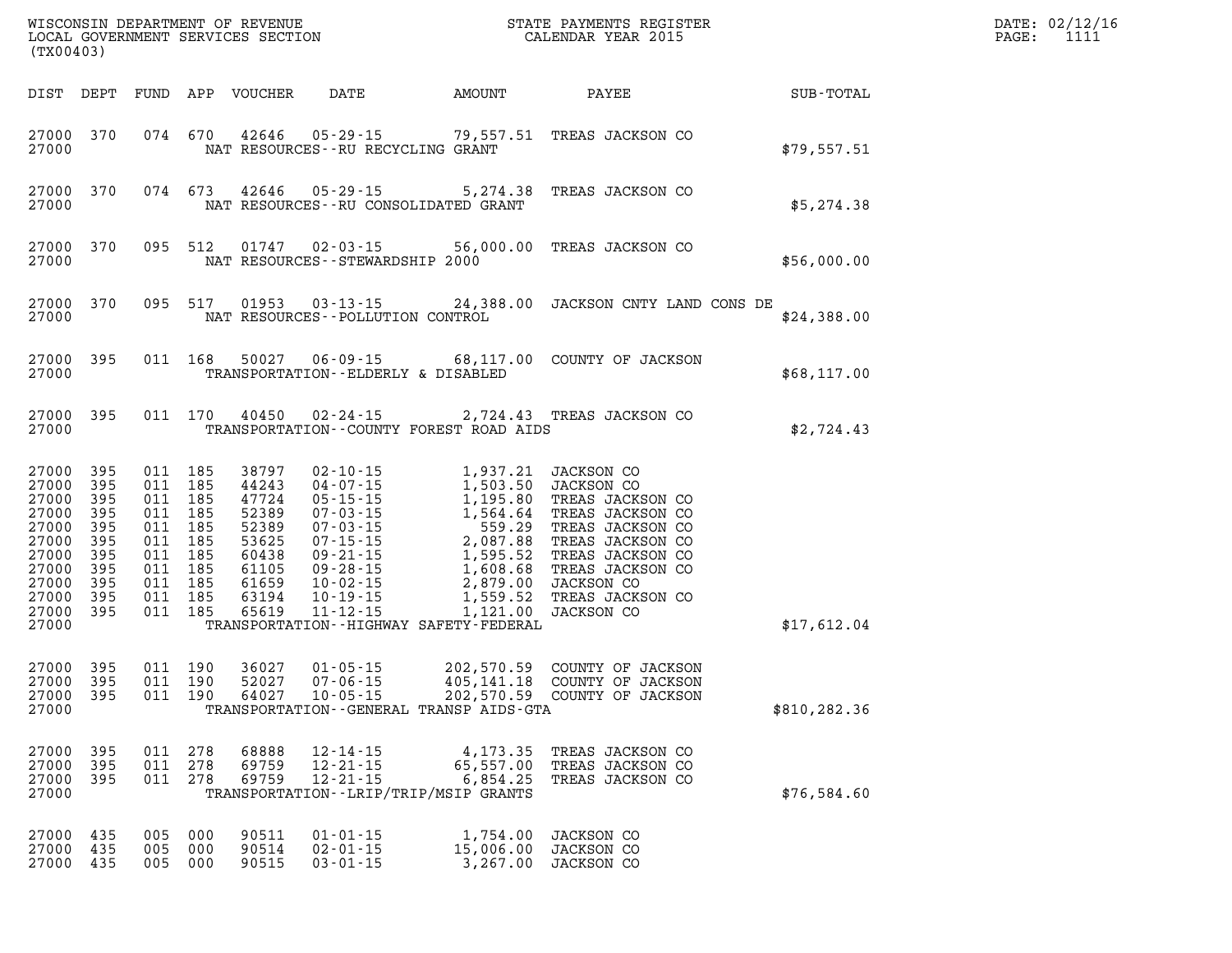| (TX00403)                                                                                                                                                                                                                              |                                                                                                                                                                             |                                                                                                                                                                      |                                                                                                                                                                                 | WISCONSIN DEPARTMENT OF REVENUE<br>LOCAL GOVERNMENT SERVICES SECTION                                                                                                                                                          |                                                                                                                                                                                                                                                                                                                                                                                                                                                                |                                                                                                                                                                                                                                                                                                                                                     | STATE PAYMENTS REGISTER<br>CALENDAR YEAR 2015                                                                                                                                                                                                                                                                                                                                                                                                                                                                                 |                                                                                                                                                                                                                                                    | DATE: 02/12/16<br>PAGE:<br>1112 |
|----------------------------------------------------------------------------------------------------------------------------------------------------------------------------------------------------------------------------------------|-----------------------------------------------------------------------------------------------------------------------------------------------------------------------------|----------------------------------------------------------------------------------------------------------------------------------------------------------------------|---------------------------------------------------------------------------------------------------------------------------------------------------------------------------------|-------------------------------------------------------------------------------------------------------------------------------------------------------------------------------------------------------------------------------|----------------------------------------------------------------------------------------------------------------------------------------------------------------------------------------------------------------------------------------------------------------------------------------------------------------------------------------------------------------------------------------------------------------------------------------------------------------|-----------------------------------------------------------------------------------------------------------------------------------------------------------------------------------------------------------------------------------------------------------------------------------------------------------------------------------------------------|-------------------------------------------------------------------------------------------------------------------------------------------------------------------------------------------------------------------------------------------------------------------------------------------------------------------------------------------------------------------------------------------------------------------------------------------------------------------------------------------------------------------------------|----------------------------------------------------------------------------------------------------------------------------------------------------------------------------------------------------------------------------------------------------|---------------------------------|
| DIST DEPT                                                                                                                                                                                                                              |                                                                                                                                                                             |                                                                                                                                                                      |                                                                                                                                                                                 | FUND APP VOUCHER                                                                                                                                                                                                              | DATE                                                                                                                                                                                                                                                                                                                                                                                                                                                           | AMOUNT                                                                                                                                                                                                                                                                                                                                              | PAYEE                                                                                                                                                                                                                                                                                                                                                                                                                                                                                                                         | SUB-TOTAL                                                                                                                                                                                                                                          |                                 |
| 27000<br>27000<br>27000<br>27000<br>27000<br>27000<br>27000<br>27000<br>27000<br>27000<br>27000                                                                                                                                        | 435<br>435<br>435<br>435<br>435<br>435<br>435<br>435<br>435<br>435                                                                                                          | 005<br>005<br>005<br>005<br>005<br>005<br>005<br>005<br>005                                                                                                          | 000<br>000<br>000<br>000<br>000<br>005 000<br>000<br>000<br>000<br>000                                                                                                          | 90517<br>90518<br>90519<br>90521<br>90600<br>90601<br>90604<br>90607<br>90609<br>90611                                                                                                                                        | $04 - 01 - 15$<br>$05 - 01 - 15$<br>$06 - 01 - 15$<br>$06 - 29 - 15$<br>$07 - 01 - 15$<br>$08 - 01 - 15$<br>$09 - 01 - 15$<br>$10 - 01 - 15$<br>$11 - 02 - 15$<br>$12 - 01 - 15$<br>HEALTH SERVICES - - STATE/FED AIDS                                                                                                                                                                                                                                         | 52,482.00<br>32,918.00<br>141,068.00<br>$141,068.00 \ 35,706.00 \ 140,320.00 \ 25,762.00 \ 156,864.00 \ 101,061.00 \ 8,473.00$<br>12,341.00                                                                                                                                                                                                         | <b>JACKSON CO</b><br><b>JACKSON CO</b><br>JACKSON CO<br>JACKSON CO<br>JACKSON CO<br>JACKSON CO<br>JACKSON CO<br>JACKSON CO<br><b>JACKSON CO</b><br>JACKSON CO                                                                                                                                                                                                                                                                                                                                                                 | \$727,022.00                                                                                                                                                                                                                                       |                                 |
| 27000<br>27000<br>27000<br>27000<br>27000<br>27000<br>27000<br>27000<br>27000<br>27000<br>27000<br>27000<br>27000<br>27000<br>27000<br>27000<br>27000<br>27000<br>27000<br>27000<br>27000<br>27000<br>27000<br>27000<br>27000<br>27000 | 437<br>437<br>437<br>437<br>437<br>437<br>437<br>437<br>437<br>437<br>437<br>437<br>437<br>437<br>437<br>437<br>437<br>437<br>437<br>437<br>437<br>437<br>437<br>437<br>437 | 005<br>005<br>005<br>005<br>005<br>005<br>005<br>005<br>005<br>005<br>005<br>005<br>005<br>005<br>005<br>005<br>005<br>005<br>005<br>005<br>005<br>005<br>005<br>005 | 000<br>000<br>000<br>005 000<br>000<br>000<br>000<br>000<br>000<br>000<br>000<br>000<br>000<br>000<br>000<br>000<br>000<br>000<br>000<br>000<br>000<br>000<br>000<br>000<br>000 | 00000<br>00000<br>00000<br>00000<br>00000<br>00000<br>00000<br>00000<br>00000<br>00000<br>00000<br>00000<br>00000<br>00000<br>00000<br>00000<br>00000<br>00000<br>00000<br>00000<br>00000<br>00000<br>00000<br>00000<br>00000 | $01 - 05 - 15$<br>$01 - 16 - 15$<br>$01 - 30 - 15$<br>$02 - 05 - 15$<br>$03 - 05 - 15$<br>$04 - 06 - 15$<br>$04 - 07 - 15$<br>$04 - 17 - 15$<br>$04 - 30 - 15$<br>$05 - 05 - 15$<br>$05 - 06 - 15$<br>$05 - 22 - 15$<br>$06 - 03 - 15$<br>$06 - 05 - 15$<br>$06 - 19 - 15$<br>$06 - 26 - 15$<br>$07 - 06 - 15$<br>$07 - 20 - 15$<br>$07 - 30 - 15$<br>$08 - 05 - 15$<br>$08 - 07 - 15$<br>$08 - 21 - 15$<br>$09 - 08 - 15$<br>$09 - 14 - 15$<br>$09 - 25 - 15$ | 243.25<br>9,282.83<br>51,370.36<br>7,284.60<br>88.80<br>1,944.04<br>91,089.42<br>17,000.02<br>.00<br>55,894.85<br>73,609.22<br>9,353.86<br>20,266.07<br>10,736.24<br>6,857.36<br>7,332.54<br>159.40<br>14,168.06<br>72,868.65<br>8,583.12<br>18,277.87<br>1,596.00<br>9,123.35<br>345,057.00<br>7,690.47<br>CHILDREN & FAMILIES--STATE/FEDERAL AIDS | <b>JACKSON</b><br><b>JACKSON</b><br>JACKSON<br>CHILD SUPPORT<br><b>JACKSON</b><br>JACKSON<br><b>JACKSON</b><br>JACKSON<br>CHILD SUPPORT<br><b>JACKSON</b><br><b>JACKSON</b><br>CHILD SUPPORT<br><b>JACKSON</b><br><b>JACKSON</b><br><b>JACKSON</b><br><b>JACKSON</b><br>CHILD SUPPORT<br><b>JACKSON</b><br><b>JACKSON</b><br>JACKSON<br><b>JACKSON</b><br><b>JACKSON</b><br>JACKSON<br>CHILD SUPPORT<br><b>JACKSON</b><br><b>JACKSON</b><br>CHILD SUPPORT<br><b>JACKSON</b><br>CHILD SUPPORT<br>JACKSON<br>JACKSON<br>JACKSON | $\star$<br>$\star$<br>$\star$<br>$\star$<br>$\star$<br>$\star$<br>*<br>$\star$<br>$\star$<br>$\star$<br>$\star$<br>$\star$<br>*<br>$\star$<br>$\star$<br>$\star$<br>$\star$<br>$\star$<br>$\star$<br>$\star$<br>$\star$<br>$\star$<br>\$839,877.38 |                                 |
| 27000<br>27000                                                                                                                                                                                                                         | 455                                                                                                                                                                         |                                                                                                                                                                      | 002 221                                                                                                                                                                         | 14                                                                                                                                                                                                                            | $07 - 21 - 15$                                                                                                                                                                                                                                                                                                                                                                                                                                                 | 340.00<br>JUSTICE -- LAW ENFORCEMENT SERVICES AID                                                                                                                                                                                                                                                                                                   | TREAS JACKSON CO                                                                                                                                                                                                                                                                                                                                                                                                                                                                                                              | \$340.00                                                                                                                                                                                                                                           |                                 |
| 27000<br>27000                                                                                                                                                                                                                         | 455                                                                                                                                                                         | 002                                                                                                                                                                  | 231                                                                                                                                                                             | 14                                                                                                                                                                                                                            | $04 - 08 - 15$<br>JUSTICE - - LAW ENFORCEMENT TRAINING                                                                                                                                                                                                                                                                                                                                                                                                         | 6,080.00                                                                                                                                                                                                                                                                                                                                            | TREAS JACKSON CO                                                                                                                                                                                                                                                                                                                                                                                                                                                                                                              | \$6,080.00                                                                                                                                                                                                                                         |                                 |

**27000 455 002 241 07330 07-14-15 345.60 TREAS JACKSON CO 27000 JUSTICE--CEASE AND OTHER FEDERAL GRANTS \$345.60** 

**27000 455 002 251 00253 08-04-15 885.39 TREAS JACKSON CNTY**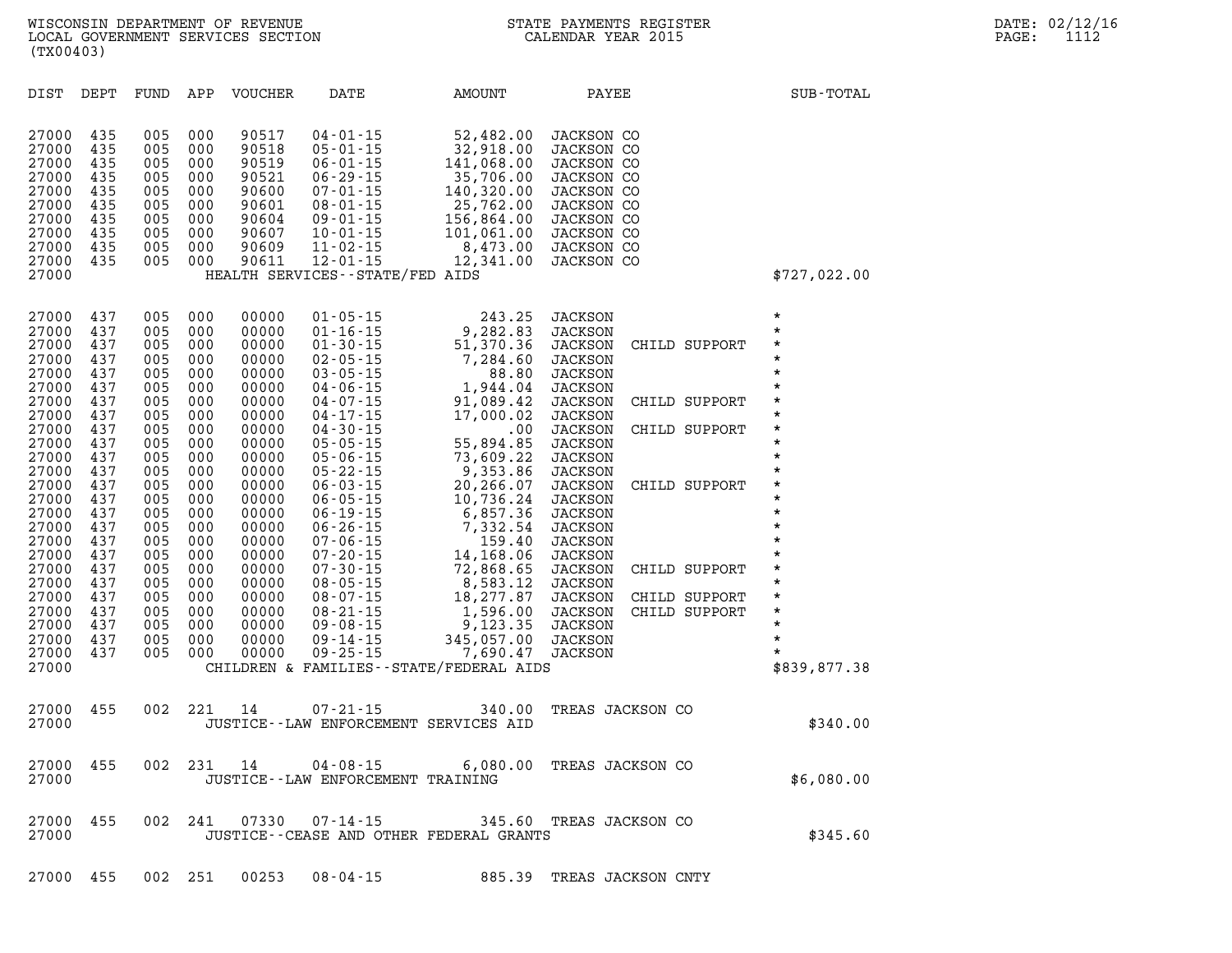**WISCONSIN DEPARTMENT OF REVENUE STATE PAYMENTS REGISTER DATE: 02/12/16 LOCAL GOVERNMENT SERVICES SECTION CALENDAR YEAR 2015 PAGE: 1113 (TX00403)** 

| DIST                                                        | DEPT                                   | FUND                                   | APP                                    | VOUCHER                                            | DATE                                                                                                     | AMOUNT                                                                                                        | PAYEE                                                                                                                            | SUB-TOTAL   |
|-------------------------------------------------------------|----------------------------------------|----------------------------------------|----------------------------------------|----------------------------------------------------|----------------------------------------------------------------------------------------------------------|---------------------------------------------------------------------------------------------------------------|----------------------------------------------------------------------------------------------------------------------------------|-------------|
| 27000<br>27000<br>27000<br>27000<br>27000<br>27000<br>27000 | 455<br>455<br>455<br>455<br>455<br>455 | 002<br>002<br>002<br>002<br>002<br>002 | 251<br>251<br>251<br>251<br>251<br>251 | 04544<br>05187<br>05187<br>05987<br>06573<br>06952 | $02 - 20 - 15$<br>$03 - 23 - 15$<br>$03 - 23 - 15$<br>$05 - 06 - 15$<br>$06 - 08 - 15$<br>$06 - 24 - 15$ | 679.50<br>897.84<br>1,419.34<br>1,462.24<br>1,206.92<br>1,276.30<br>JUSTICE - - TRUANCY PROGRAM - GRANT FUNDS | TREAS JACKSON CNTY<br>TREAS JACKSON CNTY<br>TREAS JACKSON CNTY<br>TREAS JACKSON CNTY<br>TREAS JACKSON CNTY<br>TREAS JACKSON CNTY | \$7,827.53  |
| 27000<br>27000                                              | 455                                    | 002                                    | 263                                    | 03674                                              | $01 - 15 - 15$<br>JUSTICE - - TRIBAL LAW ENFORCEMENT                                                     | 27,625.00                                                                                                     | TREAS JACKSON CO                                                                                                                 | \$27,625.00 |
| 27000<br>27000<br>27000<br>27000                            | 455<br>455<br>455                      | 002<br>002<br>002                      | 271<br>271<br>271                      | 04735<br>05716<br>07361                            | $03 - 03 - 15$<br>$04 - 21 - 15$<br>$07 - 16 - 15$                                                       | 42,311.40<br>22, 228. 23<br>22, 281.37<br>JUSTICE - - TREATMENT ALT/DIVERSION GRANT                           | TREAS JACKSON CO<br>TREAS JACKSON CO<br>TREAS JACKSON CO                                                                         | \$86,821.00 |
| 27000<br>27000<br>27000                                     | 455<br>455                             | 002<br>002                             | 532<br>532                             | 04<br>12                                           | $03 - 09 - 15$<br>$07 - 27 - 15$                                                                         | 18,221.17<br>17,374.90<br>JUSTICE--VICTIM/WITNESS ASSISTANCE SERV                                             | TREAS JACKSON CO<br>TREAS JACKSON CO                                                                                             | \$35,596.07 |
| 27000<br>27000                                              | 465                                    | 002                                    | 337                                    | 01344                                              | $06 - 24 - 15$                                                                                           | 4,100.00<br>MILITARY AFFAIRS-EMERGENCY MGMT PLANNING                                                          | TREAS JACKSON CO                                                                                                                 | \$4,100.00  |
| 27000<br>27000<br>27000                                     | 465<br>465                             | 002<br>002                             | 342<br>342                             | 00908<br>01415                                     | $01 - 15 - 15$<br>$06 - 25 - 15$                                                                         | 15,590.42<br>16, 197.73<br>MILITARY AFFAIRS-EMERGENCY MGMT-FED FUND                                           | TREAS JACKSON CO<br>TREAS JACKSON CO                                                                                             | \$31,788.15 |
| 27000<br>27000                                              | 465                                    | 072                                    | 364                                    | 00991                                              | $01 - 20 - 15$                                                                                           | 4,098.00<br>MILITARY AFFAIRS-EMER MGMT-PLANNING AID                                                           | TREAS JACKSON CO                                                                                                                 | \$4,098.00  |
| 27000<br>27000                                              | 485                                    | 002                                    | 127                                    | 06030                                              | $06 - 12 - 15$<br>VETERANS AFFAIRS GRANTS                                                                | 1,000.00                                                                                                      | TREAS JACKSON CO                                                                                                                 | \$1,000.00  |
| 27000<br>27000                                              | 485                                    | 082                                    | 267                                    | 06030                                              | $06 - 12 - 15$                                                                                           | 4,500.00<br>VETERANS AFFAIRS - - GRANTS TO COUNTIES                                                           | TREAS JACKSON CO                                                                                                                 | \$4,500.00  |
| 27000<br>27000                                              | 485                                    | 082                                    | 280                                    | 02994                                              | $01 - 02 - 15$<br>VETERANS AFFAIRS - - GRANTS                                                            | 1,361.86                                                                                                      | TREAS JACKSON CO                                                                                                                 | \$1,361.86  |
| 27000<br>27000                                              | 485                                    | 083                                    | 370                                    | 06030                                              | $06 - 12 - 15$                                                                                           | 4,500.00<br>VETERANS AFFAIRS - - GRANTS TO COUNTIES                                                           | TREAS JACKSON CO                                                                                                                 | \$4,500.00  |
| 27000                                                       | 505                                    | 002                                    | 155                                    | 60033                                              | $08 - 06 - 15$                                                                                           | 2,212.36                                                                                                      | TREAS JACKSON CO                                                                                                                 |             |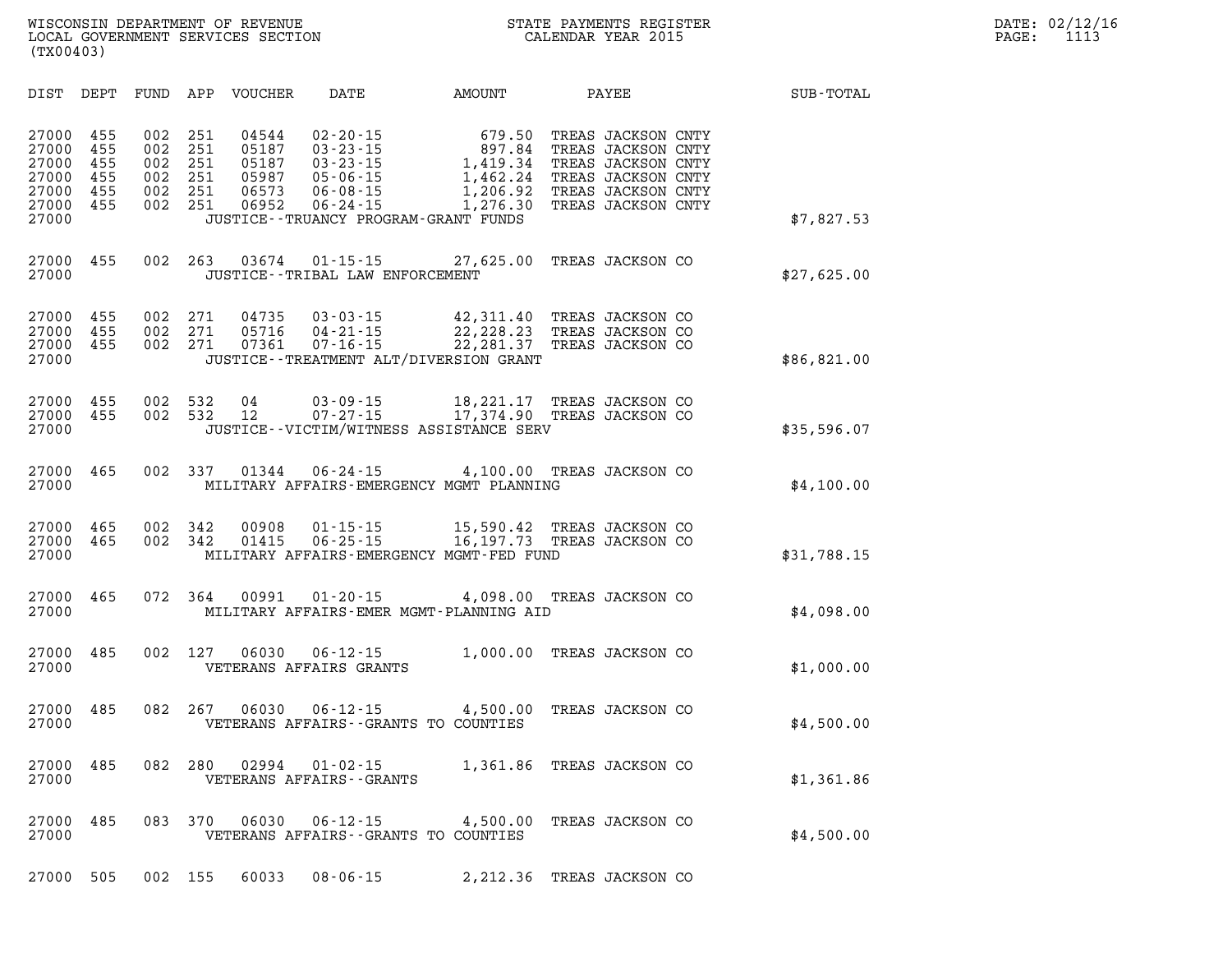**DIST DEPT FUND APP VOUCHER DATE AMOUNT PAYEE SUB-TOTAL 27000 505 002 155 60033 08-06-15 474.73 TREAS JACKSON CO 27000 505 002 155 60061 08-25-15 923.16 TREAS JACKSON CO 27000 505 002 155 60061 08-25-15 485.19 TREAS JACKSON CO 27000 505 002 155 60136 09-23-15 883.69 TREAS JACKSON CO 27000 505 002 155 60136 09-23-15 413.83 TREAS JACKSON CO 27000 505 002 155 60490 02-10-15 1,192.09 TREAS JACKSON CO 27000 505 002 155 60490 02-10-15 173.01 TREAS JACKSON CO 27000 505 002 155 60526 02-24-15 654.67 TREAS JACKSON CO 27000 505 002 155 60526 02-24-15 101.28 TREAS JACKSON CO 27000 505 002 155 60596 03-24-15 272.19 TREAS JACKSON CO 27000 505 002 155 60596 03-24-15 2,177.28 TREAS JACKSON CO 27000 505 002 155 60742 05-21-15 947.63 TREAS JACKSON CO 27000 505 002 155 60742 05-21-15 274.07 TREAS JACKSON CO 27000 505 002 155 60784 06-08-15 748.75 TREAS JACKSON CO 27000 505 002 155 60784 06-08-15 618.37 TREAS JACKSON CO 27000 505 002 155 60821 06-23-15 1,622.02 TREAS JACKSON CO 27000 505 002 155 60821 06-23-15 1,708.04 TREAS JACKSON CO 27000 505 002 155 60865 07-07-15 1,166.55 TREAS JACKSON CO 27000 505 002 155 60865 07-07-15 1,679.18 TREAS JACKSON CO 27000 DOA-HOUSING ASSISTANCE-FEDERAL FUNDS \$18,728.09 27000 505 035 371 60033 08-06-15 164.62 TREAS JACKSON CO 27000 505 035 371 60061 08-25-15 93.79 TREAS JACKSON CO 27000 505 035 371 60136 09-23-15 260.39 TREAS JACKSON CO 27000 505 035 371 60490 02-10-15 4,092.89 TREAS JACKSON CO 27000 505 035 371 60490 02-10-15 1,464.72 TREAS JACKSON CO 27000 505 035 371 60526 02-24-15 1,421.78 TREAS JACKSON CO 27000 505 035 371 60526 02-24-15 1,706.11 TREAS JACKSON CO 27000 505 035 371 60526 02-24-15 1,144.04 TREAS JACKSON CO 27000 505 035 371 60596 03-24-15 3,956.94 TREAS JACKSON CO 27000 505 035 371 60596 03-24-15 314.00 TREAS JACKSON CO 27000 505 035 371 60742 05-21-15 1,112.81 TREAS JACKSON CO 27000 505 035 371 60742 05-21-15 111.90 TREAS JACKSON CO 27000 505 035 371 60784 06-08-15 798.22 TREAS JACKSON CO 27000 505 035 371 60784 06-08-15 2,058.35 TREAS JACKSON CO 27000 505 035 371 60821 06-23-15 729.12 TREAS JACKSON CO 27000 505 035 371 60865 07-07-15 29.84 TREAS JACKSON CO 27000 DOA--PUBLIC BENEFITS FUND \$19,459.52 27000 505 089 166 04921 01-21-15 1,000.00 TREAS JACKSON CNTY 27000 505 089 166 09097 06-23-15 68,864.00 TREAS JACKSON CNTY 27000 DOA--LAND INFORMATION FUND \$69,864.00 27000 835 002 105 43638 07-27-15 147,613.71 TREAS JACKSON CO 27000 REVENUE--STATE SHARED REVENUES \$147,613.71** 

**27000 835 002 109 01027 07-27-15 18,018.00 TREAS JACKSON CO 27000 REVENUE--EXEMPT COMPUTER AID \$18,018.00** 

**27000 835 002 302 10038 07-27-15 2,118,910.51 TREAS JACKSON CO**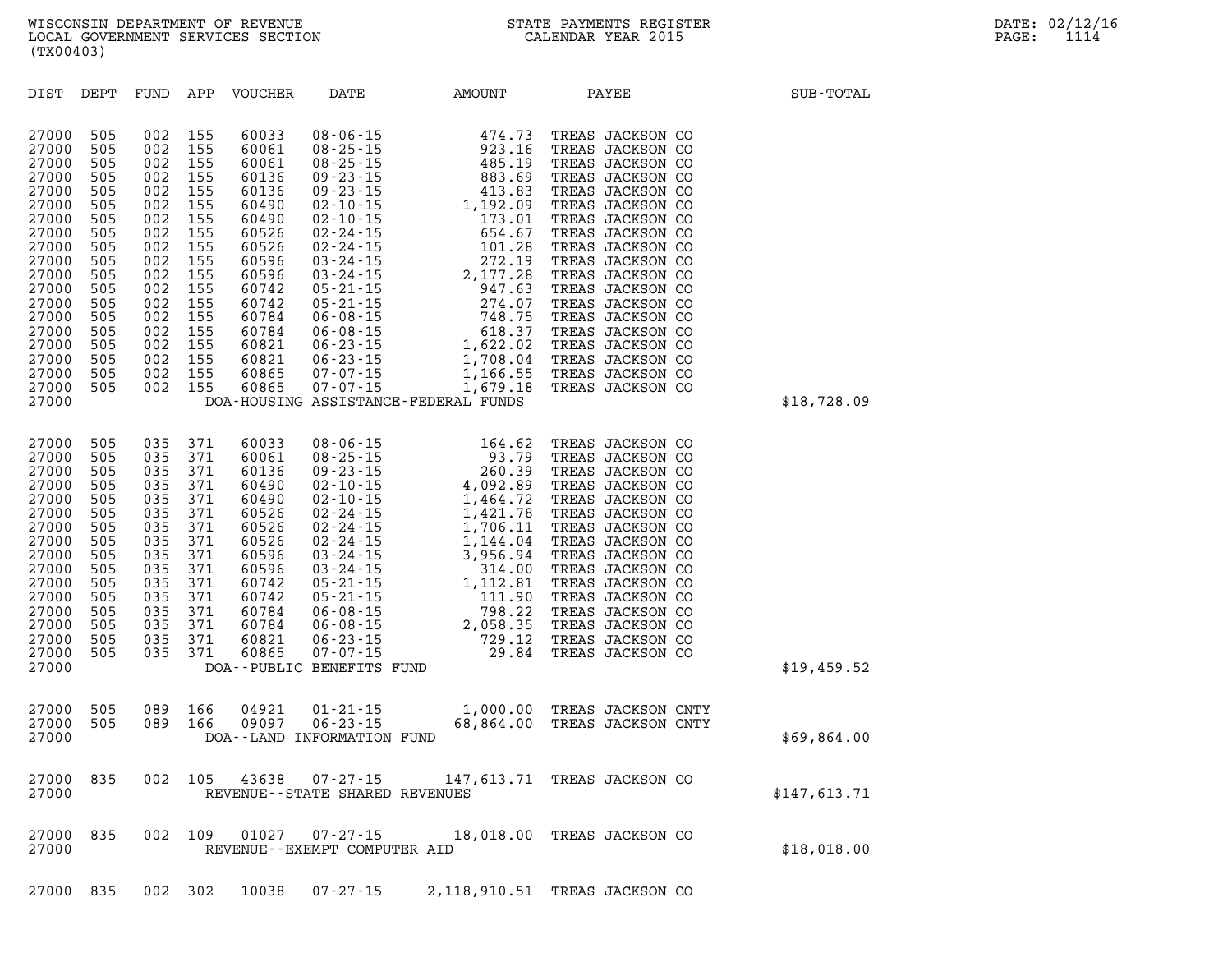| (TX00403)      |      |      |     | WISCONSIN DEPARTMENT OF REVENUE<br>LOCAL GOVERNMENT SERVICES SECTION |                                                      |            | STATE PAYMENTS REGISTER<br>CALENDAR YEAR 2015 |                | PAGE: | DATE: 02/12/16<br>1115 |
|----------------|------|------|-----|----------------------------------------------------------------------|------------------------------------------------------|------------|-----------------------------------------------|----------------|-------|------------------------|
| DIST           | DEPT | FUND | APP | VOUCHER                                                              | DATE                                                 | AMOUNT     | PAYEE                                         | SUB-TOTAL      |       |                        |
| 27000<br>27000 | 835  | 002  | 302 | 11038                                                                | 07-27-15<br>REVENUE-FIRST DOLLAR/SCHOOL LEVY CREDITS | 667,763.40 | TREAS JACKSON CO                              | \$2,786,673.91 |       |                        |
| 27000<br>27000 | 835  | 021  | 363 | 37177                                                                | $03 - 23 - 15$<br>REVENUE - - LOTTERY CREDIT -       | 615,807.39 | TREAS JACKSON CO                              | \$615,807.39   |       |                        |
| 27000          |      |      |     |                                                                      | DISTRICT TOTAL APPROPRIATIONS                        |            |                                               | \$6,814,494.03 |       |                        |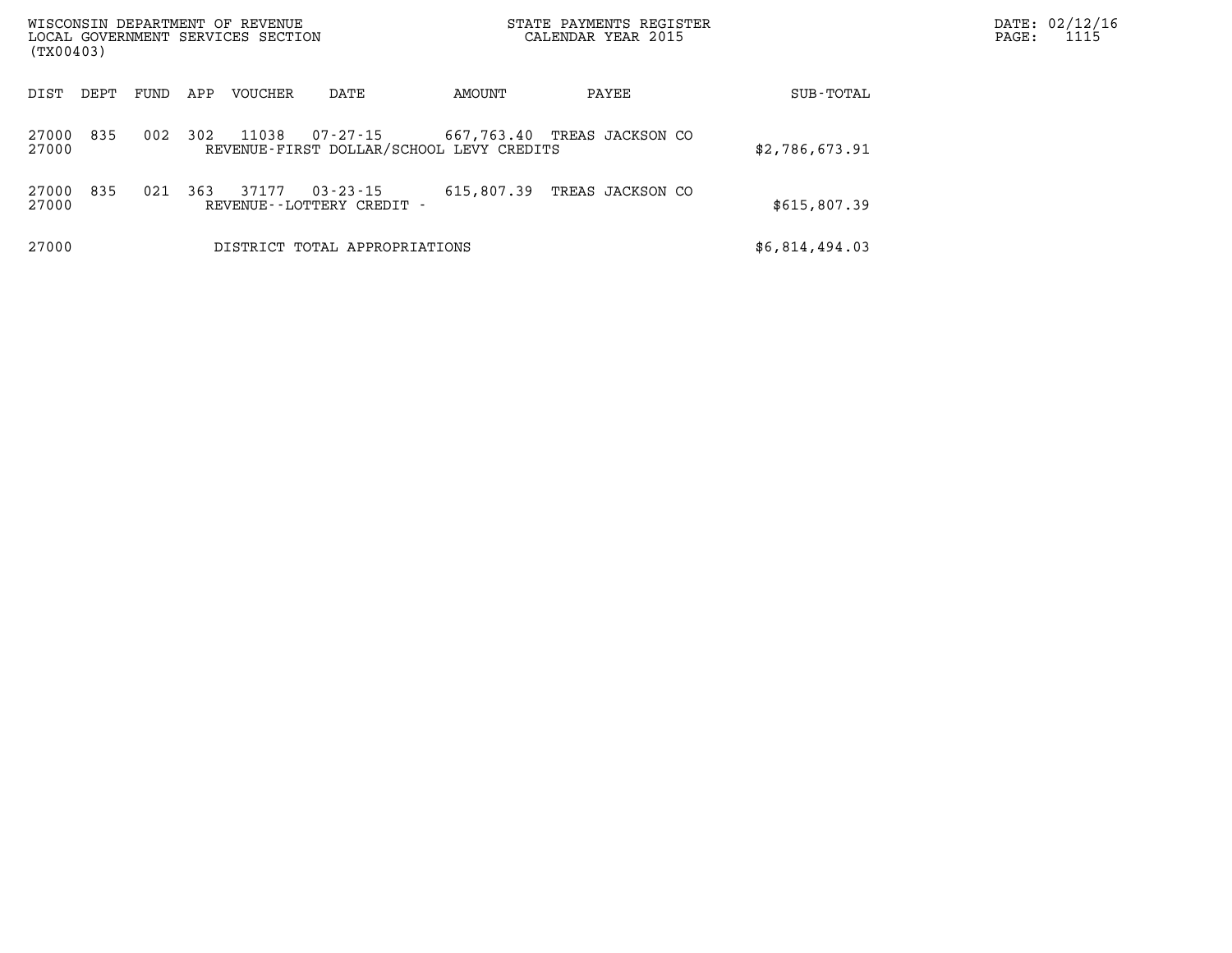| (TX00403) |                        |         |  |                                |                                                                                                                                                    |                                                         |              | DATE: 02/12/16<br>PAGE: 1116 |
|-----------|------------------------|---------|--|--------------------------------|----------------------------------------------------------------------------------------------------------------------------------------------------|---------------------------------------------------------|--------------|------------------------------|
|           |                        |         |  |                                |                                                                                                                                                    | DIST DEPT FUND APP VOUCHER DATE AMOUNT PAYEE SUB-TOTAL  |              |                              |
| 27002     | 27002 165              |         |  |                                | 002 225 00686 06-25-15 4,883.38 TREAS TN ADAMS<br>SAFETY/PROF SERV--FIRE INSURANCE DUES                                                            |                                                         | \$4,883.38   |                              |
| 27002     |                        |         |  |                                | NAT RESOURCES-SEVERANCE/YIELD/WITHDRAWAL                                                                                                           | 27002 370 000 001 01DNR 04-09-15 99.86 TREAS TOWN ADAMS | \$99.86      |                              |
|           |                        |         |  |                                | 27002 370 002 503 17972 01-30-15 2,605.46 TREAS TN ADAMS                                                                                           | 182.70 TOWN SHARE                                       |              |                              |
|           |                        |         |  |                                | 27002 NAT RESOURCES--AIDS IN LIEU OF TAXES                                                                                                         |                                                         | \$2,605.46   |                              |
| 27002     | 27002 370              |         |  |                                | 012 571 38990 06-02-15 559.81 TREAS TN ADAMS<br>NAT RESOURCES - - FOREST CROP/MFL/CO FOREST                                                        |                                                         | \$559.81     |                              |
| 27002     |                        |         |  |                                | 27002 370 012 579 20294 04-03-15 884.01 TREAS TN ADAMS<br>NAT RESOURCES--AIDS IN LIEU OF TAXES                                                     |                                                         | \$884.01     |                              |
| 27002 395 | 27002 395              | 011 191 |  |                                | 38689  01-05-15  29,341.65  TOWN OF ADAMS                                                                                                          |                                                         |              |                              |
|           | 27002 395<br>27002 395 |         |  |                                | 011 191 46689 04-06-15 29,341.65 TOWN OF ADAMS<br>011 191 54689 07-06-15 29,341.65 TOWN OF ADAMS<br>011 191 66689 10-05-15 29,341.65 TOWN OF ADAMS |                                                         |              |                              |
| 27002     |                        |         |  |                                | TRANSPORTATION--GENERAL TRANSP AIDS-GTA                                                                                                            |                                                         | \$117,366.60 |                              |
| 27002     | 27002 835              |         |  | REVENUE--STATE SHARED REVENUES | 002 105 43611 07-27-15 5,332.80 TREAS TN ADAMS                                                                                                     |                                                         | \$5,332.80   |                              |
| 27002     |                        |         |  | REVENUE--EXEMPT COMPUTER AID   | 27002 835 002 109 02643 07-27-15 77.00 TREAS TN ADAMS                                                                                              |                                                         | \$77.00      |                              |
| 27002     |                        |         |  | DISTRICT TOTAL APPROPRIATIONS  |                                                                                                                                                    |                                                         | \$131,808.92 |                              |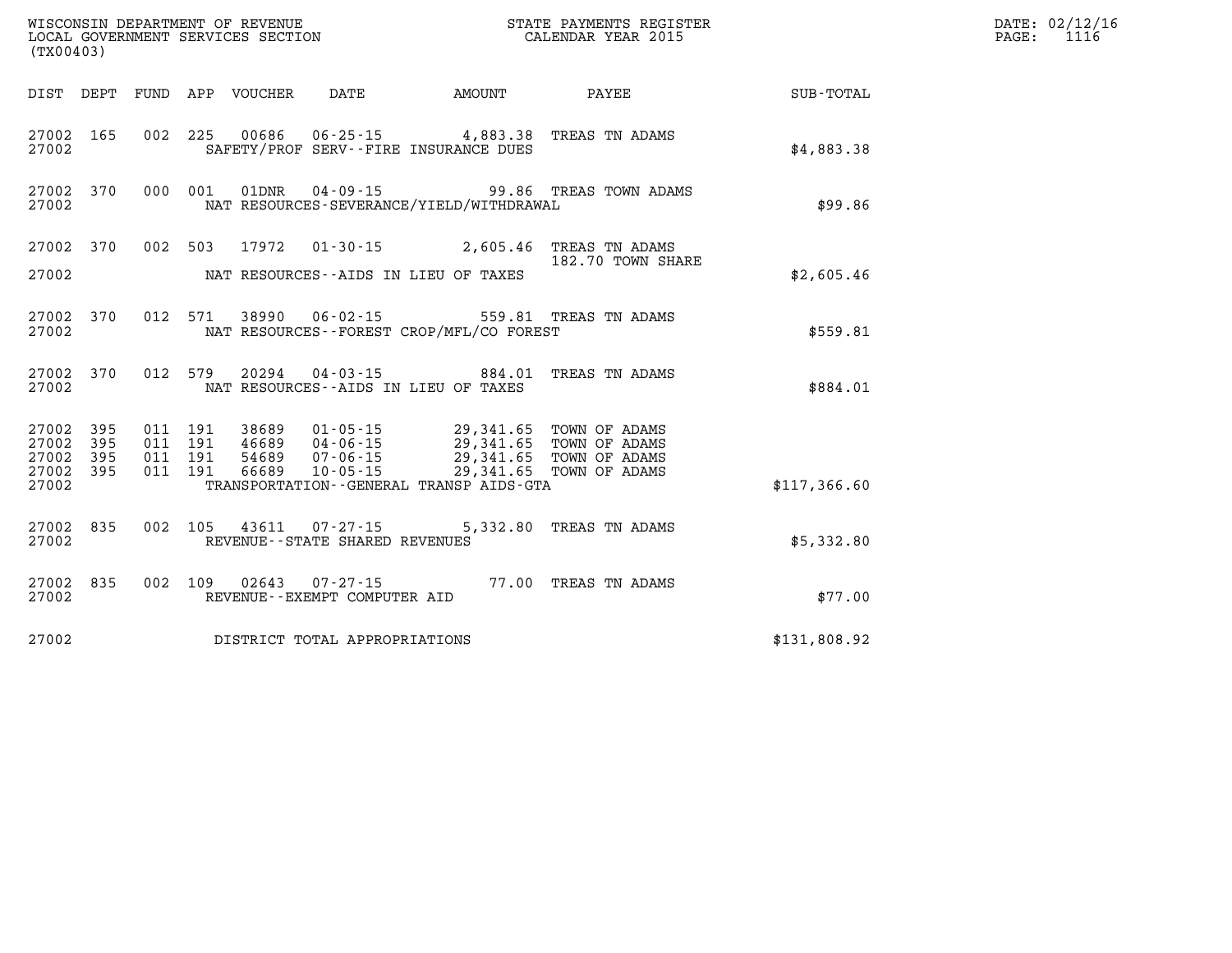| (TX00403)                                                 |           |                                          | WISCONSIN DEPARTMENT OF REVENUE<br>LOCAL GOVERNMENT SERVICES SECTION |                                                     |                                              | STATE PAYMENTS REGISTER<br>CALENDAR YEAR 2015                                                                                                                            |              | DATE: 02/12/16<br>PAGE:<br>1117 |
|-----------------------------------------------------------|-----------|------------------------------------------|----------------------------------------------------------------------|-----------------------------------------------------|----------------------------------------------|--------------------------------------------------------------------------------------------------------------------------------------------------------------------------|--------------|---------------------------------|
|                                                           |           |                                          | DIST DEPT FUND APP VOUCHER                                           | DATE                                                | AMOUNT                                       | PAYEE                                                                                                                                                                    | SUB-TOTAL    |                                 |
| 27004 165<br>27004                                        |           |                                          |                                                                      |                                                     | SAFETY/PROF SERV--FIRE INSURANCE DUES        | 002 225 00687 06-25-15 3,342.81 TREAS TN ALBION                                                                                                                          | \$3,342.81   |                                 |
| 27004 370<br>27004                                        |           | 000 001                                  | 05DNR                                                                |                                                     | NAT RESOURCES-SEVERANCE/YIELD/WITHDRAWAL     | 09-28-15 1,169.38 TREAS TOWN ALBION                                                                                                                                      | \$1,169.38   |                                 |
| 27004 370                                                 |           |                                          | 002 503 17526                                                        |                                                     |                                              | 01-12-15 359.97 TREAS TN ALBION<br>21.19 TOWN SHARE                                                                                                                      |              |                                 |
| 27004                                                     |           |                                          |                                                                      |                                                     | NAT RESOURCES--AIDS IN LIEU OF TAXES         |                                                                                                                                                                          | \$359.97     |                                 |
| 27004                                                     | 27004 370 |                                          | 012 571 38991                                                        |                                                     | NAT RESOURCES--FOREST CROP/MFL/CO FOREST     | 06-02-15 590.78 TREAS TN ALBION                                                                                                                                          | \$590.78     |                                 |
| 27004 370<br>27004                                        | 27004 370 | 012 579<br>012 579                       | 20295<br>20295                                                       |                                                     | NAT RESOURCES--AIDS IN LIEU OF TAXES         | 04-03-15 46.68 TREAS TN ALBION<br>04-03-15 174.65 TREAS TN ALBION                                                                                                        | \$221.33     |                                 |
| 27004 395<br>27004 395<br>27004 395<br>27004 395<br>27004 |           | 011 191<br>011 191<br>011 191<br>011 191 |                                                                      |                                                     | TRANSPORTATION - - GENERAL TRANSP AIDS - GTA | 38690 01-05-15 29,660.94 TOWN OF ALBION<br>46690 04-06-15 29,660.94 TOWN OF ALBION<br>54690 07-06-15 29,660.94 TOWN OF ALBION<br>66690 10-05-15 29,660.94 TOWN OF ALBION | \$118,643.76 |                                 |
| 27004 835<br>27004                                        |           | 002 105                                  |                                                                      | 43612 07-27-15<br>REVENUE--STATE SHARED REVENUES    |                                              | 3,280.51 TREAS TN ALBION                                                                                                                                                 | \$3,280.51   |                                 |
| 27004 835<br>27004                                        |           | 002 109                                  | 02644                                                                | REVENUE--EXEMPT COMPUTER AID                        |                                              | 07-27-15 16.00 TREAS TN ALBION                                                                                                                                           | \$16.00      |                                 |
| 27004                                                     | 27004 835 |                                          |                                                                      | 021 363 35667 03-23-15<br>REVENUE--LOTTERY CREDIT - |                                              | 1,457.13 TREAS TN ALBION                                                                                                                                                 | \$1,457.13   |                                 |
| 27004                                                     |           |                                          |                                                                      | DISTRICT TOTAL APPROPRIATIONS                       |                                              |                                                                                                                                                                          | \$129,081.67 |                                 |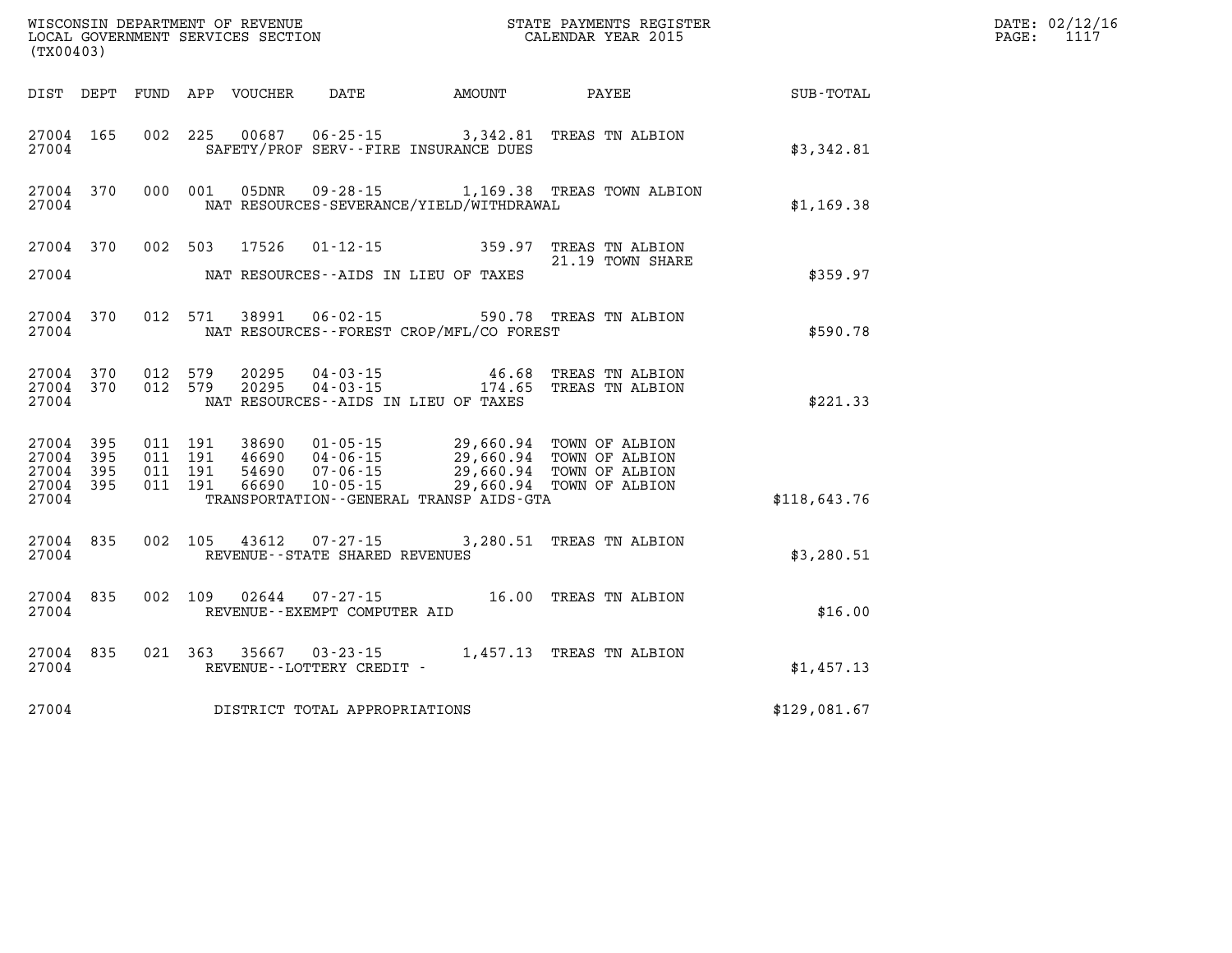| (TX00403)                                                 |                        |  |                                |                                   |                                                                                                                                                                                                                                                                                                                                                                                                       | WISCONSIN DEPARTMENT OF REVENUE<br>LOCAL GOVERNMENT SERVICES SECTION CALENDAR YEAR 2015 |                                                        |  | DATE: 02/12/16<br>PAGE: 1118 |
|-----------------------------------------------------------|------------------------|--|--------------------------------|-----------------------------------|-------------------------------------------------------------------------------------------------------------------------------------------------------------------------------------------------------------------------------------------------------------------------------------------------------------------------------------------------------------------------------------------------------|-----------------------------------------------------------------------------------------|--------------------------------------------------------|--|------------------------------|
|                                                           |                        |  |                                |                                   |                                                                                                                                                                                                                                                                                                                                                                                                       |                                                                                         | DIST DEPT FUND APP VOUCHER DATE AMOUNT PAYEE SUB-TOTAL |  |                              |
| 27006 165<br>27006                                        |                        |  |                                |                                   | 002 225 00688 06-25-15 3,306.20 TREAS TN ALMA<br>SAFETY/PROF SERV--FIRE INSURANCE DUES                                                                                                                                                                                                                                                                                                                |                                                                                         | \$3,306.20                                             |  |                              |
| 27006                                                     | 27006 370              |  |                                |                                   | NAT RESOURCES-SEVERANCE/YIELD/WITHDRAWAL                                                                                                                                                                                                                                                                                                                                                              | 000 001 04DNR 06-03-15 1,160.70 TREAS TOWN ALMA                                         | \$1,160.70                                             |  |                              |
| 27006                                                     | 27006 370              |  |                                |                                   | 002 503 17527 01-12-15 1,253.61 TREAS TN ALMA<br>NAT RESOURCES--AIDS IN LIEU OF TAXES                                                                                                                                                                                                                                                                                                                 |                                                                                         | \$1,253.61                                             |  |                              |
| 27006                                                     | 27006 370<br>27006 370 |  |                                |                                   | $\begin{array}{cccccccc} 012 & 571 & 38992 & 06\text{-}02\text{-}15 & & & & 678.66 & \text{TREAS TN ALMA} \\ 012 & 571 & 38992 & 06\text{-}02\text{-}15 & & & 1,635.93 & \text{TREAS TN ALMA} \end{array}$<br>NAT RESOURCES - - FOREST CROP/MFL/CO FOREST                                                                                                                                             |                                                                                         | \$2,314.59                                             |  |                              |
| 27006                                                     | 27006 370<br>27006 370 |  | 012 579 20296<br>012 579 20296 |                                   | 04-03-15 58.47 TREAS TN ALMA<br>04-03-15 108.75 TREA TN ALMA<br>NAT RESOURCES--AIDS IN LIEU OF TAXES                                                                                                                                                                                                                                                                                                  |                                                                                         | \$167.22                                               |  |                              |
| 27006 395<br>27006 395<br>27006 395<br>27006 395<br>27006 |                        |  |                                |                                   | $\begin{array}{cccccccc} 011 & 191 & 38691 & 01\cdot 05\cdot 15 & 37,643\cdot 19 & \text{TOWN OF ALMA} \\ 011 & 191 & 46691 & 04\cdot 06\cdot 15 & 37,643\cdot 19 & \text{TOWN OF ALMA} \\ 011 & 191 & 54691 & 07\cdot 06\cdot 15 & 37,643\cdot 19 & \text{TOWN OF ALMA} \\ 011 & 191 & 66691 & 10\cdot 05\cdot 15 & 37,643\cdot 19 & \text{TOWN OF ALMA}$<br>TRANSPORTATION--GENERAL TRANSP AIDS-GTA |                                                                                         | \$150, 572.76                                          |  |                              |
| 27006                                                     | 27006 835              |  |                                | REVENUE - - STATE SHARED REVENUES | 002 105 43613 07-27-15 7,368.50 TREAS TN ALMA                                                                                                                                                                                                                                                                                                                                                         |                                                                                         | \$7,368.50                                             |  |                              |
| 27006                                                     | 27006 835              |  |                                | REVENUE--EXEMPT COMPUTER AID      | 002 109 02645 07-27-15 88.00 TREAS TN ALMA                                                                                                                                                                                                                                                                                                                                                            |                                                                                         | \$88.00                                                |  |                              |
| 27006                                                     |                        |  |                                | DISTRICT TOTAL APPROPRIATIONS     |                                                                                                                                                                                                                                                                                                                                                                                                       |                                                                                         | \$166, 231.58                                          |  |                              |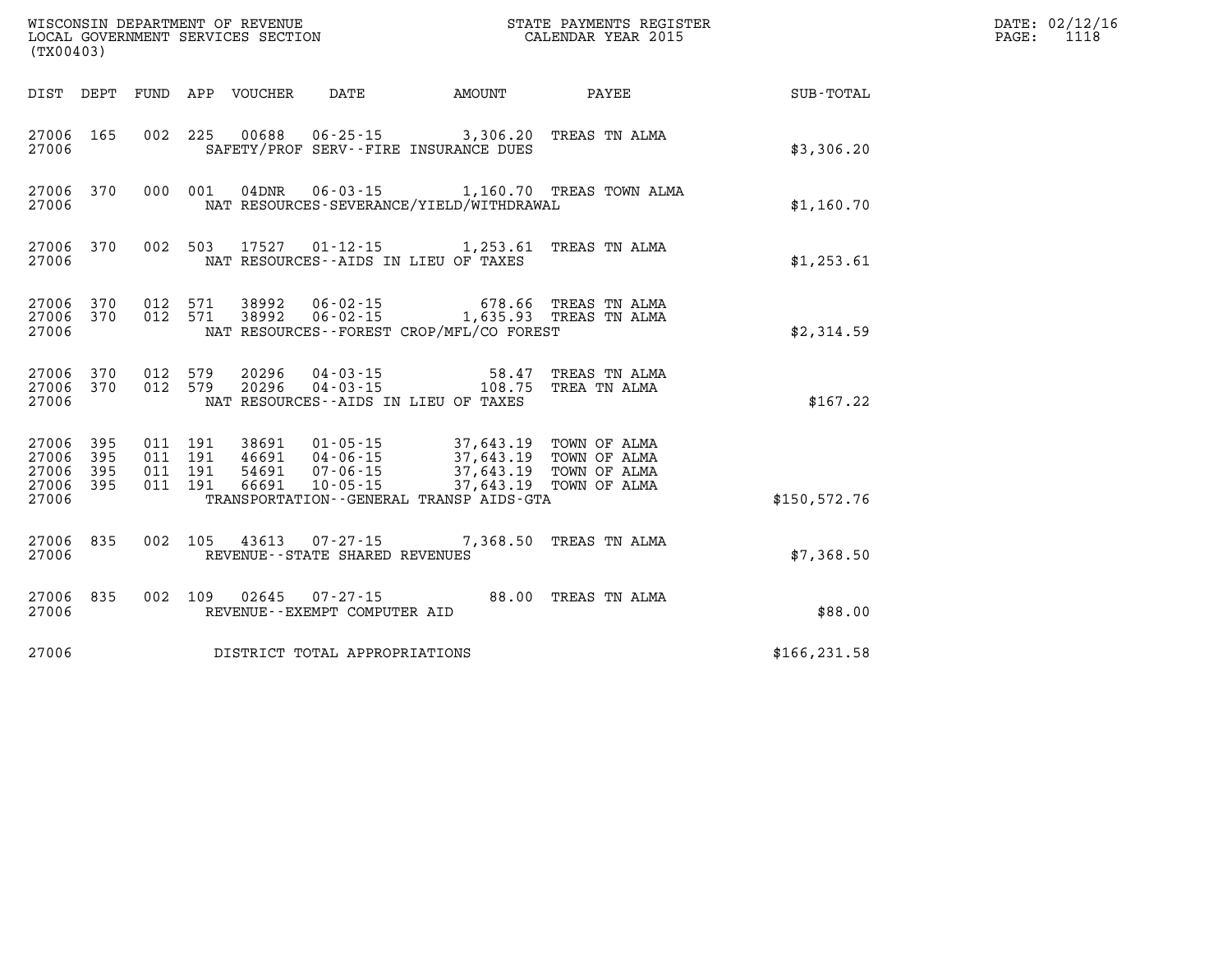| ' OF REVENUE<br>WISCONSIN DEPARTMENT    | PAYMENTS REGISTER<br>3TATE | 02/12/16<br>DATE: |
|-----------------------------------------|----------------------------|-------------------|
| SERVICES SECTION<br>LOCAL<br>GOVERNMENT | CALENDAR YEAR 2015         | 1110<br>PAGE      |

| (TX00403)                                    |           |  | LOCAL GOVERNMENT SERVICES SECTION |                                     |                                          | CALENDAR YEAR 2015                                                                                                                                                                                                                                                                                                                                           |             | PAGE: | 1119 |
|----------------------------------------------|-----------|--|-----------------------------------|-------------------------------------|------------------------------------------|--------------------------------------------------------------------------------------------------------------------------------------------------------------------------------------------------------------------------------------------------------------------------------------------------------------------------------------------------------------|-------------|-------|------|
|                                              |           |  |                                   |                                     |                                          | DIST DEPT FUND APP VOUCHER DATE AMOUNT PAYEE TOTAL                                                                                                                                                                                                                                                                                                           |             |       |      |
|                                              |           |  |                                   |                                     |                                          |                                                                                                                                                                                                                                                                                                                                                              |             |       |      |
| 27008 165<br>27008                           |           |  |                                   |                                     | SAFETY/PROF SERV--FIRE INSURANCE DUES    | 002 225 00689 06-25-15 589.54 TREAS TN BEAR BLUFF                                                                                                                                                                                                                                                                                                            | \$589.54    |       |      |
| 27008                                        | 27008 370 |  |                                   |                                     | NAT RESOURCES-SEVERANCE/YIELD/WITHDRAWAL | 000 001 05DNR 09-28-15 1,677.75 TREAS TOWN BEAR BLUFF                                                                                                                                                                                                                                                                                                        | \$1.677.75  |       |      |
|                                              |           |  |                                   |                                     |                                          | 27008 370 002 503 17528 01-12-15 584.48 TREAS TN BEAR BLUFF<br>58.45 TOWN SHARE                                                                                                                                                                                                                                                                              |             |       |      |
| 27008                                        |           |  |                                   |                                     | NAT RESOURCES--AIDS IN LIEU OF TAXES     |                                                                                                                                                                                                                                                                                                                                                              | \$584.48    |       |      |
| 27008 370<br>27008 370<br>27008              |           |  |                                   |                                     | NAT RESOURCES--FOREST CROP/MFL/CO FOREST | 012 571 38993 06-02-15 117.27 TREAS TN BEAR BLUFF 012 571 38993 06-02-15 2,797.42 TREAS TN BEAR BLUFF                                                                                                                                                                                                                                                        | \$2,914.69  |       |      |
| 27008                                        |           |  | 27008 370 012 579 20297           |                                     | NAT RESOURCES--AIDS IN LIEU OF TAXES     | 04-03-15 371.45 TREAS TN BEAR BLUFF                                                                                                                                                                                                                                                                                                                          | \$371.45    |       |      |
| 27008 395<br>27008<br>27008 395<br>27008 395 | 395       |  |                                   |                                     |                                          | $\begin{array}{cccc} 011 & 191 & 38692 & 01\cdot 05\cdot 15 & 21,001.57 & \text{TOWN OF BEAR BLUFF} \\ 011 & 191 & 46692 & 04\cdot 06\cdot 15 & 21,001.57 & \text{TOWN OF BEAR BLUFF} \\ 011 & 191 & 54692 & 07\cdot 06\cdot 15 & 21,001.57 & \text{TOWN OF BEAR BLUFF} \\ 011 & 191 & 66692 & 10\cdot 05\cdot 15 & 21,001.59 & \text{TOWN OF BEAR BLUFF} \$ |             |       |      |
| 27008                                        |           |  |                                   |                                     | TRANSPORTATION--GENERAL TRANSP AIDS-GTA  |                                                                                                                                                                                                                                                                                                                                                              | \$84,006.30 |       |      |
| 27008 835<br>27008                           |           |  |                                   | REVENUE--STATE SHARED REVENUES      |                                          | 002 105 43614 07-27-15 398.99 TREAS TN BEAR BLUFF                                                                                                                                                                                                                                                                                                            | \$398.99    |       |      |
| 27008 835<br>27008                           |           |  |                                   | REVENUE--EXEMPT COMPUTER AID        |                                          | 002 109 02646 07-27-15 1.00 TREAS TN BEAR BLUFF                                                                                                                                                                                                                                                                                                              | \$1.00      |       |      |
|                                              |           |  |                                   | 27008 DISTRICT TOTAL APPROPRIATIONS |                                          |                                                                                                                                                                                                                                                                                                                                                              | \$90,544.20 |       |      |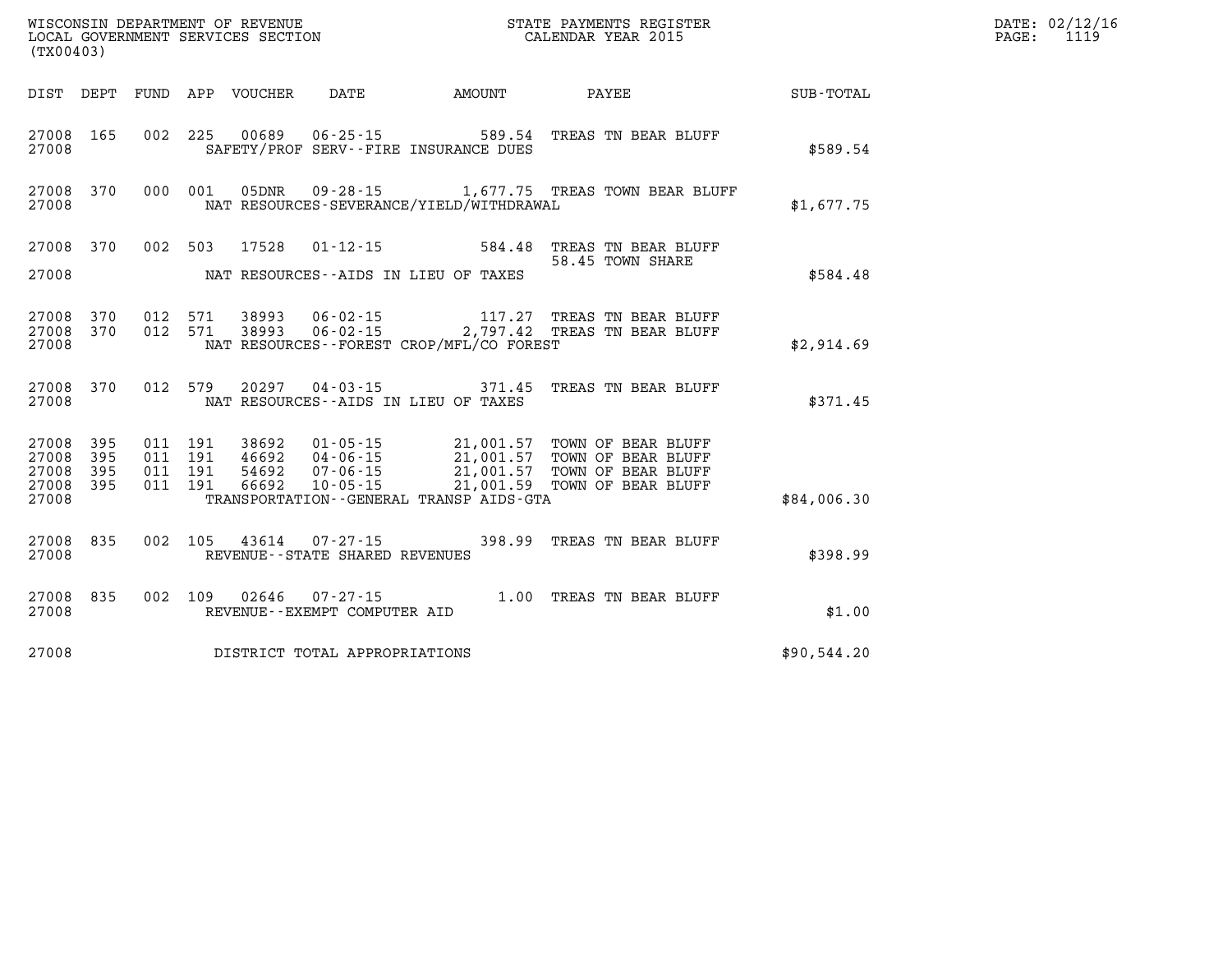| DATE: | 02/12/16 |
|-------|----------|
| PAGE: | 1120     |

| (TX00403)                                         |            |                           |                               | WISCONSIN DEPARTMENT OF REVENUE<br>LOCAL GOVERNMENT SERVICES SECTION |                                                                      |                                                         | STATE PAYMENTS REGISTER<br>CALENDAR YEAR 2015                                                                                             | DATE: 02/12/1<br>1120<br>PAGE: |  |
|---------------------------------------------------|------------|---------------------------|-------------------------------|----------------------------------------------------------------------|----------------------------------------------------------------------|---------------------------------------------------------|-------------------------------------------------------------------------------------------------------------------------------------------|--------------------------------|--|
| DIST DEPT                                         |            |                           |                               | FUND APP VOUCHER                                                     |                                                                      | DATE AMOUNT PAYEE                                       |                                                                                                                                           | <b>SUB-TOTAL</b>               |  |
| 27010 165<br>27010                                |            |                           |                               | 002 225 00690                                                        |                                                                      | SAFETY/PROF SERV--FIRE INSURANCE DUES                   | 06-25-15 3,443.00 TREAS TN BROCKWAY                                                                                                       | \$3,443.00                     |  |
| 27010 370<br>27010                                |            |                           | 000 001                       | 01DNR                                                                |                                                                      | NAT RESOURCES-SEVERANCE/YIELD/WITHDRAWAL                | 04-09-15 2,978.82 TREAS TOWN BROCKWAY                                                                                                     | \$2,978.82                     |  |
| 27010 370<br>27010<br>27010                       | 370<br>370 | 002 503<br>002 503<br>002 | 503                           | 17529<br>17529<br>18099                                              | $01 - 12 - 15$<br>$01 - 12 - 15$<br>$01 - 30 - 15$                   |                                                         | 3,998.84 TREAS TN BROCKWAY<br>4,347.83 TREAS TN BROCKWAY<br>4,347.83 TREAS TN BROCKWAY<br>3,998.84 TREAS TN BROCKWAY<br>986.71 TOWN SHARE |                                |  |
| 27010 370<br>27010                                |            |                           |                               | 002 503 18099                                                        |                                                                      | NAT RESOURCES--AIDS IN LIEU OF TAXES                    | 01-30-15 2,605.69 TREAS TN BROCKWAY                                                                                                       | \$14,951.20                    |  |
| 27010 370<br>27010 370<br>27010                   |            |                           | 012 571<br>012 571            | 38994<br>38994                                                       | 06-02-15                                                             | NAT RESOURCES--FOREST CROP/MFL/CO FOREST                | 224.97 TREAS TN BROCKWAY<br>06-02-15 4,771.93 TREAS TN BROCKWAY                                                                           | \$4,996.90                     |  |
| 27010 370<br>27010                                |            |                           | 012 579                       | 20298                                                                |                                                                      | NAT RESOURCES--AIDS IN LIEU OF TAXES                    | 04-03-15 2,821.86 TREAS TN BROCKWAY                                                                                                       | \$2,821.86                     |  |
| 27010 395<br>27010<br>27010<br>27010 395<br>27010 | 395<br>395 | 011 191                   | 011 191<br>011 191<br>011 191 | 38693<br>46693<br>54693<br>66693                                     | $01 - 05 - 15$<br>$04 - 06 - 15$<br>$07 - 06 - 15$<br>$10 - 05 - 15$ | 25,950.57<br>TRANSPORTATION - - GENERAL TRANSP AIDS-GTA | 25,950.57 TOWN OF BROCKWAY<br>TOWN OF BROCKWAY<br>25,950.57 TOWN OF BROCKWAY<br>25,950.57 TOWN OF BROCKWAY                                | \$103,802.28                   |  |
| 27010<br>27010                                    | 835        |                           |                               |                                                                      | REVENUE - - STATE SHARED REVENUES                                    |                                                         | 002 105 43615 07-27-15 15,620.48 TREAS TN BROCKWAY                                                                                        | \$15,620.48                    |  |
| 27010 835<br>27010                                |            |                           |                               | 002 109 02647                                                        | $07 - 27 - 15$<br>REVENUE--EXEMPT COMPUTER AID                       |                                                         | 348.00 TREAS TN BROCKWAY                                                                                                                  | \$348.00                       |  |
| 27010 835<br>27010                                |            |                           | 002 501                       | 00002                                                                |                                                                      | DOA-PAYMENT FOR MUNICIPAL SERVICES AID                  | 02-02-15 1,796.29 TREAS TN BROCKWAY                                                                                                       | \$1,796.29                     |  |
| 27010 835<br>27010                                |            |                           | 021 363                       |                                                                      | REVENUE--LOTTERY CREDIT -                                            |                                                         | 35668  03-23-15  4,315.80  TREAS TN BROCKWAY                                                                                              | \$4,315.80                     |  |
| 27010                                             |            |                           |                               |                                                                      | DISTRICT TOTAL APPROPRIATIONS                                        |                                                         |                                                                                                                                           | \$155,074.63                   |  |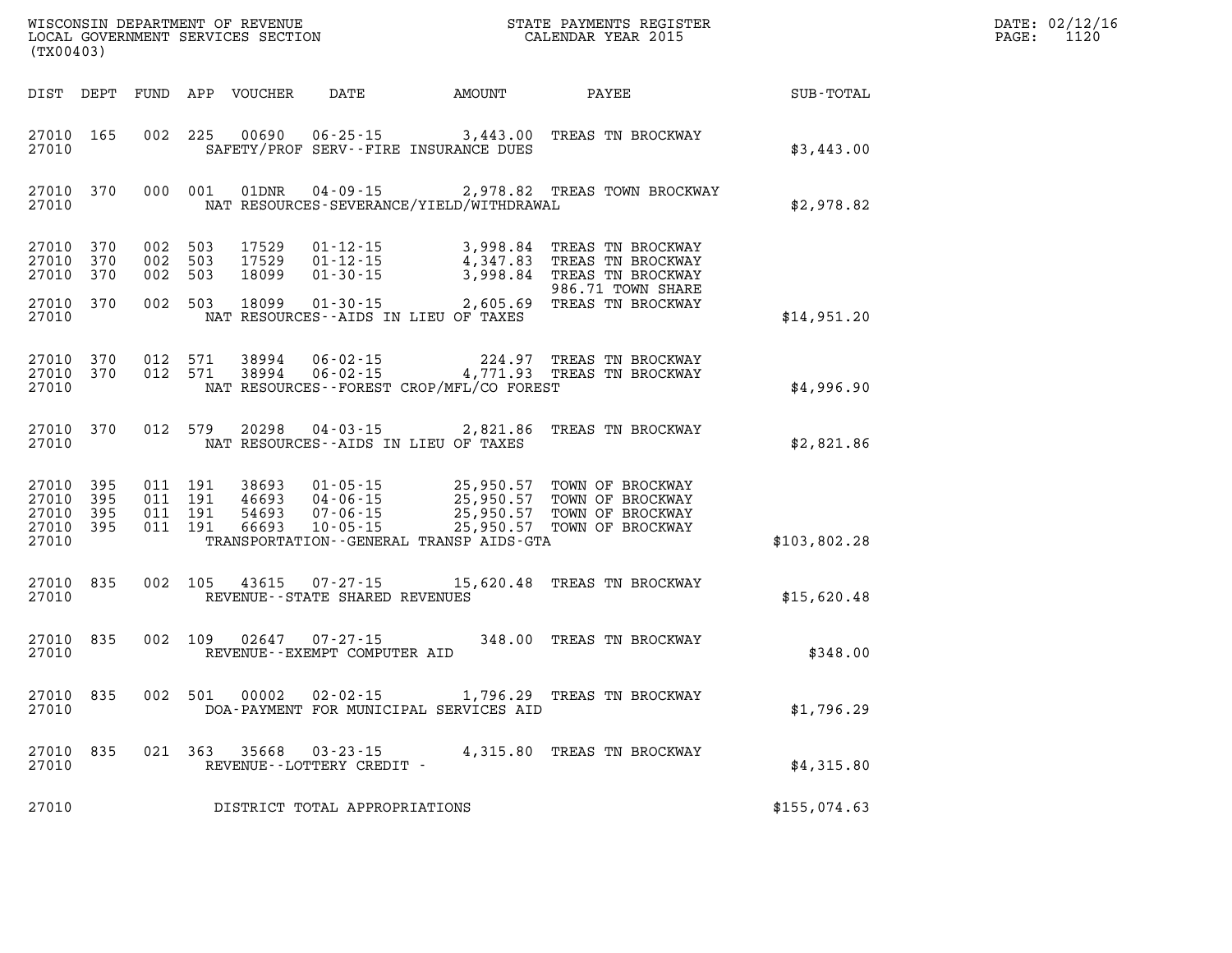| DATE: | 02/12/16 |
|-------|----------|
| PAGE: | 1121     |

| (TX00403)                                 |                          |                          |                          | WISCONSIN DEPARTMENT OF REVENUE<br>LOCAL GOVERNMENT SERVICES SECTION |                                                                |                                                                                             | STATE PAYMENTS REGISTER<br>CALENDAR YEAR 2015                                        |                  |
|-------------------------------------------|--------------------------|--------------------------|--------------------------|----------------------------------------------------------------------|----------------------------------------------------------------|---------------------------------------------------------------------------------------------|--------------------------------------------------------------------------------------|------------------|
| DIST                                      | DEPT                     | <b>FUND</b>              | APP                      | VOUCHER                                                              | DATE                                                           | AMOUNT                                                                                      | PAYEE                                                                                | <b>SUB-TOTAL</b> |
| 27012<br>27012                            | 165                      | 002                      | 225                      |                                                                      | 00691 06-25-15                                                 | 783.73<br>SAFETY/PROF SERV--FIRE INSURANCE DUES                                             | TREAS TN CITY POINT                                                                  | \$783.73         |
| 27012<br>27012                            | 370                      | 000                      | 001                      | 05DNR                                                                |                                                                | NAT RESOURCES-SEVERANCE/YIELD/WITHDRAWAL                                                    | 09-28-15 3,665.47 TREAS TOWN CITY POINT                                              | \$3,665.47       |
| 27012<br>27012<br>27012                   | 370<br>370               | 012<br>012               | 571<br>571               | 38995<br>38995                                                       | $06 - 02 - 15$<br>$06 - 02 - 15$                               | 964.80<br>10,417.86<br>NAT RESOURCES - - FOREST CROP/MFL/CO FOREST                          | TREAS TN CITY POINT<br>TREAS TN CITY POINT                                           | \$11,382.66      |
| 27012<br>27012                            | 370                      | 012                      | 579                      | 20299                                                                |                                                                | $04 - 03 - 15$ 1,003.20<br>NAT RESOURCES--AIDS IN LIEU OF TAXES                             | TREAS TN CITY POINT                                                                  | \$1,003.20       |
| 27012<br>27012<br>27012<br>27012<br>27012 | 395<br>395<br>395<br>395 | 011<br>011<br>011<br>011 | 191<br>191<br>191<br>191 | 38694<br>46694<br>54694<br>66694                                     | $01 - 05 - 15$<br>04-06-15<br>$07 - 06 - 15$<br>$10 - 05 - 15$ | 26,979.99<br>26,979.99<br>26,979.99<br>26,980.00<br>TRANSPORTATION--GENERAL TRANSP AIDS-GTA | TOWN OF CITY POINT<br>TOWN OF CITY POINT<br>TOWN OF CITY POINT<br>TOWN OF CITY POINT | \$107,919.97     |
| 27012<br>27012                            | 835                      | 002                      | 105                      |                                                                      | 43616 07-27-15<br>REVENUE - - STATE SHARED REVENUES            | 1,236.79                                                                                    | TREAS TN CITY POINT                                                                  | \$1,236.79       |
| 27012<br>27012                            | 835                      | 002                      | 109                      | 02648                                                                | $07 - 27 - 15$<br>REVENUE--EXEMPT COMPUTER AID                 | 1.00                                                                                        | TREAS TN CITY POINT                                                                  | \$1.00           |
| 27012                                     |                          | \$125,992.82             |                          |                                                                      |                                                                |                                                                                             |                                                                                      |                  |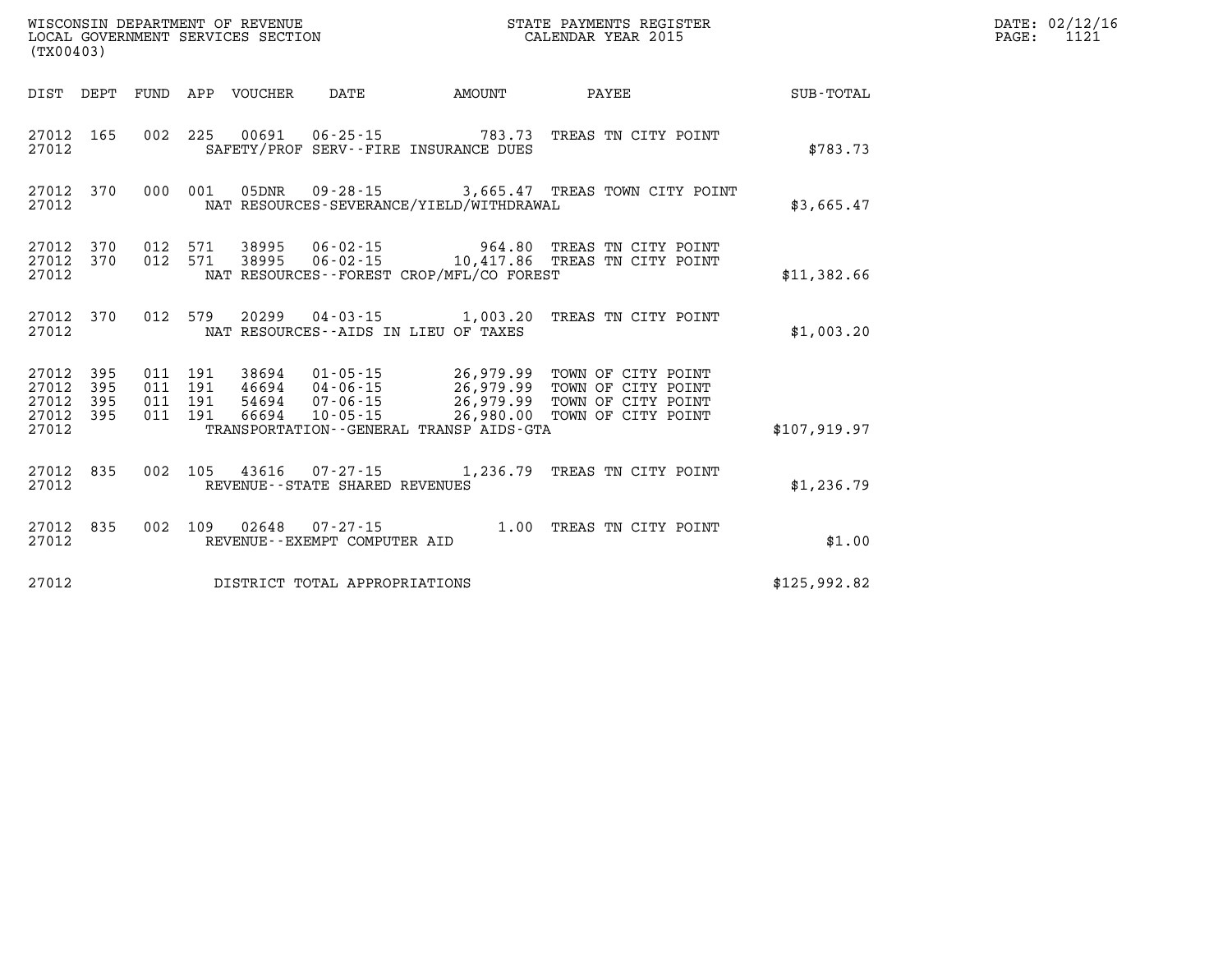| (TX00403)                                 |                          |                          |                          | WISCONSIN DEPARTMENT OF REVENUE<br>LOCAL GOVERNMENT SERVICES SECTION |                                                                                                           |                                                  | STATE PAYMENTS REGISTER<br>CALENDAR YEAR 2015                                    |              |
|-------------------------------------------|--------------------------|--------------------------|--------------------------|----------------------------------------------------------------------|-----------------------------------------------------------------------------------------------------------|--------------------------------------------------|----------------------------------------------------------------------------------|--------------|
| DIST                                      | DEPT                     | <b>FUND</b>              | APP                      | VOUCHER                                                              | DATE AMOUNT                                                                                               |                                                  | <b>PAYEE</b>                                                                     | SUB-TOTAL    |
| 27014<br>27014                            | 165                      | 002                      | 225                      | 00692                                                                | $06 - 25 - 15$ 1, 113.15<br>SAFETY/PROF SERV--FIRE INSURANCE DUES                                         |                                                  | TREAS TN CLEVELAND                                                               | \$1, 113.15  |
| 27014<br>27014                            | 370                      | 000                      | 001                      | 05DNR                                                                | NAT RESOURCES-SEVERANCE/YIELD/WITHDRAWAL                                                                  |                                                  | 09-28-15 702.76 TREAS TOWN CLEVELAND                                             | \$702.76     |
| 27014<br>27014                            | 370                      | 002                      | 503                      | 17530                                                                | $01 - 12 - 15$ 8,544.99<br>NAT RESOURCES -- AIDS IN LIEU OF TAXES                                         |                                                  | TREAS TN CLEVELAND                                                               | \$8,544.99   |
| 27014<br>27014                            | 370                      | 012                      | 571                      | 38996                                                                | $06 - 02 - 15$<br>NAT RESOURCES - - FOREST CROP/MFL/CO FOREST                                             |                                                  | 689.18 TREAS TN CLEVELAND                                                        | \$689.18     |
| 27014<br>27014<br>27014<br>27014          | 370<br>370<br>370        | 012<br>012<br>012        | 579<br>579<br>579        | 20300<br>20300<br>20300                                              | $04 - 03 - 15$<br>$04 - 03 - 15$<br>$04 - 03 - 15$<br>NAT RESOURCES -- AIDS IN LIEU OF TAXES              | 6.37<br>275.73<br>19.70                          | TREAS TN CLEVELAND<br>TREAS TN CLEVELAND<br>TREAS TN CLEVELAND                   | \$301.80     |
| 27014<br>27014<br>27014<br>27014<br>27014 | 395<br>395<br>395<br>395 | 011<br>011<br>011<br>011 | 191<br>191<br>191<br>191 | 38695<br>46695<br>54695<br>66695                                     | $01 - 05 - 15$<br>$04 - 06 - 15$<br>$07 - 06 - 15$<br>10-05-15<br>TRANSPORTATION--GENERAL TRANSP AIDS-GTA | 27,717.67<br>27,717.67<br>27,717.67<br>27,717.69 | TOWN OF CLEVELAND<br>TOWN OF CLEVELAND<br>TOWN OF CLEVELAND<br>TOWN OF CLEVELAND | \$110,870.70 |
| 27014<br>27014                            | 835                      | 002                      | 105                      | 43617                                                                | $07 - 27 - 15$<br>REVENUE - - STATE SHARED REVENUES                                                       | 5,479.48                                         | TREAS TN CLEVELAND                                                               | \$5,479.48   |
| 27014<br>27014                            | 835                      | 002                      | 109                      | 02649                                                                | $07 - 27 - 15$<br>REVENUE--EXEMPT COMPUTER AID                                                            |                                                  | 4.00 TREAS TN CLEVELAND                                                          | \$4.00       |
| 27014                                     |                          |                          |                          |                                                                      | DISTRICT TOTAL APPROPRIATIONS                                                                             |                                                  |                                                                                  | \$127,706.06 |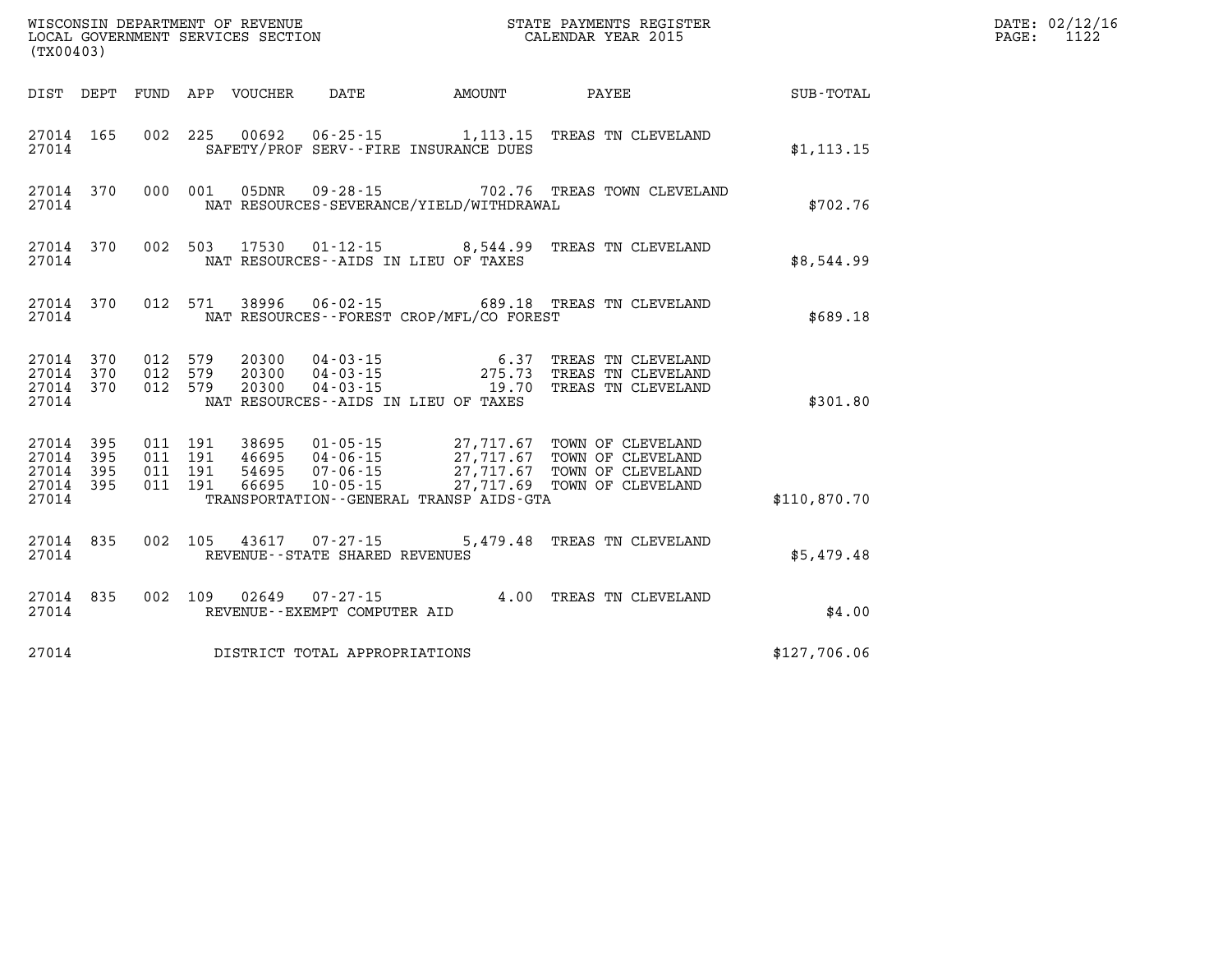| (TX00403)                            |                   |                                          |         | WISCONSIN DEPARTMENT OF REVENUE | LOCAL GOVERNMENT SERVICES SECTION<br>(TX00403) |                                              | STATE PAYMENTS REGISTER<br>CALENDAR YEAR 2015                                                                                                                                  |             | DATE: 02/12/16<br>$\mathtt{PAGE:}$<br>1123 |
|--------------------------------------|-------------------|------------------------------------------|---------|---------------------------------|------------------------------------------------|----------------------------------------------|--------------------------------------------------------------------------------------------------------------------------------------------------------------------------------|-------------|--------------------------------------------|
|                                      |                   |                                          |         | DIST DEPT FUND APP VOUCHER      | DATE                                           | <b>EXAMPLE TO AMOUNT</b>                     | PAYEE                                                                                                                                                                          | SUB-TOTAL   |                                            |
| 27016                                | 27016 165         |                                          |         |                                 |                                                | SAFETY/PROF SERV--FIRE INSURANCE DUES        | 002 225 00693 06-25-15 2,427.53 TREAS TN CURRAN                                                                                                                                | \$2,427.53  |                                            |
| 27016 370<br>27016                   |                   |                                          | 012 571 |                                 |                                                | NAT RESOURCES - - FOREST CROP/MFL/CO FOREST  | 38997  06-02-15  389.98  TREAS TN CURRAN                                                                                                                                       | \$389.98    |                                            |
| 27016 370<br>27016                   |                   | 012 579                                  |         |                                 |                                                | NAT RESOURCES--AIDS IN LIEU OF TAXES         | 20301  04-03-15  26.77  TREAS TN CURRAN                                                                                                                                        | \$26.77     |                                            |
| 27016<br>27016<br>27016<br>27016 395 | 395<br>395<br>395 | 011 191<br>011 191<br>011 191<br>011 191 |         |                                 |                                                |                                              | 38696  01-05-15  20,891.47  TOWN OF CURRAN<br>46696 04-06-15 20,891.47 TOWN OF CURRAN<br>54696 07-06-15 20,891.47 TOWN OF CURRAN<br>66696  10-05-15  20,891.49  TOWN OF CURRAN |             |                                            |
| 27016                                |                   |                                          |         |                                 |                                                | TRANSPORTATION - - GENERAL TRANSP AIDS - GTA |                                                                                                                                                                                | \$83,565.90 |                                            |
| 27016                                | 27016 835         |                                          |         |                                 | REVENUE - - STATE SHARED REVENUES              |                                              | 002 105 43618 07-27-15 4,586.71 TREAS TN CURRAN                                                                                                                                | \$4,586.71  |                                            |
| 27016                                | 27016 835         | 002 109                                  |         |                                 | 02650 07-27-15<br>REVENUE--EXEMPT COMPUTER AID |                                              | 7.00 TREAS TN CURRAN                                                                                                                                                           | \$7.00      |                                            |
| 27016                                |                   |                                          |         |                                 | DISTRICT TOTAL APPROPRIATIONS                  |                                              |                                                                                                                                                                                | \$91,003.89 |                                            |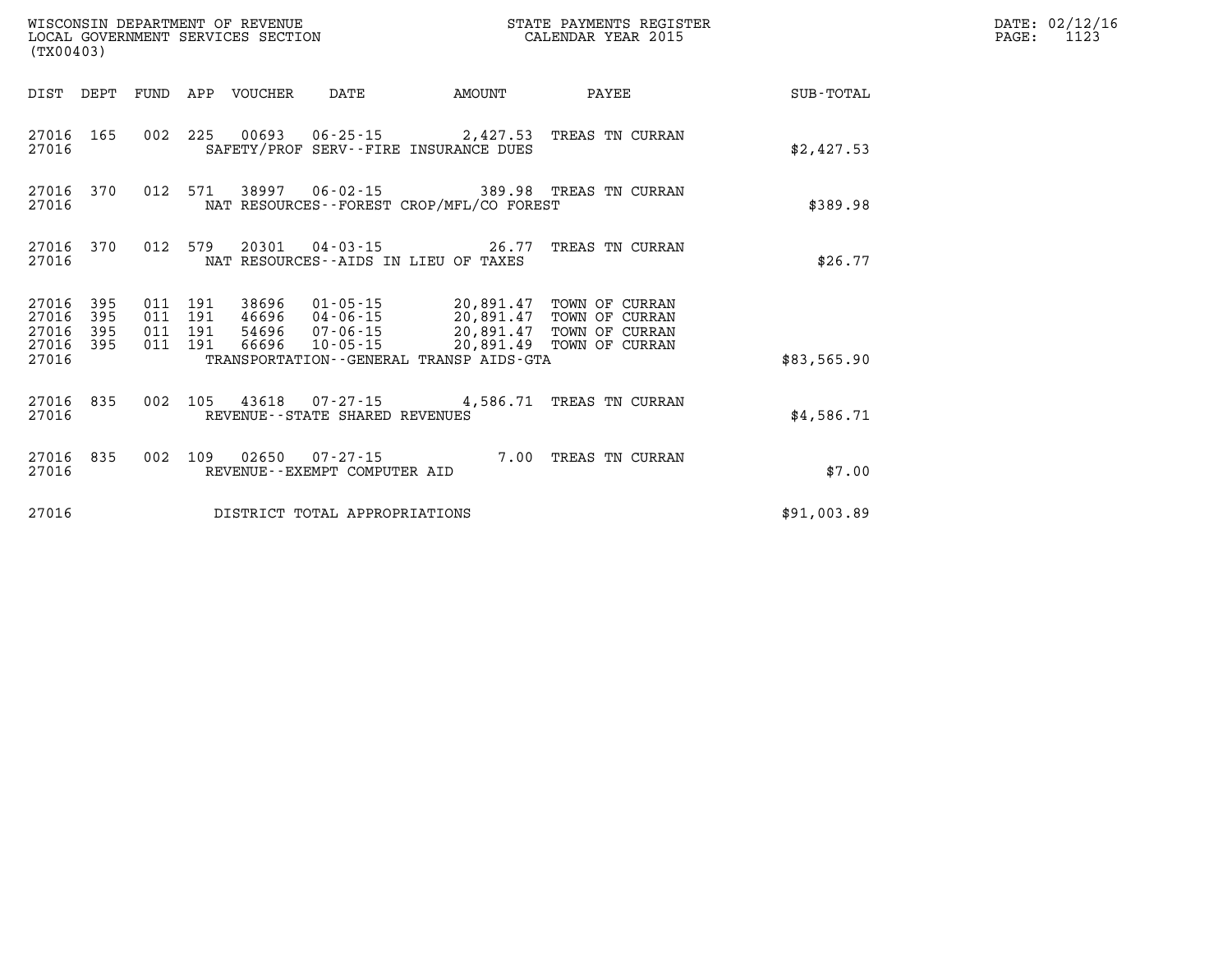| (TX00403)                                         |            |  |  |  |                                                          |                                          |                                                                                                                                                                                                                  |             | DATE: 02/12/16<br>$\mathtt{PAGE:}$<br>1124 |
|---------------------------------------------------|------------|--|--|--|----------------------------------------------------------|------------------------------------------|------------------------------------------------------------------------------------------------------------------------------------------------------------------------------------------------------------------|-------------|--------------------------------------------|
|                                                   |            |  |  |  |                                                          |                                          | DIST DEPT FUND APP VOUCHER DATE AMOUNT PAYEE                                                                                                                                                                     | SUB-TOTAL   |                                            |
| 27018 165<br>27018                                |            |  |  |  |                                                          | SAFETY/PROF SERV--FIRE INSURANCE DUES    | 002 225 00694 06-25-15 1,042.88 TREAS TN FRANKLIN                                                                                                                                                                | \$1,042.88  |                                            |
| 27018                                             |            |  |  |  |                                                          | NAT RESOURCES-SEVERANCE/YIELD/WITHDRAWAL | 27018 370 000 001 05DNR 09-28-15 93.38 TREAS TOWN FRANKLIN                                                                                                                                                       | \$93.38     |                                            |
| 27018                                             | 27018 370  |  |  |  |                                                          | NAT RESOURCES--FOREST CROP/MFL/CO FOREST | 012 571 38998 06-02-15 428.05 TREAS TN FRANKLIN                                                                                                                                                                  | \$428.05    |                                            |
| 27018                                             | 27018 370  |  |  |  |                                                          | NAT RESOURCES--AIDS IN LIEU OF TAXES     | $27018$ 370 012 579 20302 04-03-15 164.24 TREAS TN FRANKLIN<br>27018 370 012 579 20302 04-03-15 20.92 TREAS TN FRANKLIN                                                                                          | \$185.16    |                                            |
| 27018<br>27018<br>27018 395<br>27018 395<br>27018 | 395<br>395 |  |  |  |                                                          | TRANSPORTATION--GENERAL TRANSP AIDS-GTA  | 011 191 38697 01-05-15 16,751.16 TOWN OF FRANKLIN<br>011 191 46697 04-06-15 16,751.16 TOWN OF FRANKLIN<br>011 191 54697 07-06-15 16,751.16 TOWN OF FRANKLIN<br>011 191 66697 10-05-15 16,751.18 TOWN OF FRANKLIN | \$67,004.66 |                                            |
| 27018                                             | 27018 835  |  |  |  | 002 105 43619 07-27-15<br>REVENUE--STATE SHARED REVENUES |                                          | 5,476.55 TREAS TN FRANKLIN                                                                                                                                                                                       | \$5,476.55  |                                            |
| 27018 835<br>27018                                |            |  |  |  | REVENUE--EXEMPT COMPUTER AID                             |                                          | 002 109 02651 07-27-15 2.00 TREAS TN FRANKLIN                                                                                                                                                                    | \$2.00      |                                            |
| DISTRICT TOTAL APPROPRIATIONS<br>27018            |            |  |  |  |                                                          |                                          | \$74, 232.68                                                                                                                                                                                                     |             |                                            |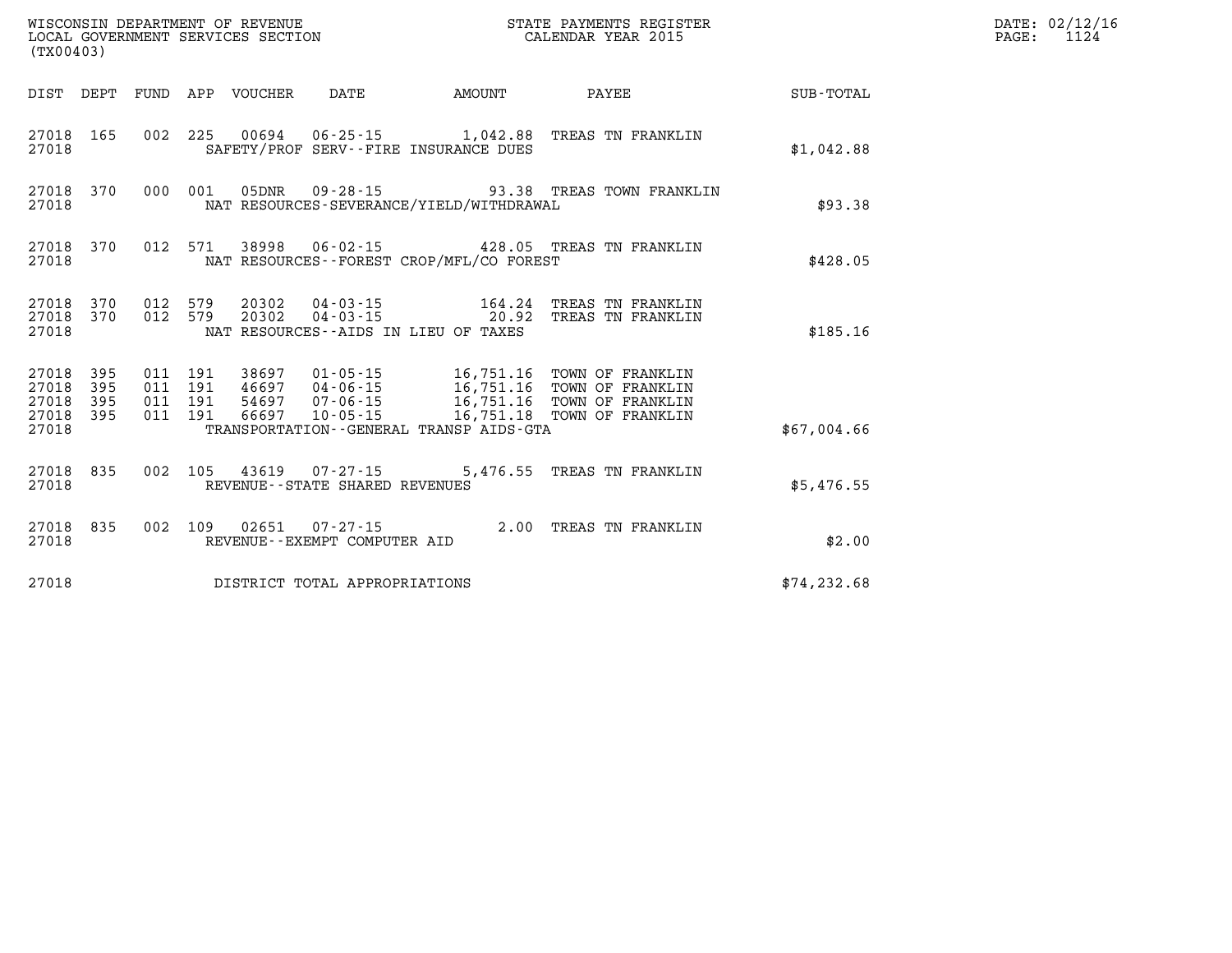| (TX00403)                                 |                          |                          | WISCONSIN DEPARTMENT OF REVENUE<br>LOCAL GOVERNMENT SERVICES SECTION |                                                                                                                 |                                                  | STATE PAYMENTS REGISTER<br>CALENDAR YEAR 2015                                                    |               |
|-------------------------------------------|--------------------------|--------------------------|----------------------------------------------------------------------|-----------------------------------------------------------------------------------------------------------------|--------------------------------------------------|--------------------------------------------------------------------------------------------------|---------------|
| DIST                                      | DEPT                     | FUND                     | APP<br>VOUCHER                                                       | DATE                                                                                                            | AMOUNT                                           | <b>PAYEE</b>                                                                                     | SUB-TOTAL     |
| 27020<br>27020                            | 165                      | 002                      | 225<br>00695                                                         | $06 - 25 - 15$ 1,035.36<br>SAFETY/PROF SERV--FIRE INSURANCE DUES                                                |                                                  | TREAS TN GARDEN VALLEY                                                                           | \$1,035.36    |
| 27020<br>27020                            | 370                      | 000                      | 03DNR<br>001                                                         | $04 - 13 - 15$<br>NAT RESOURCES-SEVERANCE/YIELD/WITHDRAWAL                                                      |                                                  | 133.93 TREAS TOWN GARDEN VALLEY                                                                  | \$133.93      |
| 27020<br>27020                            | 370                      | 002                      | 503<br>17973                                                         | $01 - 30 - 15$<br>NAT RESOURCES -- AIDS IN LIEU OF TAXES                                                        | 717.53                                           | TREAS TN GARDEN VALLEY                                                                           | \$717.53      |
| 27020<br>27020                            | 370                      | 012                      | 571<br>38999                                                         | $06 - 02 - 15$<br>NAT RESOURCES - - FOREST CROP/MFL/CO FOREST                                                   |                                                  | 274.78 TREAS TN GARDEN VALLEY                                                                    | \$274.78      |
| 27020<br>27020<br>27020<br>27020          | 370<br>370<br>370        | 012<br>012<br>012        | 579<br>20303<br>579<br>20303<br>579<br>20303                         | 04 - 03 - 15<br>$04 - 03 - 15$<br>$04 - 03 - 15$<br>NAT RESOURCES -- AIDS IN LIEU OF TAXES                      | 156.70<br>52.80<br>148.40                        | TREAS TN GARDEN VALLEY<br>TREAS TN GARDEN VALLEY<br>TREAS TN GARDEN VALLEY                       | \$357.90      |
| 27020<br>27020<br>27020<br>27020<br>27020 | 395<br>395<br>395<br>395 | 011<br>011<br>011<br>011 | 191<br>38698<br>191<br>46698<br>191<br>54698<br>66698<br>191         | $01 - 05 - 15$<br>$04 - 06 - 15$<br>$07 - 06 - 15$<br>$10 - 05 - 15$<br>TRANSPORTATION--GENERAL TRANSP AIDS-GTA | 29,528.82<br>29,528.82<br>29,528.82<br>29,528.82 | TOWN OF GARDEN VALLEY<br>TOWN OF GARDEN VALLEY<br>TOWN OF GARDEN VALLEY<br>TOWN OF GARDEN VALLEY | \$118, 115.28 |
| 27020<br>27020                            | 835                      | 002                      | 105<br>43620                                                         | $07 - 27 - 15$<br>REVENUE - - STATE SHARED REVENUES                                                             |                                                  | 4,774.68 TREAS TN GARDEN VALLEY                                                                  | \$4,774.68    |
| 27020<br>27020                            | 835                      | 002                      | 109<br>02652                                                         | $07 - 27 - 15$<br>REVENUE - - EXEMPT COMPUTER AID                                                               | 3.00                                             | TREAS TN GARDEN VALLEY                                                                           | \$3.00        |
| 27020                                     |                          |                          |                                                                      | DISTRICT TOTAL APPROPRIATIONS                                                                                   |                                                  |                                                                                                  | \$125, 412.46 |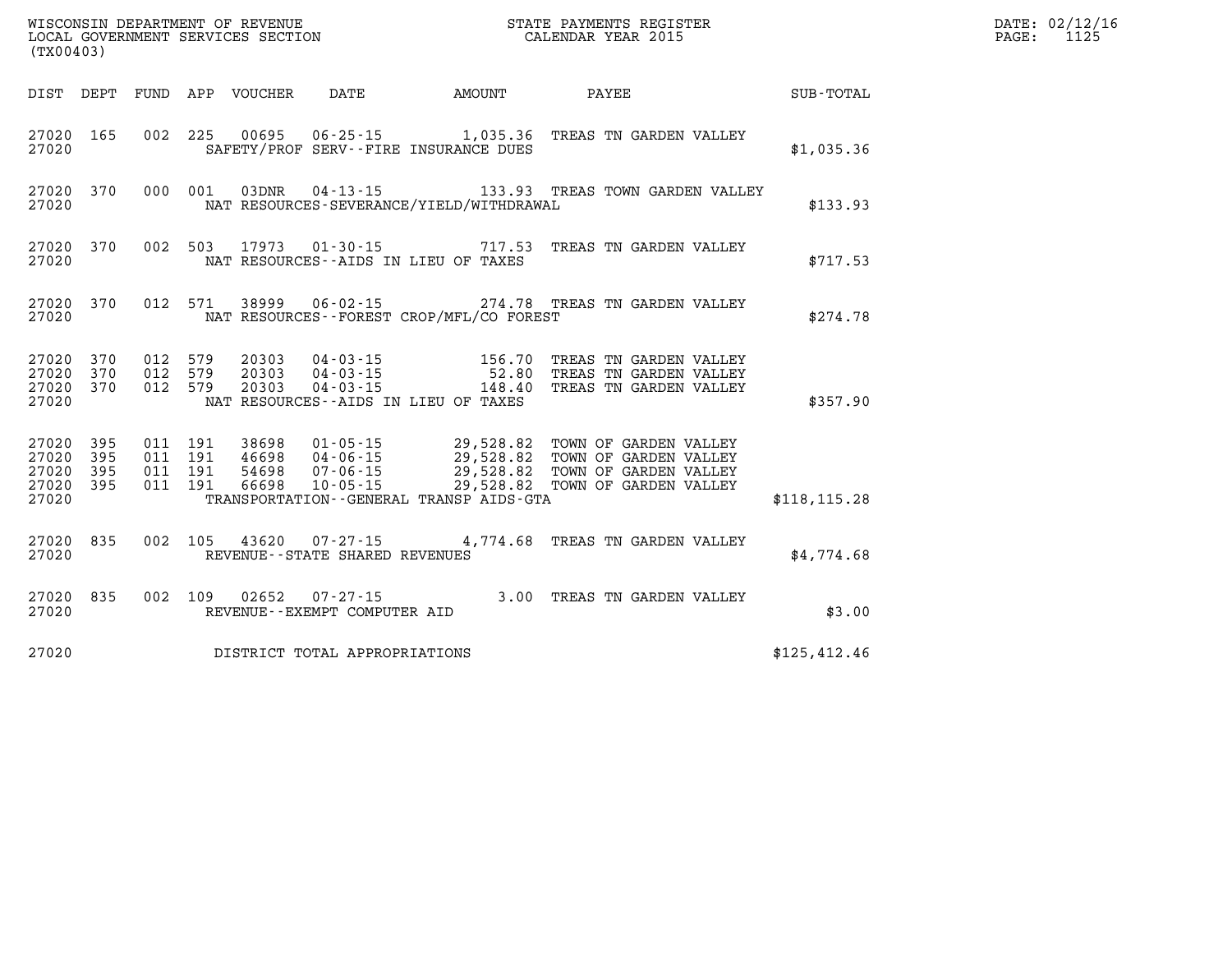|       | WISCONSIN DEPARTMENT OF REVENUE<br>LOCAL GOVERNMENT SERVICES SECTION THE STATE PAYMENTS REGISTER<br>(TYO0402)<br>(TX00403) |  |  |  |                                |                                            |                                                                                                                                                                                                                                                                                                                                      |              | DATE: 02/12/16<br>PAGE: 1126 |
|-------|----------------------------------------------------------------------------------------------------------------------------|--|--|--|--------------------------------|--------------------------------------------|--------------------------------------------------------------------------------------------------------------------------------------------------------------------------------------------------------------------------------------------------------------------------------------------------------------------------------------|--------------|------------------------------|
|       |                                                                                                                            |  |  |  |                                |                                            | DIST DEPT FUND APP VOUCHER DATE AMOUNT PAYEE PAYES                                                                                                                                                                                                                                                                                   |              |                              |
| 27022 |                                                                                                                            |  |  |  |                                | SAFETY/PROF SERV--FIRE INSURANCE DUES      | 27022 165 002 225 00696 06-25-15 1,594.95 TREAS TN GARFIELD                                                                                                                                                                                                                                                                          | \$1,594.95   |                              |
| 27022 |                                                                                                                            |  |  |  |                                | NAT RESOURCES-SEVERANCE/YIELD/WITHDRAWAL   | 27022 370 000 001 05DNR 09-28-15 643.52 TREAS TOWN GARFIELD                                                                                                                                                                                                                                                                          | \$643.52     |                              |
|       |                                                                                                                            |  |  |  |                                | 27022 NAT RESOURCES--AIDS IN LIEU OF TAXES | 27022 370 002 503 19531 01-12-15 6,639.20 TREAS TN GARFIELD                                                                                                                                                                                                                                                                          | \$6,639.20   |                              |
|       |                                                                                                                            |  |  |  |                                |                                            | 27022 370 012 571 39000 06-02-15 683.82 TREAS TN GARFIELD<br>27022 NAT RESOURCES--FOREST CROP/MFL/CO FOREST                                                                                                                                                                                                                          | \$683.82     |                              |
|       |                                                                                                                            |  |  |  |                                | 27022 NAT RESOURCES--AIDS IN LIEU OF TAXES | 27022 370 012 579 20304 04-03-15 6.55 TREAS TN GARFIELD<br>27022 370 012 579 20304 04-03-15 144.27 TREAS TN GARFIELD<br>27022 370 012 579 20304 04-03-15 .80 TREAS TN GARFIELD<br>27022 370 012 579 20304 04-03-15                                                                                                                   | \$579.37     |                              |
| 27022 |                                                                                                                            |  |  |  |                                | TRANSPORTATION--GENERAL TRANSP AIDS-GTA    | $\begin{array}{cccc} 27022 & 395 & 011 & 191 & 38699 & 01\text{-}05\text{-}15 & 17,929.78 & \text{TOWN OF GARFIELD} \\ 27022 & 395 & 011 & 191 & 46699 & 04\text{-}06\text{-}15 & 17,929.78 & \text{TOWN OF GARFIELD} \\ 27022 & 395 & 011 & 191 & 54699 & 07\text{-}06\text{-}15 & 17,929.78 & \text{TOWN OF GARFIELD} \\ 27022 & $ | \$71, 719.14 |                              |
| 27022 |                                                                                                                            |  |  |  | REVENUE--STATE SHARED REVENUES |                                            | 27022 835 002 105 43621 07-27-15 4,981.74 TREAS TN GARFIELD                                                                                                                                                                                                                                                                          | \$4,981.74   |                              |
|       |                                                                                                                            |  |  |  |                                |                                            |                                                                                                                                                                                                                                                                                                                                      | \$6.00       |                              |
| 27022 |                                                                                                                            |  |  |  | DISTRICT TOTAL APPROPRIATIONS  |                                            |                                                                                                                                                                                                                                                                                                                                      | \$86,847.74  |                              |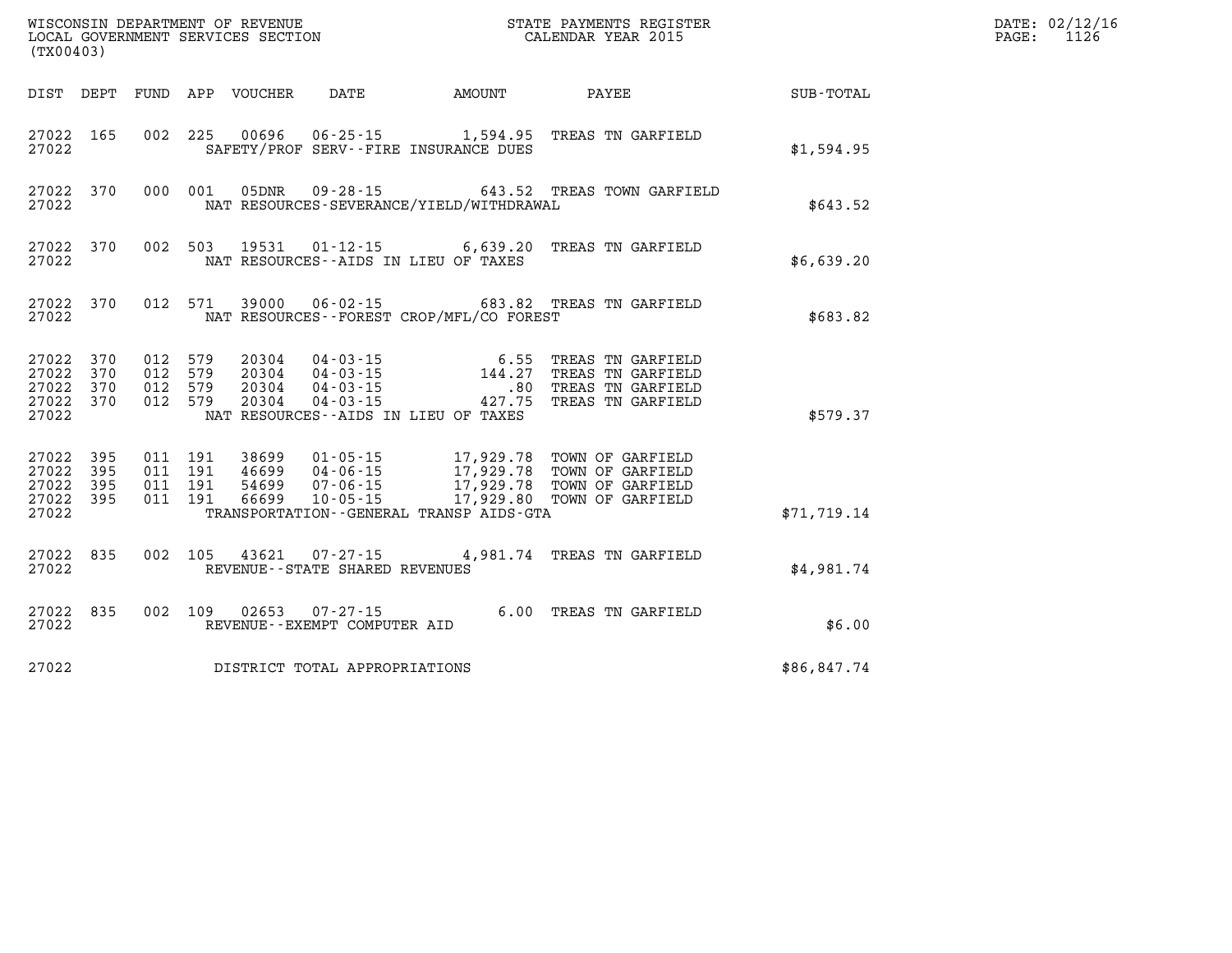| (TX00403)                                                       |                               |                                    |                                                                                                                  | WISCONSIN DEPARTMENT OF REVENUE<br>LOCAL GOVERNMENT SERVICES SECTION THE STATE PAYMENTS REGIST<br>(TYAOAAQ)<br>STATE PAYMENTS REGISTER                                                                                                                                                                                                |               | DATE: 02/12/16<br>PAGE:<br>1127 |
|-----------------------------------------------------------------|-------------------------------|------------------------------------|------------------------------------------------------------------------------------------------------------------|---------------------------------------------------------------------------------------------------------------------------------------------------------------------------------------------------------------------------------------------------------------------------------------------------------------------------------------|---------------|---------------------------------|
| DIST DEPT                                                       |                               | FUND APP VOUCHER                   |                                                                                                                  | DATE AMOUNT PAYEE                                                                                                                                                                                                                                                                                                                     | SUB-TOTAL     |                                 |
| 27024 165<br>27024                                              |                               |                                    | 002 225 00697 06-25-15 1,453.25<br>SAFETY/PROF SERV--FIRE INSURANCE DUES                                         | TREAS TN HIXTON                                                                                                                                                                                                                                                                                                                       | \$1,453.25    |                                 |
| 27024<br>370<br>27024                                           | 000 001                       |                                    | NAT RESOURCES-SEVERANCE/YIELD/WITHDRAWAL                                                                         | 05DNR  09-28-15  40.60 TREAS TOWN HIXTON                                                                                                                                                                                                                                                                                              | \$40.60       |                                 |
| 27024<br>370<br>27024                                           |                               |                                    | NAT RESOURCES -- AIDS IN LIEU OF TAXES                                                                           | 002 503 17532 01-12-15 3,177.21 TREAS TN HIXTON                                                                                                                                                                                                                                                                                       | \$3,177.21    |                                 |
| 27024<br>370<br>27024                                           | 012 571                       | 39001                              | NAT RESOURCES - - FOREST CROP/MFL/CO FOREST                                                                      | 06-02-15 387.70 TREAS TN HIXTON                                                                                                                                                                                                                                                                                                       | \$387.70      |                                 |
| 370<br>27024<br>27024 370<br>27024 370<br>27024                 | 012 579<br>012 579<br>012 579 | 20305<br>20305<br>20305            | 04 - 03 - 15<br>04 - 03 - 15<br>04 - 03 - 15<br>04 - 03 - 15<br>306 - 93<br>NAT RESOURCES--AIDS IN LIEU OF TAXES | TREAS TN HIXTON<br>TREAS TN HIXTON<br>TREAS TN HIXTON                                                                                                                                                                                                                                                                                 | \$445.87      |                                 |
| 27024<br>395<br>27024<br>395<br>27024 395<br>27024 395<br>27024 |                               |                                    | TRANSPORTATION--GENERAL TRANSP AIDS-GTA                                                                          | $\begin{array}{cccc} 011 & 191 & 38700 & 01\cdot 05\cdot 15 & 25\, , 080\, .78 & \textrm{TOWN OF HIXTON} \\ 011 & 191 & 46700 & 04\cdot 06\cdot 15 & 25\, , 080\, .78 & \textrm{TOWN OF HIXTON} \\ 011 & 191 & 54700 & 07\cdot 06\cdot 15 & 25\, , 080\, .78 & \textrm{TOWN OF HIXTON} \\ 011 & 191 & 66700 & 10\cdot 05\cdot 15 & 2$ | \$100, 323.12 |                                 |
| 27024 835<br>27024                                              | 002 105                       | 43622                              | REVENUE - - STATE SHARED REVENUES                                                                                | 07-27-15 12,382.16 TREAS TN HIXTON                                                                                                                                                                                                                                                                                                    | \$12,382.16   |                                 |
| 835<br>27024<br>27024                                           | 002 109                       | 02654                              | $07 - 27 - 15$<br>REVENUE--EXEMPT COMPUTER AID                                                                   | 79.00 TREAS TN HIXTON                                                                                                                                                                                                                                                                                                                 | \$79.00       |                                 |
| 27024 835<br>27024                                              | 021 363                       | 35669<br>REVENUE--LOTTERY CREDIT - | $03 - 23 - 15$                                                                                                   | 918.94 TREAS TN HIXTON                                                                                                                                                                                                                                                                                                                | \$918.94      |                                 |
| 27024                                                           |                               |                                    | DISTRICT TOTAL APPROPRIATIONS                                                                                    |                                                                                                                                                                                                                                                                                                                                       | \$119, 207.85 |                                 |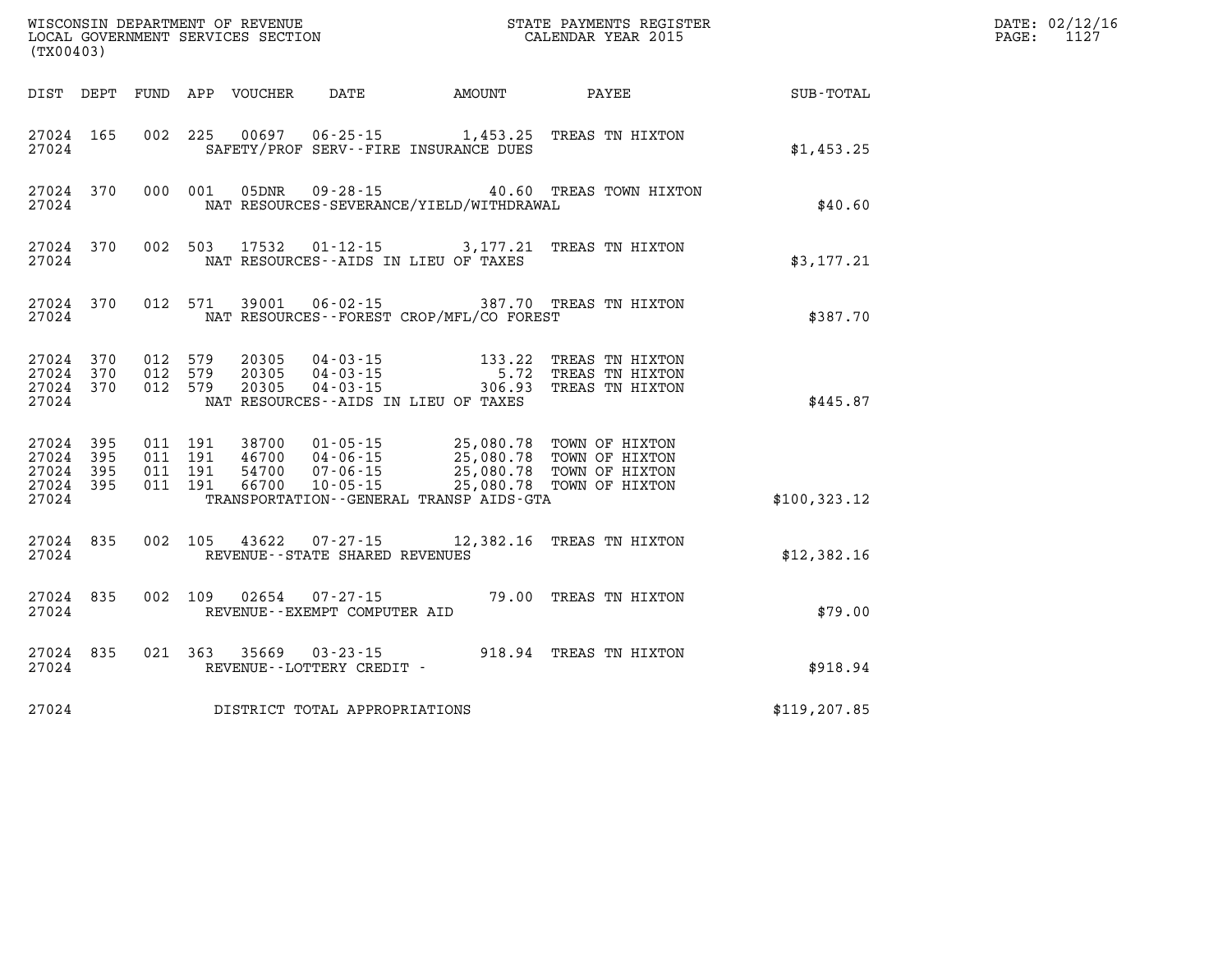| (TX00403)                                    |           |  |  |  |                                |                                          | WISCONSIN DEPARTMENT OF REVENUE<br>LOCAL GOVERNMENT SERVICES SECTION<br>(TYO0403)                                                                                                                            |                                                    | DATE: 02/12/16<br>PAGE: 1128 |
|----------------------------------------------|-----------|--|--|--|--------------------------------|------------------------------------------|--------------------------------------------------------------------------------------------------------------------------------------------------------------------------------------------------------------|----------------------------------------------------|------------------------------|
|                                              |           |  |  |  |                                |                                          |                                                                                                                                                                                                              | DIST DEPT FUND APP VOUCHER DATE AMOUNT PAYEE TOTAL |                              |
| 27026                                        | 27026 165 |  |  |  |                                | SAFETY/PROF SERV--FIRE INSURANCE DUES    | 002 225 00698 06-25-15 2,053.93 TREAS TN IRVING                                                                                                                                                              | \$2,053.93                                         |                              |
| 27026                                        |           |  |  |  |                                | NAT RESOURCES-SEVERANCE/YIELD/WITHDRAWAL | 27026 370 000 001 05DNR 09-28-15 105.79 TREAS TOWN IRVING                                                                                                                                                    | \$105.79                                           |                              |
| 27026                                        | 27026 370 |  |  |  |                                | NAT RESOURCES--AIDS IN LIEU OF TAXES     | 002 503 17974 01-30-15 2,219.88 TREAS TN IRVING                                                                                                                                                              | \$2,219.88                                         |                              |
| 27026                                        |           |  |  |  |                                | NAT RESOURCES--FOREST CROP/MFL/CO FOREST | 27026 370 012 571 39002 06-02-15 377.89 TREAS TN IRVING                                                                                                                                                      | \$377.89                                           |                              |
| 27026                                        |           |  |  |  |                                | NAT RESOURCES -- AIDS IN LIEU OF TAXES   | $\begin{array}{cccccc} 27026 & 370 & 012 & 579 & 20306 & 04-03-15 & & & & & 9.37 & \text{TREAS TN IRVING} \\ 27026 & 370 & 012 & 579 & 20307 & 04-03-15 & & & & & 7.83 & \text{TREAS TN IRVING} \end{array}$ | \$17.20                                            |                              |
| 27026 395<br>27026 395<br>27026 395<br>27026 | 27026 395 |  |  |  |                                | TRANSPORTATION--GENERAL TRANSP AIDS-GTA  | 011 191 38701 01-05-15 24,541.29 TOWN OF IRVING<br>011 191 46701 04-06-15 24,541.29 TOWN OF IRVING<br>011 191 54701 07-06-15 24,541.29 TOWN OF IRVING<br>011 191 66701 10-05-15 24,541.29 TOWN OF IRVING     | \$98,165.16                                        |                              |
| 27026                                        | 27026 835 |  |  |  | REVENUE--STATE SHARED REVENUES |                                          | 002 105 43623 07-27-15 3,754.04 TREAS TN IRVING                                                                                                                                                              | \$3,754.04                                         |                              |
| 27026                                        | 27026 835 |  |  |  | REVENUE--EXEMPT COMPUTER AID   |                                          | 002 109 02655 07-27-15 16.00 TREAS TN IRVING                                                                                                                                                                 | \$16.00                                            |                              |
| DISTRICT TOTAL APPROPRIATIONS<br>27026       |           |  |  |  |                                |                                          | \$106,709.89                                                                                                                                                                                                 |                                                    |                              |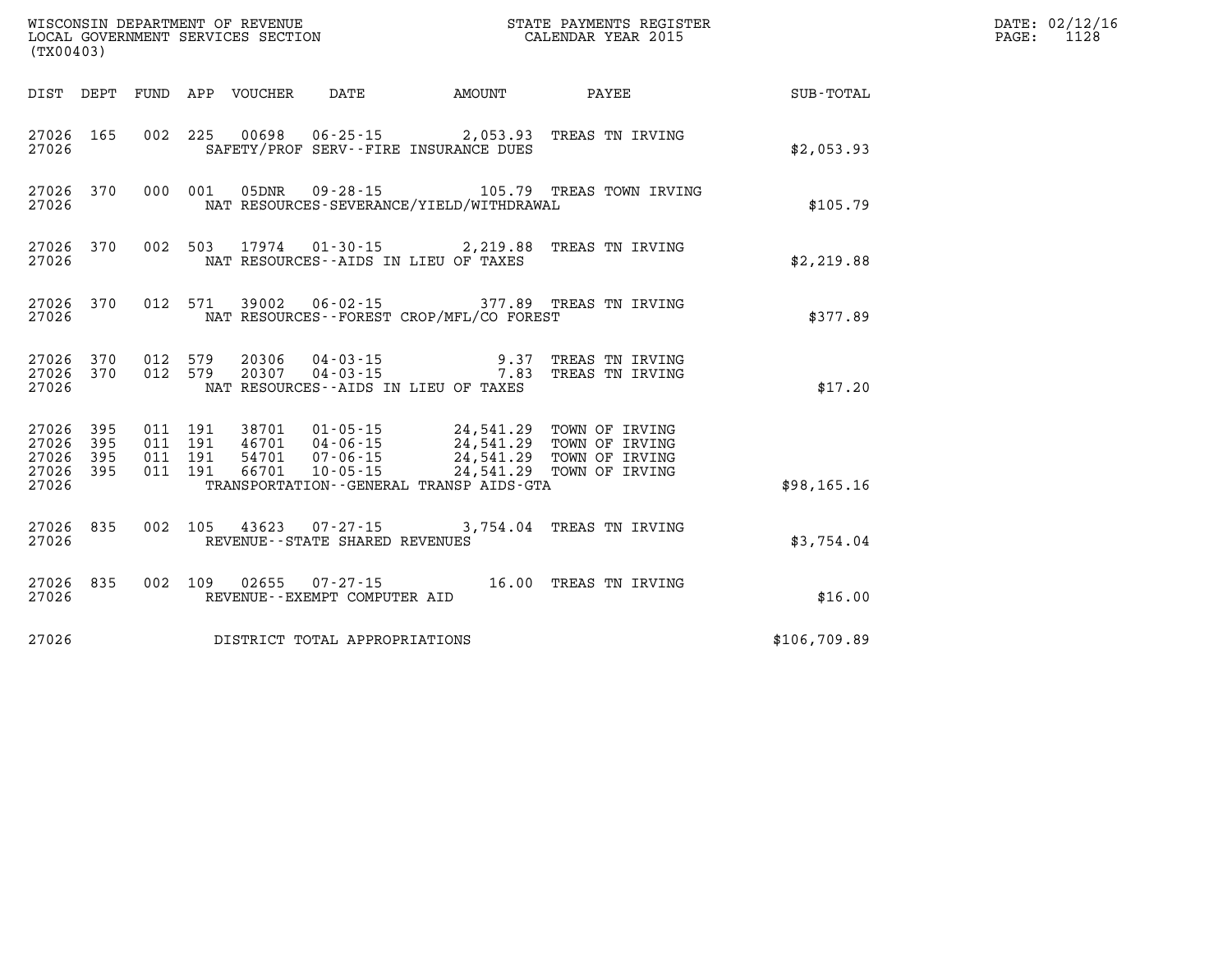| (TX00403)                                         |            |         |  |                                 |                                |                                                                                                                                               | WISCONSIN DEPARTMENT OF REVENUE<br>LOCAL GOVERNMENT SERVICES SECTION<br>LOCAL GOVERNMENT SERVICES SECTION<br>CALENDAR YEAR 2015 |               | DATE: 02/12/16<br>PAGE:<br>1129 |
|---------------------------------------------------|------------|---------|--|---------------------------------|--------------------------------|-----------------------------------------------------------------------------------------------------------------------------------------------|---------------------------------------------------------------------------------------------------------------------------------|---------------|---------------------------------|
|                                                   |            |         |  | DIST DEPT FUND APP VOUCHER DATE |                                | <b>EXAMPLE THE AMOUNT</b>                                                                                                                     | <b>PAYEE</b>                                                                                                                    | SUB-TOTAL     |                                 |
| 27028                                             | 27028 165  |         |  |                                 |                                | 002 225 00699 06-25-15 1,309.37 TREAS TN KNAPP<br>SAFETY/PROF SERV--FIRE INSURANCE DUES                                                       |                                                                                                                                 | \$1,309.37    |                                 |
| 27028                                             | 27028 370  |         |  |                                 |                                | 002 503 17533 01-12-15 11,642.61 TREAS TN KNAPP<br>NAT RESOURCES -- AIDS IN LIEU OF TAXES                                                     |                                                                                                                                 | \$11,642.61   |                                 |
| 27028 370<br>27028                                | 27028 370  |         |  |                                 |                                | 012 571 39003 06-02-15 496.07 TREAS TN KNAPP<br>012 571 39003 06-02-15 7,056.30 TREAS TN KNAPP<br>NAT RESOURCES - - FOREST CROP/MFL/CO FOREST |                                                                                                                                 | \$7,552.37    |                                 |
| 27028                                             | 27028 370  | 012 579 |  | 27028 370 012 579 20307         |                                | 20307  04-03-15  38.72 TREAS TN KNAPP<br>20307  04-03-15  224.36 TREAS TN KNAPP<br>NAT RESOURCES--AIDS IN LIEU OF TAXES                       |                                                                                                                                 | \$263.08      |                                 |
| 27028 395<br>27028<br>27028<br>27028 395<br>27028 | 395<br>395 |         |  |                                 |                                | TRANSPORTATION--GENERAL TRANSP AIDS-GTA                                                                                                       |                                                                                                                                 | \$124,457.04  |                                 |
| 27028                                             | 27028 835  |         |  |                                 | REVENUE--STATE SHARED REVENUES | 002 105 43624 07-27-15 1,211.06 TREAS TN KNAPP                                                                                                |                                                                                                                                 | \$1,211.06    |                                 |
| 27028 835<br>27028                                |            |         |  |                                 | REVENUE--EXEMPT COMPUTER AID   | 002 109 02656 07-27-15 1.00 TREAS TN KNAPP                                                                                                    |                                                                                                                                 | \$1.00        |                                 |
| DISTRICT TOTAL APPROPRIATIONS<br>27028            |            |         |  |                                 |                                |                                                                                                                                               |                                                                                                                                 | \$146, 436.53 |                                 |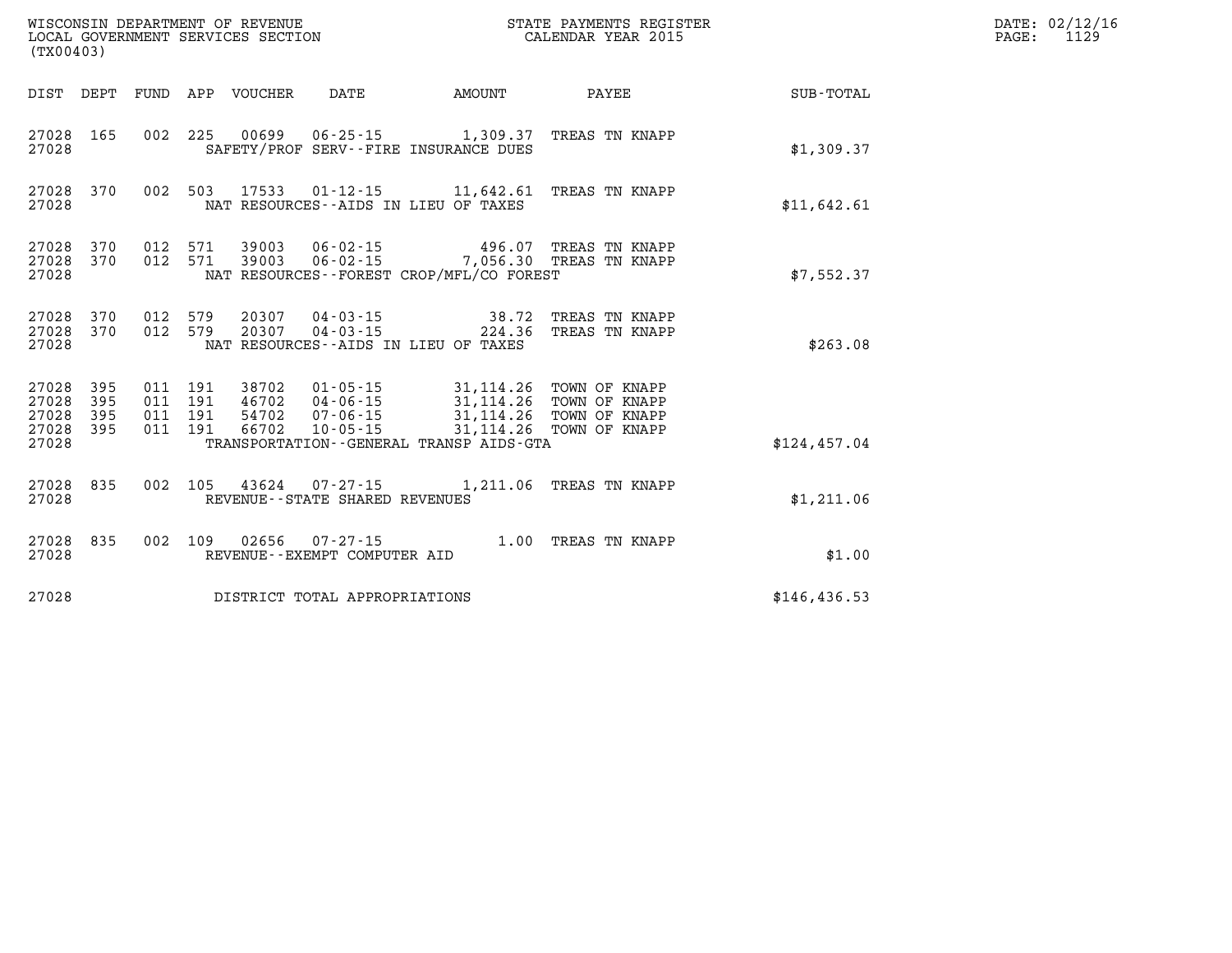| (TX00403)                   |                        |  |                                 |                                |                                             |                                                                                                                                                                                                                                                                                                                                                                 | DATE: 02/12/16<br>$\mathtt{PAGE:}$<br>1130 |  |
|-----------------------------|------------------------|--|---------------------------------|--------------------------------|---------------------------------------------|-----------------------------------------------------------------------------------------------------------------------------------------------------------------------------------------------------------------------------------------------------------------------------------------------------------------------------------------------------------------|--------------------------------------------|--|
|                             |                        |  | DIST DEPT FUND APP VOUCHER DATE |                                | AMOUNT                                      | <b>PAYEE</b>                                                                                                                                                                                                                                                                                                                                                    | SUB-TOTAL                                  |  |
| 27030                       | 27030 165              |  |                                 |                                | SAFETY/PROF SERV--FIRE INSURANCE DUES       | 002 225 00700 06-25-15 281.78 TREAS TN KOMENSKY                                                                                                                                                                                                                                                                                                                 | \$281.78                                   |  |
|                             | 27030 370              |  | 002 503 17975                   |                                |                                             | 01-30-15 37,877.68 TREAS TN KOMENSKY<br>0.00 TOWN SHARE                                                                                                                                                                                                                                                                                                         |                                            |  |
| 27030                       |                        |  |                                 |                                | NAT RESOURCES--AIDS IN LIEU OF TAXES        |                                                                                                                                                                                                                                                                                                                                                                 | \$37,877.68                                |  |
| 27030                       | 27030 370<br>27030 370 |  |                                 |                                | NAT RESOURCES - - FOREST CROP/MFL/CO FOREST | 012 571 39004 06-02-15 477.41 TREAS TN KOMENSKY<br>012 571 39004 06-02-15 3,755.74 TREAS TN KOMENSKY                                                                                                                                                                                                                                                            | \$4,233.15                                 |  |
| 27030                       | 27030 370              |  |                                 |                                | NAT RESOURCES--AIDS IN LIEU OF TAXES        | 012 579 20308 04-03-15 16,882.79 TREAS TN KOMENSKY                                                                                                                                                                                                                                                                                                              | \$16,882.79                                |  |
| 27030 395<br>27030<br>27030 | 395<br>395             |  |                                 |                                |                                             | $\begin{array}{cccccc} 011 & 191 & 38703 & 01\cdot 05\cdot 15 & 28,769.13 & \text{TOWN OF KOMETRY} \\ 011 & 191 & 46703 & 04\cdot 06\cdot 15 & 28,769.13 & \text{TOWN OF KOMETRY} \\ 011 & 191 & 54703 & 07\cdot 06\cdot 15 & 28,769.13 & \text{TOWN OF KOMETRY} \\ 011 & 191 & 66703 & 10\cdot 05\cdot 15 & 28,769.13 & \text{TOWN OF KOMETRY} \\ \end{array}$ |                                            |  |
| 27030 395<br>27030          |                        |  |                                 |                                | TRANSPORTATION--GENERAL TRANSP AIDS-GTA     |                                                                                                                                                                                                                                                                                                                                                                 | \$115,076.52                               |  |
| 27030                       | 27030 835              |  |                                 | REVENUE--STATE SHARED REVENUES |                                             | 002 105 43625 07-27-15 3,641.08 TREAS TN KOMENSKY                                                                                                                                                                                                                                                                                                               | \$3,641.08                                 |  |
| 27030 835<br>27030          |                        |  | 002 501 00002                   |                                | DOA-PAYMENT FOR MUNICIPAL SERVICES AID      | 02-02-15 173.21 TREAS TN KOMENSKY                                                                                                                                                                                                                                                                                                                               | \$173.21                                   |  |
| 27030                       |                        |  |                                 | DISTRICT TOTAL APPROPRIATIONS  |                                             |                                                                                                                                                                                                                                                                                                                                                                 | \$178, 166.21                              |  |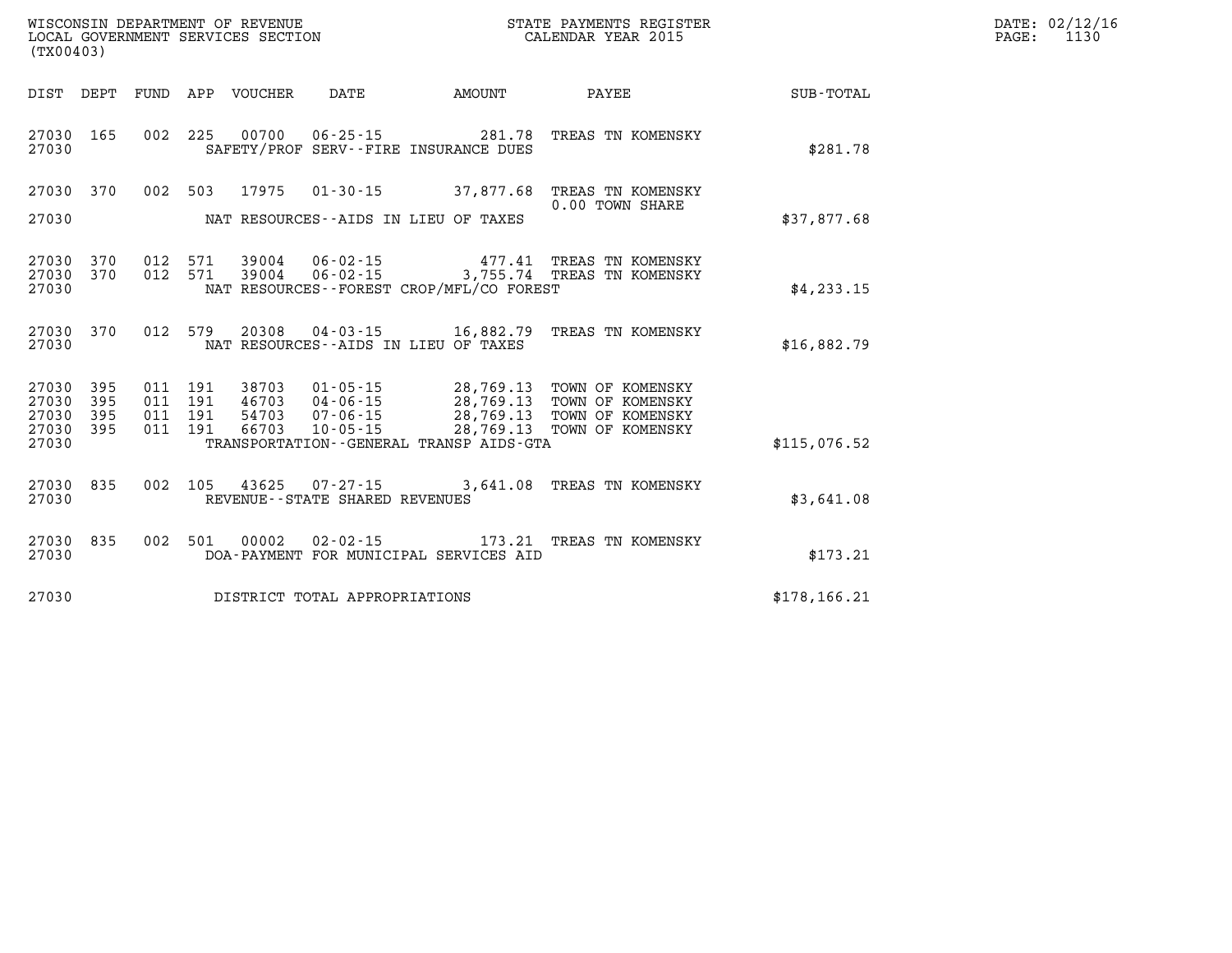| (TX00403)                              |                   |                   |                   | WISCONSIN DEPARTMENT OF REVENUE<br>LOCAL GOVERNMENT SERVICES SECTION |                                                               |                                     | STATE PAYMENTS REGISTER<br>CALENDAR YEAR 2015                  |                  |
|----------------------------------------|-------------------|-------------------|-------------------|----------------------------------------------------------------------|---------------------------------------------------------------|-------------------------------------|----------------------------------------------------------------|------------------|
| DIST                                   | DEPT              | FUND              | APP               | VOUCHER                                                              | DATE                                                          | AMOUNT                              | PAYEE                                                          | <b>SUB-TOTAL</b> |
| 27032<br>27032                         | 165               | 002               | 225               | 00701                                                                | 06-25-15 2,164.32<br>SAFETY/PROF SERV--FIRE INSURANCE DUES    |                                     | TREAS TN MANCHESTER                                            | \$2,164.32       |
| 27032                                  | 370               | 002               | 503               | 17534                                                                | $01 - 12 - 15$                                                | 2,748.45                            | TREAS TN MANCHESTER<br>97.37 TOWN SHARE                        |                  |
| 27032                                  |                   |                   |                   |                                                                      | NAT RESOURCES -- AIDS IN LIEU OF TAXES                        |                                     |                                                                | \$2,748.45       |
| 27032<br>27032<br>27032                | 370<br>370        | 012<br>012        | 571<br>571        | 39005                                                                | $06 - 02 - 15$<br>NAT RESOURCES - - FOREST CROP/MFL/CO FOREST | 881.35                              | TREAS TN MANCHESTER<br>5,798.70 TREAS TN MANCHESTER            | \$6,680.05       |
| 27032<br>27032                         | 370               | 012               | 579               | 20309                                                                | $04 - 03 - 15$<br>NAT RESOURCES -- AIDS IN LIEU OF TAXES      | 201.77                              | TREAS TN MANCHESTER                                            | \$201.77         |
| 27032<br>27032<br>27032                | 395<br>395<br>395 | 011<br>011<br>011 | 191<br>191<br>191 | 38704<br>46704<br>54704                                              | $01 - 05 - 15$<br>04-06-15<br>$07 - 06 - 15$                  | 33,409.84<br>33,409.84<br>33,409.84 | TOWN OF MANCHESTER<br>TOWN OF MANCHESTER<br>TOWN OF MANCHESTER |                  |
| 27032<br>27032                         | 395               | 011               | 191               | 66704                                                                | $10 - 05 - 15$<br>TRANSPORTATION--GENERAL TRANSP AIDS-GTA     | 33,409.86                           | TOWN OF MANCHESTER                                             | \$133,639.38     |
| 27032<br>27032                         | 835               | 002               | 105               | 43626                                                                | $07 - 27 - 15$<br>REVENUE - - STATE SHARED REVENUES           |                                     | 3,079.80 TREAS TN MANCHESTER                                   | \$3,079.80       |
| 27032<br>27032                         | 835               | 002               | 109               | 02657                                                                | $07 - 27 - 15$<br>REVENUE--EXEMPT COMPUTER AID                | 1.00                                | TREAS TN MANCHESTER                                            | \$1.00           |
| 27032<br>DISTRICT TOTAL APPROPRIATIONS |                   |                   |                   |                                                                      |                                                               |                                     |                                                                | \$148,514.77     |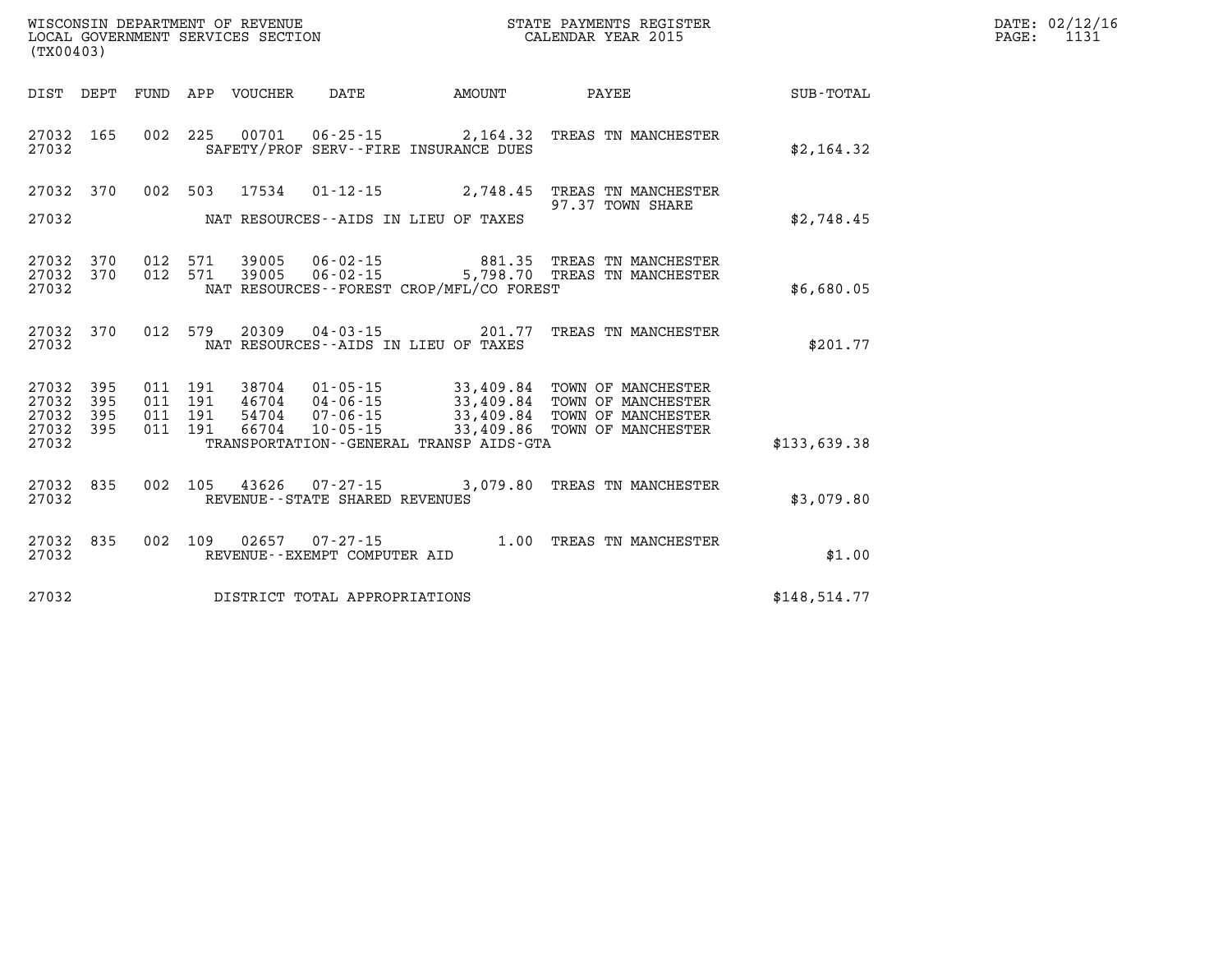|                                                   | WISCONSIN DEPARTMENT OF REVENUE<br>STATE PAYMENTS REGISTER<br>LOCAL GOVERNMENT SERVICES SECTION<br>CALENDAR YEAR 2015<br>(TX00403) |                          |                          |                |                                   |                                                                           |                                                                          |                  |  |  |
|---------------------------------------------------|------------------------------------------------------------------------------------------------------------------------------------|--------------------------|--------------------------|----------------|-----------------------------------|---------------------------------------------------------------------------|--------------------------------------------------------------------------|------------------|--|--|
| DIST                                              | DEPT                                                                                                                               | FUND                     |                          | APP VOUCHER    | DATE                              | AMOUNT                                                                    | PAYEE                                                                    | <b>SUB-TOTAL</b> |  |  |
| 27034<br>27034                                    | 165                                                                                                                                | 002                      | 225                      | 00702          |                                   | 06-25-15 1,185.87<br>SAFETY/PROF SERV--FIRE INSURANCE DUES                | TREAS TN MELROSE                                                         | \$1,185.87       |  |  |
| 27034<br>27034                                    | 370                                                                                                                                | 000                      | 001                      | 01DNR          |                                   | NAT RESOURCES-SEVERANCE/YIELD/WITHDRAWAL                                  | 04-09-15 39.00 TREAS TOWN MELROSE                                        | \$39.00          |  |  |
| 27034 370<br>27034                                | 27034 370                                                                                                                          | 012<br>012               | 571<br>571               |                |                                   | $39006$ $06 - 02 - 15$ $1.57$<br>NAT RESOURCES--FOREST CROP/MFL/CO FOREST | 438.74 TREAS TN MELROSE<br>TREAS TN MELROSE                              | \$440.31         |  |  |
| 27034<br>27034                                    | 370                                                                                                                                | 012                      | 579                      |                |                                   | 20310 04-03-15 19.00<br>NAT RESOURCES -- AIDS IN LIEU OF TAXES            | TREAS TN MELROSE                                                         | \$19.00          |  |  |
| 27034<br>27034<br>27034 395<br>27034 395<br>27034 | 395<br>395                                                                                                                         | 011<br>011<br>011<br>011 | 191<br>191<br>191<br>191 | 54705<br>66705 | $10 - 05 - 15$                    | 15,089.22<br>TRANSPORTATION--GENERAL TRANSP AIDS-GTA                      | TOWN OF MELROSE<br>TOWN OF MELROSE<br>TOWN OF MELROSE<br>TOWN OF MELROSE | \$60,356.82      |  |  |
| 27034<br>27034                                    | 835                                                                                                                                | 002                      | 105                      |                | REVENUE - - STATE SHARED REVENUES |                                                                           | 43627 07-27-15 4,226.76 TREAS TN MELROSE                                 | \$4,226.76       |  |  |
| 27034<br>27034                                    | 835                                                                                                                                | 002                      | 109                      |                | REVENUE--EXEMPT COMPUTER AID      | 02658  07-27-15  1,517.00                                                 | TREAS TN MELROSE                                                         | \$1,517.00       |  |  |
| 27034                                             |                                                                                                                                    |                          |                          |                | DISTRICT TOTAL APPROPRIATIONS     |                                                                           |                                                                          | \$67,784.76      |  |  |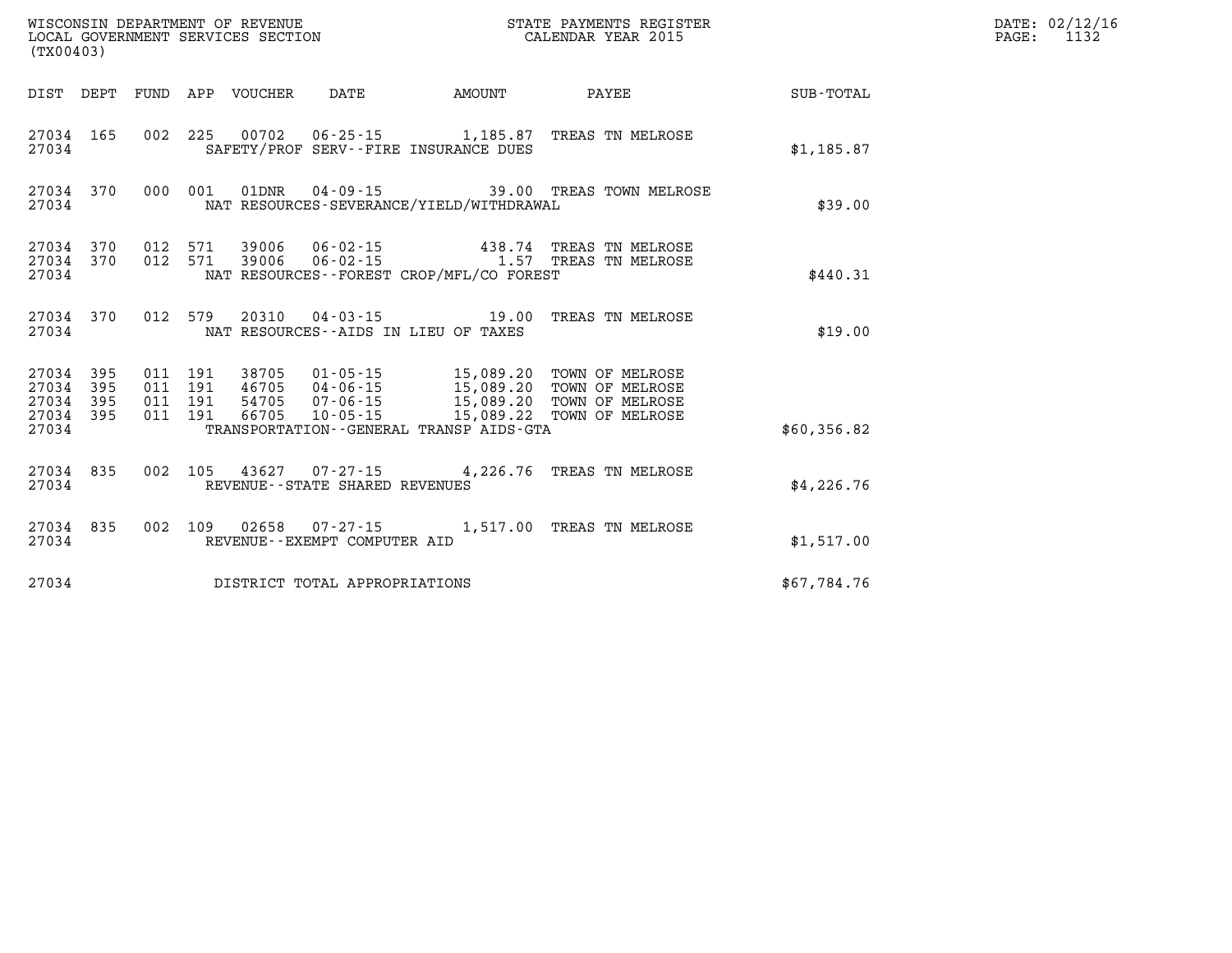| (TX00403)                                             |                        |                              |                         |                                   |                                             | WISCONSIN DEPARTMENT OF REVENUE<br>LOCAL GOVERNMENT SERVICES SECTION<br>LOCAL GOVERNMENT SERVICES SECTION<br>CALENDAR YEAR 2015                                                       |              | DATE: 02/12/16<br>PAGE: 1133 |
|-------------------------------------------------------|------------------------|------------------------------|-------------------------|-----------------------------------|---------------------------------------------|---------------------------------------------------------------------------------------------------------------------------------------------------------------------------------------|--------------|------------------------------|
|                                                       |                        |                              |                         |                                   | DIST DEPT FUND APP VOUCHER DATE AMOUNT      | PAYEE SUB-TOTAL                                                                                                                                                                       |              |                              |
| 27036 165<br>27036                                    |                        |                              |                         |                                   | SAFETY/PROF SERV--FIRE INSURANCE DUES       | 002 225 00703 06-25-15 465.67 TREAS TN MILLSTON                                                                                                                                       | \$465.67     |                              |
| 27036                                                 |                        |                              |                         |                                   | NAT RESOURCES-SEVERANCE/YIELD/WITHDRAWAL    | 27036 370 000 001 01DNR 04-09-15 152.99 TREAS TOWN MILLSTON                                                                                                                           | \$152.99     |                              |
| 27036                                                 | 27036 370<br>27036 370 |                              |                         |                                   | NAT RESOURCES--AIDS IN LIEU OF TAXES        | 002 503 17535 01-12-15 15,460.85 TREAS TN MILLSTON<br>002 503 18100 01-30-15 15,287.44 TREAS TN MILLSTON                                                                              | \$30,748.29  |                              |
| 27036                                                 | 27036 370              |                              | 27036 370 012 571 39007 |                                   | NAT RESOURCES - - FOREST CROP/MFL/CO FOREST | 012 571 39007 06-02-15 37.21 TREAS TN MILLSTON<br>012 571 39007 06-02-15 391.95 TREAS TN MILLSTON                                                                                     | \$429.16     |                              |
| 27036                                                 | 27036 370              | 27036 370 012 579<br>012 579 |                         |                                   | NAT RESOURCES--AIDS IN LIEU OF TAXES        | 20311  04-03-15  36,670.21  TREAS TN MILLSTON<br>20311  04-03-15  .56  TREAS TN MILLSTON                                                                                              | \$36,670.77  |                              |
| 27036 395<br>27036<br>27036 395<br>27036 395<br>27036 | 395                    |                              |                         |                                   | TRANSPORTATION--GENERAL TRANSP AIDS-GTA     | 011 191 38706 01-05-15 23,344.96 TOWN OF MILLSTON<br>011 191 46706 04-06-15 23,344.96 TOWN OF MILLSTON<br>011 191 66706 10-05-15 23,344.96 TOWN OF MILLSTON<br>011 191 66706 10-05-15 | \$93,379.87  |                              |
| 27036                                                 | 27036 835              |                              |                         | REVENUE - - STATE SHARED REVENUES |                                             | 002 105 43628 07-27-15 2,759.77 TREAS TN MILLSTON                                                                                                                                     | \$2,759.77   |                              |
| 27036                                                 |                        | 27036 835 002 109            |                         | REVENUE--EXEMPT COMPUTER AID      |                                             | 02659  07-27-15  38.00 TREAS TN MILLSTON                                                                                                                                              | \$38.00      |                              |
| 27036                                                 |                        |                              |                         | DISTRICT TOTAL APPROPRIATIONS     |                                             |                                                                                                                                                                                       | \$164,644.52 |                              |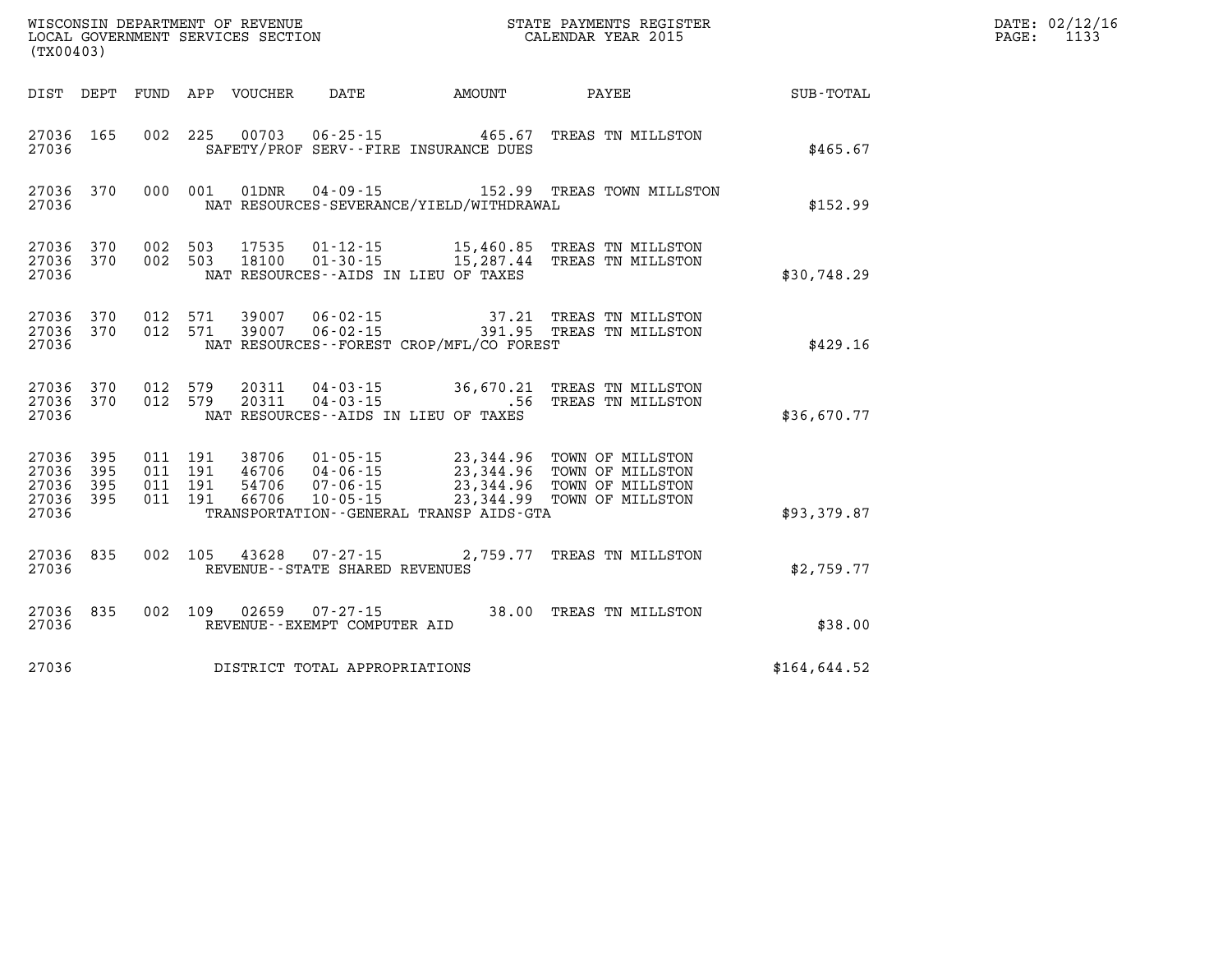| DATE: | 02/12/16 |
|-------|----------|
| PAGE: | 1134     |

| (TX00403)                                 | WISCONSIN DEPARTMENT OF REVENUE<br>LOCAL GOVERNMENT SERVICES SECTION | STATE PAYMENTS REGISTER<br>CALENDAR YEAR 2015 |                          |                                  |                                                                                    |                                                                                             |                                                                                          |                  |
|-------------------------------------------|----------------------------------------------------------------------|-----------------------------------------------|--------------------------|----------------------------------|------------------------------------------------------------------------------------|---------------------------------------------------------------------------------------------|------------------------------------------------------------------------------------------|------------------|
| DIST                                      | DEPT                                                                 | <b>FUND</b>                                   | APP                      | VOUCHER                          | DATE                                                                               | AMOUNT                                                                                      | PAYEE                                                                                    | <b>SUB-TOTAL</b> |
| 27038<br>27038                            | 165                                                                  | 002                                           | 225                      | 00704                            |                                                                                    | $06 - 25 - 15$ 1, 285.22<br>SAFETY/PROF SERV--FIRE INSURANCE DUES                           | TREAS TN NORTH BEND                                                                      | \$1,285.22       |
| 27038<br>27038                            | 370                                                                  | 002                                           | 503                      | 17536                            | $01 - 12 - 15$                                                                     | 15,179.70<br>NAT RESOURCES -- AIDS IN LIEU OF TAXES                                         | TREAS TN NORTH BEND                                                                      | \$15, 179.70     |
| 27038<br>27038                            | 370                                                                  | 012                                           | 571                      | 39008                            | $06 - 02 - 15$                                                                     | NAT RESOURCES - - FOREST CROP/MFL/CO FOREST                                                 | 117.90 TREAS TN NORTH BEND                                                               | \$117.90         |
| 27038<br>27038<br>27038<br>27038<br>27038 | 370<br>370<br>370<br>370                                             | 012<br>012<br>012<br>012                      | 579<br>579<br>579<br>579 | 20312<br>20312<br>20312<br>20312 | $04 - 03 - 15$<br>$04 - 03 - 15$<br>$04 - 03 - 15$<br>$04 - 03 - 15$               | 10.67<br>114.34<br>195.54<br>1,509.25<br>NAT RESOURCES--AIDS IN LIEU OF TAXES               | TREAS TN NORTH BEND<br>TREAS TN NORTH BEND<br>TREAS TN NORTH BEND<br>TREAS TN NORTH BEND | \$1,829.80       |
| 27038<br>27038<br>27038<br>27038<br>27038 | 395<br>395<br>395<br>395                                             | 011<br>011<br>011<br>011                      | 191<br>191<br>191<br>191 | 38707<br>46707<br>54707<br>66707 | $01 - 05 - 15$<br>04 - 06 - 15<br>07 - 06 - 15<br>$07 - 06 - 15$<br>$10 - 05 - 15$ | 15,535.11<br>15,535.11<br>15,535.11<br>15,535.11<br>TRANSPORTATION--GENERAL TRANSP AIDS-GTA | TOWN OF NORTH BEND<br>TOWN OF NORTH BEND<br>TOWN OF NORTH BEND<br>TOWN OF NORTH BEND     | \$62,140.44      |
| 27038<br>27038                            | 835                                                                  | 002                                           | 105                      | 43629                            | $07 - 27 - 15$<br>REVENUE--STATE SHARED REVENUES                                   | 6,133.73                                                                                    | TREAS TN NORTH BEND                                                                      | \$6,133.73       |
| 27038<br>27038                            | 835                                                                  | 002                                           | 109                      | 02660                            | $07 - 27 - 15$<br>REVENUE--EXEMPT COMPUTER AID                                     |                                                                                             | 9.00 TREAS TN NORTH BEND                                                                 | \$9.00           |
| 27038                                     |                                                                      |                                               |                          |                                  | DISTRICT TOTAL APPROPRIATIONS                                                      |                                                                                             |                                                                                          | \$86,695.79      |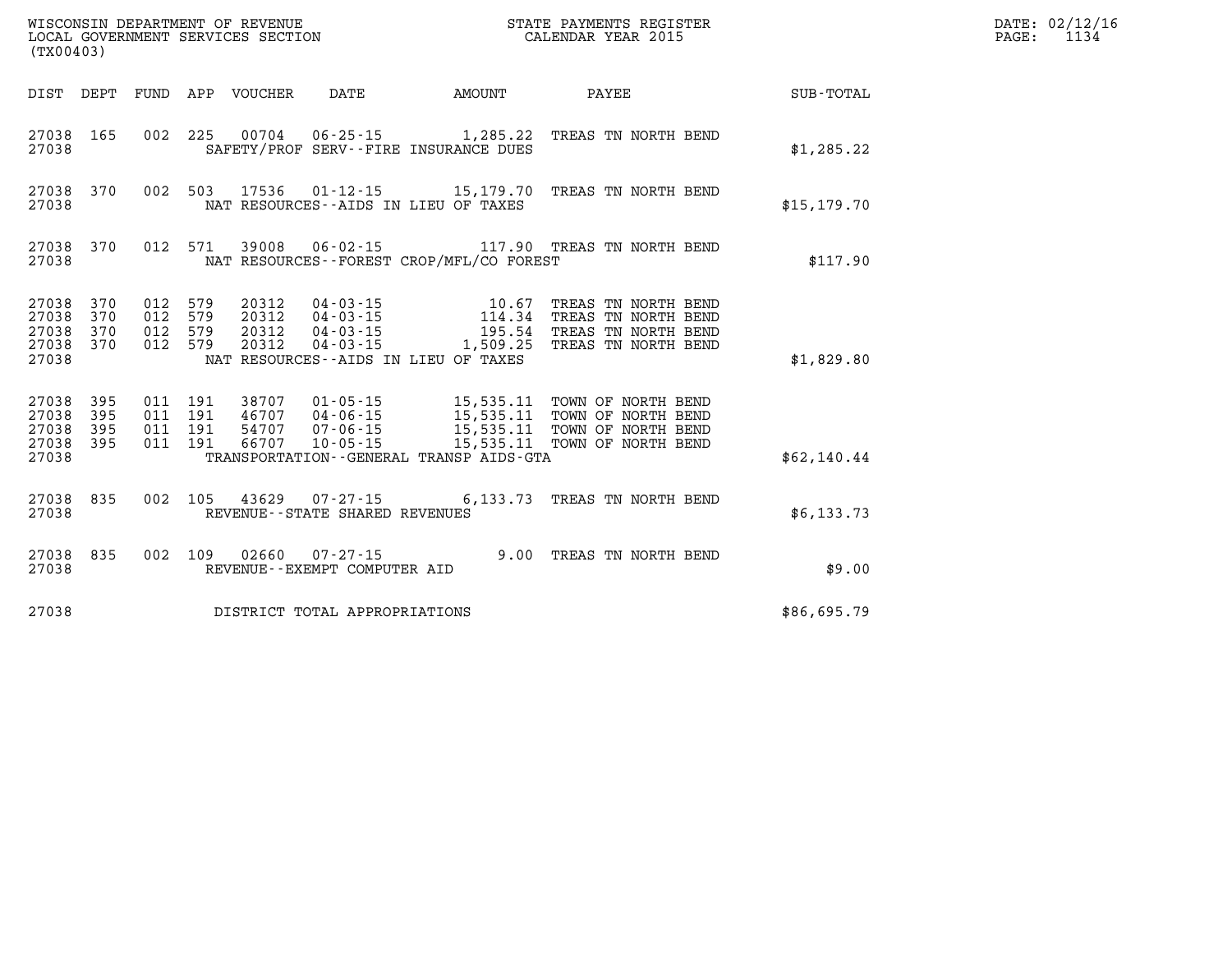|                                               | LOCAL GOVERNMENT SERVICES SECTION<br>(TX00403) |                   |                                      |                                  |                                                             | CALENDAR YEAR 2015                                                        |                                                                                                                              | PAGE:        | 1135 |  |
|-----------------------------------------------|------------------------------------------------|-------------------|--------------------------------------|----------------------------------|-------------------------------------------------------------|---------------------------------------------------------------------------|------------------------------------------------------------------------------------------------------------------------------|--------------|------|--|
|                                               | DIST DEPT                                      | FUND              |                                      | APP VOUCHER                      | DATE                                                        | AMOUNT                                                                    | PAYEE                                                                                                                        | SUB-TOTAL    |      |  |
| 27040 165<br>27040                            |                                                |                   | 002 225                              |                                  |                                                             | 00705 06-25-15 1,340.96<br>SAFETY/PROF SERV--FIRE INSURANCE DUES          | TREAS TN NORTHFIELD                                                                                                          | \$1,340.96   |      |  |
| 27040 370<br>27040                            |                                                | 012               | 571                                  | 39009                            |                                                             | NAT RESOURCES--FOREST CROP/MFL/CO FOREST                                  | 06-02-15 248.58 TREAS TN NORTHFIELD                                                                                          | \$248.58     |      |  |
| 27040<br>27040<br>27040<br>27040<br>27040     | 370<br>370<br>370<br>370                       | 012<br>012<br>012 | 579<br>579<br>012 579<br>579         | 20313<br>20313<br>20313<br>20313 | $04 - 03 - 15$<br>04-03-15<br>04-03-15<br>$04 - 03 - 15$    | 10.40<br>23.49<br>406.78<br>36.03<br>NAT RESOURCES--AIDS IN LIEU OF TAXES | TREAS TN NORTHFIELD<br>TREAS TN NORTHFIELD<br>TREAS TN NORTHFIELD<br>TREAS TN NORTHFIELD                                     | \$476.70     |      |  |
| 27040<br>27040<br>27040<br>27040 395<br>27040 | 395<br>395<br>395                              | 011               | 191<br>011 191<br>011 191<br>011 191 | 38708<br>46708<br>54708<br>66708 | 01-05-15<br>04-06-15<br>07-06-15<br>$10 - 05 - 15$          | TRANSPORTATION - - GENERAL TRANSP AIDS - GTA                              | 26,682.73 TOWN OF NORTHFIELD<br>26,682.73 TOWN OF NORTHFIELD<br>26,682.73 TOWN OF NORTHFIELD<br>26,682.75 TOWN OF NORTHFIELD | \$106,730.94 |      |  |
| 27040 835<br>27040                            |                                                |                   |                                      |                                  | 002 105 43630 07-27-15<br>REVENUE - - STATE SHARED REVENUES |                                                                           | 8,649.33 TREAS TN NORTHFIELD                                                                                                 | \$8,649.33   |      |  |
| 27040<br>27040                                | 835                                            |                   | 002 109                              | 02661                            | REVENUE - - EXEMPT COMPUTER AID                             |                                                                           | 07-27-15 2.00 TREAS TN NORTHFIELD                                                                                            | \$2.00       |      |  |
| 27040                                         |                                                |                   |                                      |                                  | DISTRICT TOTAL APPROPRIATIONS                               |                                                                           |                                                                                                                              | \$117,448.51 |      |  |

**WISCONSIN DEPARTMENT OF REVENUE STATE PAYMENTS REGISTER DATE: 02/12/16**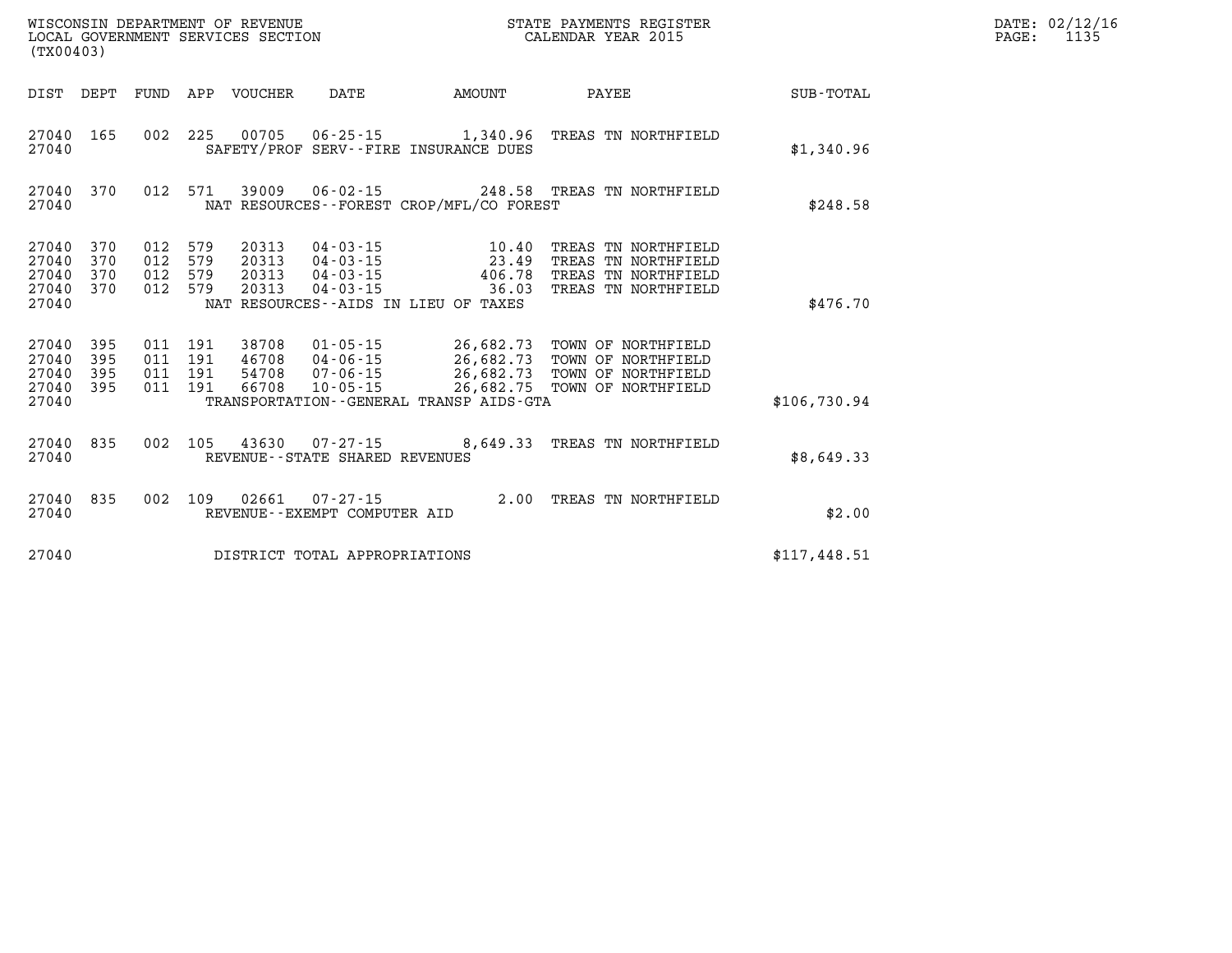| WISCONSIN DEPARTMENT OF REVENUE   | STATE PAYMENTS REGISTER | DATE: 02/12/16 |
|-----------------------------------|-------------------------|----------------|
| LOCAL GOVERNMENT SERVICES SECTION | CALENDAR YEAR 2015      | PAGE           |
| $1 - 2 - 0 - 1 - 0$               |                         |                |

| (TX00403)                                 |                          |                          |                          |                                  |                                                                      |                                                                                                  |                                                                                          |                  |
|-------------------------------------------|--------------------------|--------------------------|--------------------------|----------------------------------|----------------------------------------------------------------------|--------------------------------------------------------------------------------------------------|------------------------------------------------------------------------------------------|------------------|
| DIST                                      | DEPT                     | FUND                     | APP                      | VOUCHER                          | <b>DATE</b>                                                          | AMOUNT                                                                                           | PAYEE                                                                                    | <b>SUB-TOTAL</b> |
| 27042<br>27042                            | 165                      | 002                      | 225                      | 00706                            |                                                                      | $06 - 25 - 15$ 1,865.50<br>SAFETY/PROF SERV--FIRE INSURANCE DUES                                 | TREAS TN SPRINGFIELD                                                                     | \$1,865.50       |
| 27042<br>27042<br>27042                   | 370<br>370               | 000<br>000               | 001<br>001               | 01DNR<br>04DNR                   | $04 - 09 - 15$<br>$06 - 03 - 15$                                     | 4,744.89<br>NAT RESOURCES-SEVERANCE/YIELD/WITHDRAWAL                                             | TREAS TOWN SPRINGFIELD<br>8,041.08 TREAS TOWN SPRINGFIELD                                | \$12,785.97      |
| 27042<br>27042                            | 370                      | 002                      | 503                      | 17537                            | $01 - 12 - 15$                                                       | 2,359.40<br>NAT RESOURCES -- AIDS IN LIEU OF TAXES                                               | TREAS TN SPRINGFIELD                                                                     | \$2,359.40       |
| 27042<br>27042                            | 370                      | 012                      | 571                      | 39010                            | $06 - 02 - 15$                                                       | NAT RESOURCES - - FOREST CROP/MFL/CO FOREST                                                      | 300.85 TREAS TN SPRINGFIELD                                                              | \$300.85         |
| 27042<br>27042<br>27042<br>27042          | 370<br>370<br>370        | 012<br>012<br>012        | 579<br>579<br>579        | 20314<br>20314<br>20314          | $04 - 03 - 15$<br>$04 - 03 - 15$<br>$04 - 03 - 15$                   | 33.84<br>86.63<br>347.71<br>NAT RESOURCES -- AIDS IN LIEU OF TAXES                               | TREAS TN SPRINGFIELD<br>TREAS TN SPRINGFIELD<br>TREAS TN SPRINGFIELD                     | \$468.18         |
| 27042<br>27042<br>27042<br>27042<br>27042 | 395<br>395<br>395<br>395 | 011<br>011<br>011<br>011 | 191<br>191<br>191<br>191 | 38709<br>46709<br>54709<br>66709 | $01 - 05 - 15$<br>$04 - 06 - 15$<br>$07 - 06 - 15$<br>$10 - 05 - 15$ | 26,088.19<br>26,088.19<br>26,088.19<br>26,088.21<br>TRANSPORTATION - - GENERAL TRANSP AIDS - GTA | TOWN OF SPRINGFIELD<br>TOWN OF SPRINGFIELD<br>TOWN OF SPRINGFIELD<br>TOWN OF SPRINGFIELD | \$104, 352.78    |
| 27042<br>27042                            | 835                      | 002                      | 105                      | 43631                            | $07 - 27 - 15$<br>REVENUE - - STATE SHARED REVENUES                  | 6,188.36                                                                                         | TREAS TN SPRINGFIELD                                                                     | \$6,188.36       |
| 27042<br>27042                            | 835                      | 002                      | 109                      | 02662                            | $07 - 27 - 15$<br>REVENUE - - EXEMPT COMPUTER AID                    | 6.00                                                                                             | TREAS TN SPRINGFIELD                                                                     | \$6.00           |
| 27042                                     |                          |                          |                          |                                  | DISTRICT TOTAL APPROPRIATIONS                                        |                                                                                                  |                                                                                          | \$128, 327.04    |

WISCONSIN DEPARTMENT OF REVENUE **STATE PAYMENTS REGISTER**<br>LOCAL GOVERNMENT SERVICES SECTION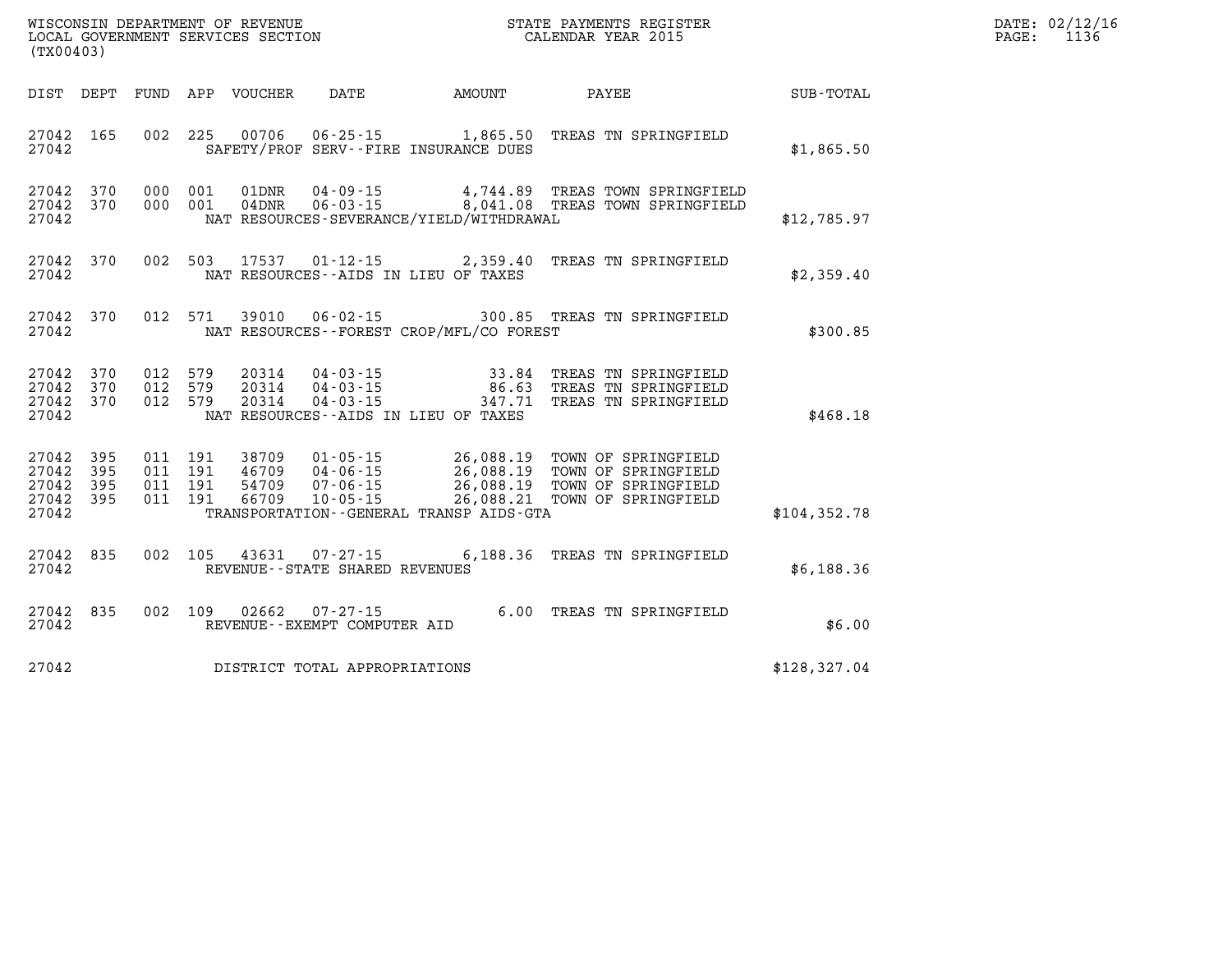| $\mathtt{DATE}$ : | 02/12/16 |
|-------------------|----------|
| $\mathtt{PAGE}$ : | 1137     |

| DIST<br>DEPT                                                          | FUND                     | APP<br>VOUCHER                                               | DATE                                                                                                            | AMOUNT                                       | PAYEE                                                                                                | SUB-TOTAL   |
|-----------------------------------------------------------------------|--------------------------|--------------------------------------------------------------|-----------------------------------------------------------------------------------------------------------------|----------------------------------------------|------------------------------------------------------------------------------------------------------|-------------|
| 165<br>27101<br>27101                                                 | 002                      | 225<br>00707                                                 | $06 - 25 - 15$<br>SAFETY/PROF SERV--FIRE INSURANCE DUES                                                         | 734.41                                       | TREAS VIL ALMA CENTER                                                                                | \$734.41    |
| 27101<br>395<br>395<br>27101<br>395<br>27101<br>27101<br>395<br>27101 | 011<br>011<br>011<br>011 | 191<br>38710<br>191<br>46710<br>191<br>54710<br>191<br>66710 | $01 - 05 - 15$<br>$04 - 06 - 15$<br>$07 - 06 - 15$<br>$10 - 05 - 15$<br>TRANSPORTATION--GENERAL TRANSP AIDS-GTA | 8,546.23<br>8,546.23<br>8,546.23<br>8,546.24 | VILLAGE OF ALMA CENTER<br>VILLAGE OF ALMA CENTER<br>VILLAGE OF ALMA CENTER<br>VILLAGE OF ALMA CENTER | \$34,184.93 |
| 27101<br>505<br>27101                                                 | 002                      | 743<br>08030                                                 | $05 - 18 - 15$<br>DOA--HOUSING ASSISTANCE GRANTS                                                                | 600.00                                       | TREAS VIL ALMA CENTER                                                                                | \$600.00    |
| 27101<br>835<br>27101                                                 | 002                      | 105<br>43632                                                 | $07 - 27 - 15$<br>REVENUE - - STATE SHARED REVENUES                                                             |                                              | 22,629.11 TREAS VIL ALMA CENTER                                                                      | \$22,629.11 |
| 835<br>27101<br>27101                                                 | 002                      | 109<br>02663                                                 | $07 - 27 - 15$<br>REVENUE--EXEMPT COMPUTER AID                                                                  | 188.00                                       | TREAS VIL ALMA CENTER                                                                                | \$188.00    |
| 835<br>27101<br>27101                                                 | 002                      | 501<br>00002                                                 | $02 - 02 - 15$<br>DOA-PAYMENT FOR MUNICIPAL SERVICES AID                                                        | 47.54                                        | TREAS VIL ALMA CENTER                                                                                | \$47.54     |
| 27101<br>835<br>27101                                                 | 021                      | 363<br>35670<br>REVENUE - - LOTTERY CREDIT -                 | $03 - 23 - 15$                                                                                                  | 648.10                                       | TREAS VIL ALMA CENTER                                                                                | \$648.10    |
| 27101                                                                 |                          |                                                              | DISTRICT TOTAL APPROPRIATIONS                                                                                   |                                              |                                                                                                      | \$59,032.09 |

WISCONSIN DEPARTMENT OF REVENUE **STATE PAYMENTS REGISTER**<br>LOCAL GOVERNMENT SERVICES SECTION

LOCAL GOVERNMENT SERVICES SECTION

**(TX00403)**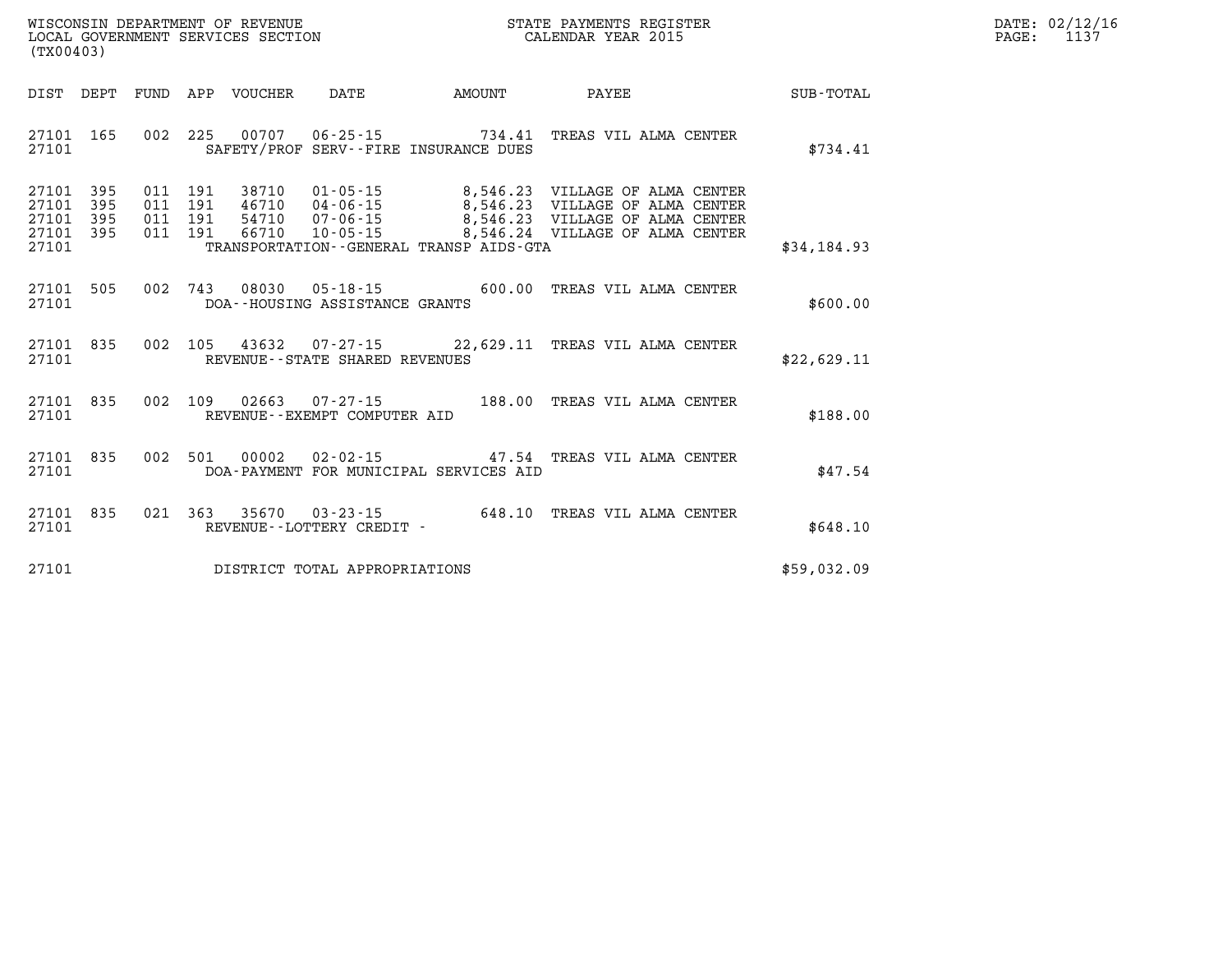|                                  | WISCONSIN DEPARTMENT OF REVENUE<br>STATE PAYMENTS REGISTER<br>LOCAL GOVERNMENT SERVICES SECTION<br>CALENDAR YEAR 2015<br>(TX00403) |                          |                          |                                  |                                                  |                                                                |                                                                                                                               |                  |  |  |
|----------------------------------|------------------------------------------------------------------------------------------------------------------------------------|--------------------------|--------------------------|----------------------------------|--------------------------------------------------|----------------------------------------------------------------|-------------------------------------------------------------------------------------------------------------------------------|------------------|--|--|
| DIST                             | DEPT                                                                                                                               | FUND                     | APP                      | VOUCHER                          | DATE                                             | <b>EXAMPLE THE PROPERTY OF AMOUNT</b>                          | PAYEE                                                                                                                         | <b>SUB-TOTAL</b> |  |  |
| 27136<br>27136                   | 165                                                                                                                                | 002                      | 225                      |                                  |                                                  | 00708 06-25-15 863.09<br>SAFETY/PROF SERV--FIRE INSURANCE DUES | TREAS VIL HIXTON                                                                                                              | \$863.09         |  |  |
| 27136<br>27136                   | 370                                                                                                                                | 012                      | 579                      |                                  |                                                  | 20315 04-03-15 2.17<br>NAT RESOURCES--AIDS IN LIEU OF TAXES    | TREAS VIL HIXTON                                                                                                              | \$2.17           |  |  |
| 27136<br>27136<br>27136<br>27136 | 395<br>395<br>395<br>395                                                                                                           | 011<br>011<br>011<br>011 | 191<br>191<br>191<br>191 | 38711<br>46711<br>54711<br>66711 | 04-06-15<br>$07 - 06 - 15$<br>10-05-15           |                                                                | 01-05-15 2,722.32 VILLAGE OF HIXTON<br>2,722.32 VILLAGE OF HIXTON<br>2,722.32 VILLAGE OF HIXTON<br>2,722.34 VILLAGE OF HIXTON |                  |  |  |
| 27136                            |                                                                                                                                    |                          |                          |                                  |                                                  | TRANSPORTATION--GENERAL TRANSP AIDS-GTA                        |                                                                                                                               | \$10,889.30      |  |  |
| 27136<br>27136                   | 835                                                                                                                                | 002                      | 105                      |                                  | 43633 07-27-15<br>REVENUE--STATE SHARED REVENUES |                                                                | 9,431.92 TREAS VIL HIXTON                                                                                                     | \$9,431.92       |  |  |
| 27136<br>27136<br>27136          | 835<br>835                                                                                                                         | 002<br>002               | 109<br>109               | 02664<br>05143                   | REVENUE--EXEMPT COMPUTER AID                     | $07 - 27 - 15$ 86.00<br>$07 - 27 - 15$ 1,708.00                | TREAS VIL HIXTON<br>TREAS VIL HIXTON                                                                                          | \$1,794.00       |  |  |
| 27136                            |                                                                                                                                    |                          |                          |                                  | DISTRICT TOTAL APPROPRIATIONS                    |                                                                |                                                                                                                               | \$22,980.48      |  |  |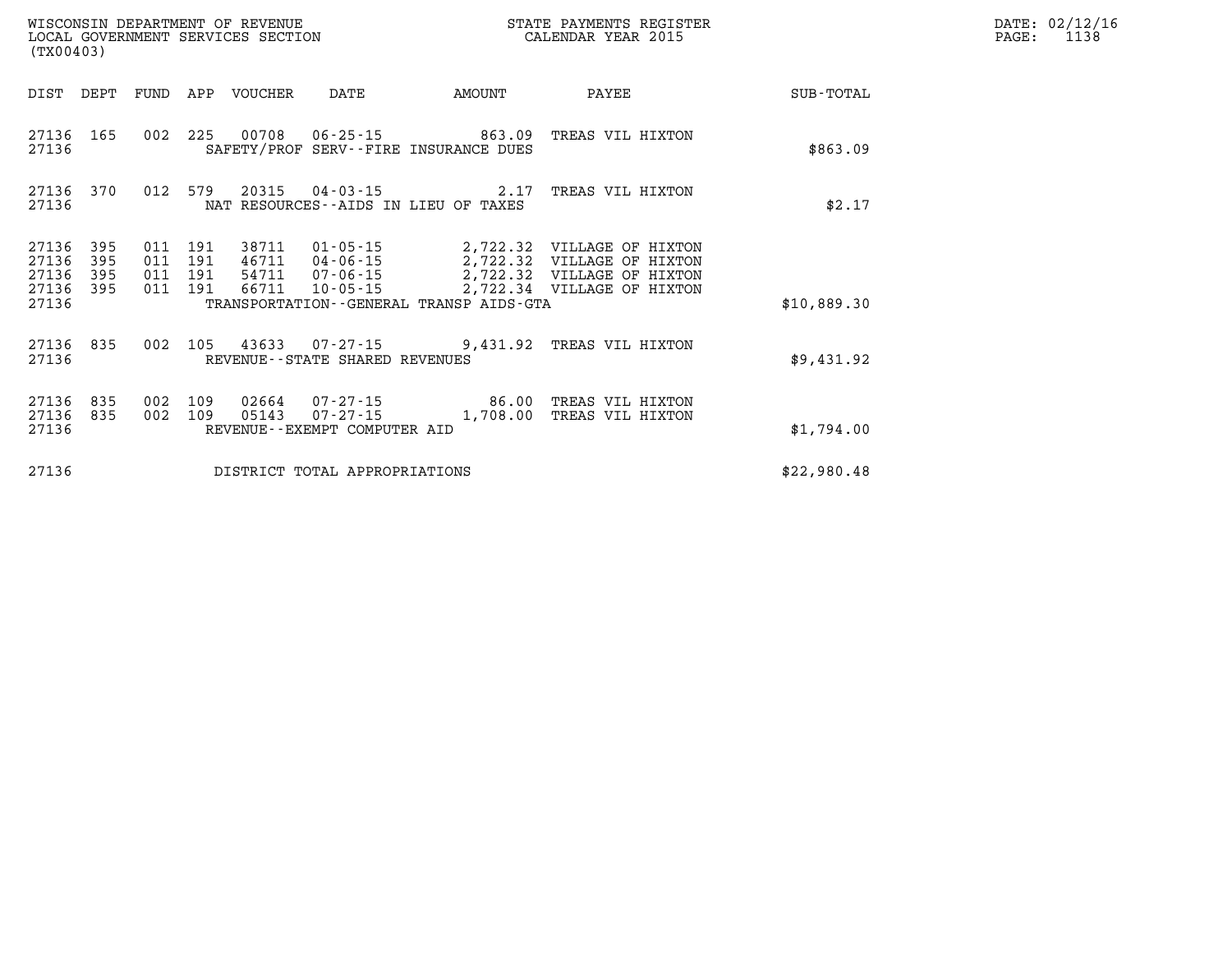|                                           | WISCONSIN DEPARTMENT OF REVENUE<br>STATE PAYMENTS REGISTER<br>LOCAL GOVERNMENT SERVICES SECTION<br>CALENDAR YEAR 2015<br>(TX00403) |                          |                          |                                  |                                                    |                                                                |                                                                                                                          |             |  |  |
|-------------------------------------------|------------------------------------------------------------------------------------------------------------------------------------|--------------------------|--------------------------|----------------------------------|----------------------------------------------------|----------------------------------------------------------------|--------------------------------------------------------------------------------------------------------------------------|-------------|--|--|
| DIST                                      | DEPT                                                                                                                               | FUND                     | APP                      | VOUCHER                          | DATE                                               | AMOUNT                                                         | PAYEE                                                                                                                    | SUB-TOTAL   |  |  |
| 27151<br>27151                            | 165                                                                                                                                | 002                      | 225                      |                                  |                                                    | 00709 06-25-15 848.86<br>SAFETY/PROF SERV--FIRE INSURANCE DUES | TREAS VIL MELROSE                                                                                                        | \$848.86    |  |  |
| 27151<br>27151                            | 395                                                                                                                                | 011                      | 185                      |                                  |                                                    | TRANSPORTATION - - HIGHWAY SAFETY - FEDERAL                    | 62737  10-14-15  4,000.00  TREAS VIL MELROSE                                                                             | \$4,000.00  |  |  |
| 27151<br>27151<br>27151<br>27151<br>27151 | 395<br>395<br>395<br>395                                                                                                           | 011<br>011<br>011<br>011 | 191<br>191<br>191<br>191 | 38712<br>46712<br>54712<br>66712 | 01-05-15<br>04-06-15<br>$07 - 06 - 15$<br>10-05-15 | TRANSPORTATION--GENERAL TRANSP AIDS-GTA                        | 5,151.32 VILLAGE OF MELROSE<br>5,151.32 VILLAGE OF MELROSE<br>5,151.32 VILLAGE OF MELROSE<br>5,151.34 VILLAGE OF MELROSE | \$20,605.30 |  |  |
| 27151<br>27151                            | 835                                                                                                                                | 002                      | 105                      |                                  | REVENUE - - STATE SHARED REVENUES                  |                                                                | 43634 07-27-15 25,446.87 TREAS VIL MELROSE                                                                               | \$25,446.87 |  |  |
| 27151<br>27151                            | 835                                                                                                                                | 002                      | 109                      | 02665                            | $07 - 27 - 15$<br>REVENUE--EXEMPT COMPUTER AID     |                                                                | 272.00 TREAS VIL MELROSE                                                                                                 | \$272.00    |  |  |
| 27151<br>27151                            | 835                                                                                                                                | 021                      | 363                      |                                  | 35671 03-23-15<br>REVENUE - - LOTTERY CREDIT -     | 185.65                                                         | TREAS VIL MELROSE                                                                                                        | \$185.65    |  |  |
| 27151                                     |                                                                                                                                    |                          |                          |                                  | DISTRICT TOTAL APPROPRIATIONS                      |                                                                |                                                                                                                          | \$51,358.68 |  |  |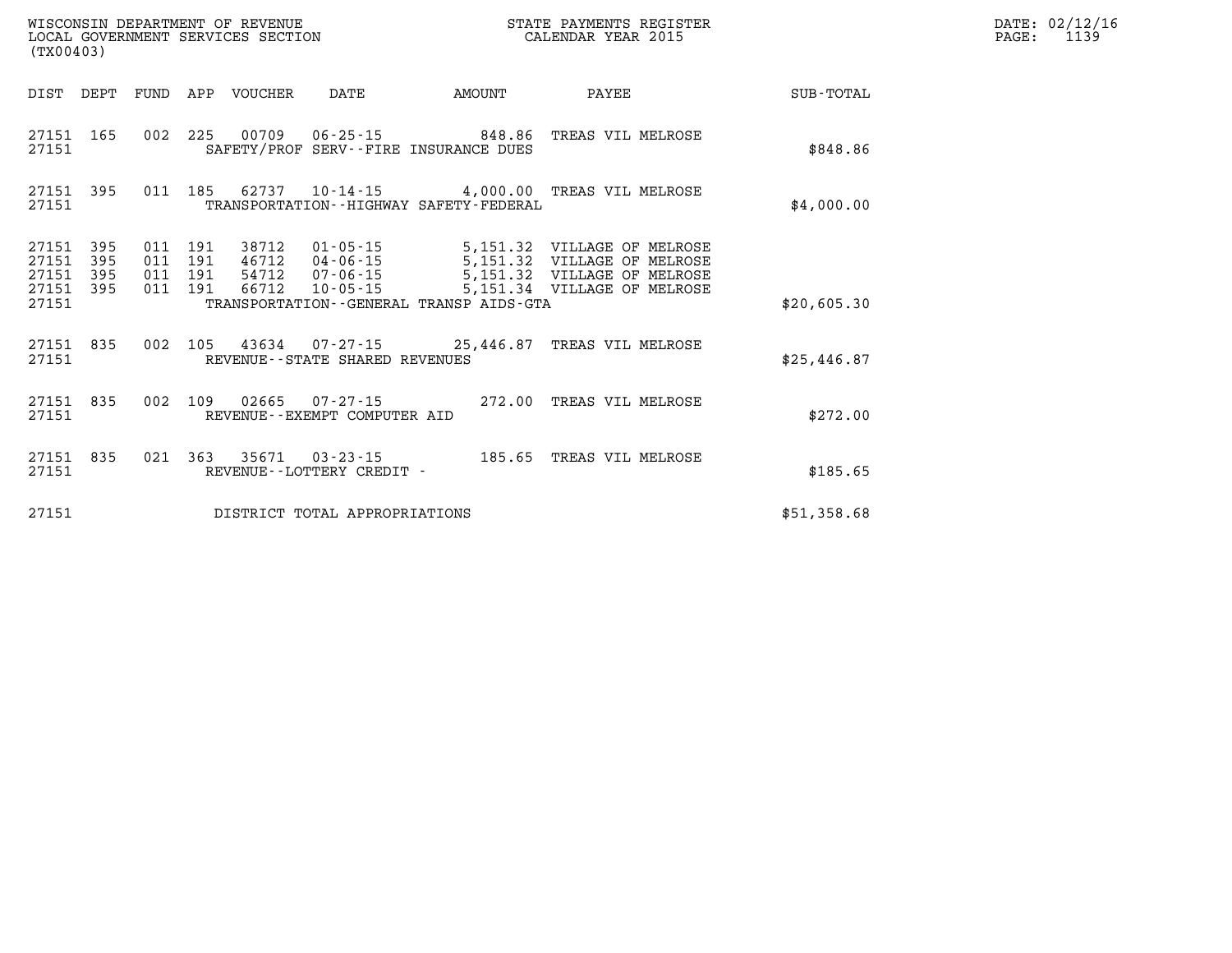| (TX00403)                                         |                   |                    |                                                  |                                                           |  | WISCONSIN DEPARTMENT OF REVENUE<br>LOCAL GOVERNMENT SERVICES SECTION<br>CALENDAR YEAR 2015                                                                                                                     |               | $\mathtt{PAGE}$ : | DATE: 02/12/16<br>1140 |
|---------------------------------------------------|-------------------|--------------------|--------------------------------------------------|-----------------------------------------------------------|--|----------------------------------------------------------------------------------------------------------------------------------------------------------------------------------------------------------------|---------------|-------------------|------------------------|
|                                                   |                   |                    |                                                  | DIST DEPT FUND APP VOUCHER DATE AMOUNT                    |  | <b>PAYEE</b>                                                                                                                                                                                                   | SUB-TOTAL     |                   |                        |
| 27152 165<br>27152                                |                   |                    | 002 225 00710                                    | SAFETY/PROF SERV--FIRE INSURANCE DUES                     |  | 06-25-15 713.63 TREAS VIL MERRILLAN                                                                                                                                                                            | \$713.63      |                   |                        |
| 27152 395<br>27152                                |                   |                    |                                                  | TRANSPORTATION - - HIGHWAY SAFETY - FEDERAL               |  | 011 185 44165 04-06-15 4,000.00 TREAS VIL MERRILLAN                                                                                                                                                            | \$4,000.00    |                   |                        |
| 27152<br>27152<br>27152<br>27152 395<br>27152     | 395<br>395<br>395 | 011 191<br>011 191 | 38713<br>011 191 46713<br>54713<br>011 191 66713 | $10 - 05 - 15$<br>TRANSPORTATION--GENERAL TRANSP AIDS-GTA |  | 4,845.95 VILLAGE OF MERRILLAN                                                                                                                                                                                  | \$19,383.77   |                   |                        |
| 27152 455<br>27152                                |                   |                    |                                                  | JUSTICE - - LAW ENFORCEMENT TRAINING                      |  | 002 231 16 04-20-15 160.00 TREAS VIL MERRILLAN                                                                                                                                                                 | \$160.00      |                   |                        |
| 27152<br>27152<br>27152 505<br>27152 505<br>27152 | 505<br>505        |                    | 002 743 06026                                    | DOA--HOUSING ASSISTANCE GRANTS                            |  | 02-25-15 385,907.00 TREAS VIL MERRILLAN<br>002 743 09463 07-03-15 33,900.00 TREAS VIL MERRILLAN<br>002 743 09463 07-03-15 8,500.00 TREAS VIL MERRILLAN<br>002 743 09488 07-03-15 25,042.30 TREAS VIL MERRILLAN | \$453,349.30  |                   |                        |
| 27152<br>27152                                    | 835               |                    |                                                  | REVENUE - - STATE SHARED REVENUES                         |  | 002 105 43635 07-27-15 28,076.59 TREAS VIL MERRILLAN                                                                                                                                                           | \$28,076.59   |                   |                        |
| 27152 835<br>27152                                |                   | 002 109            | 02666                                            | 07-27-15<br>REVENUE--EXEMPT COMPUTER AID                  |  | 41.00 TREAS VIL MERRILLAN                                                                                                                                                                                      | \$41.00       |                   |                        |
| 27152<br>27152                                    | 835               |                    |                                                  | REVENUE--LOTTERY CREDIT -                                 |  | 021 363 35672 03-23-15 823.08 TREAS VIL MERRILLAN                                                                                                                                                              | \$823.08      |                   |                        |
| 27152                                             |                   |                    |                                                  | DISTRICT TOTAL APPROPRIATIONS                             |  |                                                                                                                                                                                                                | \$506, 547.37 |                   |                        |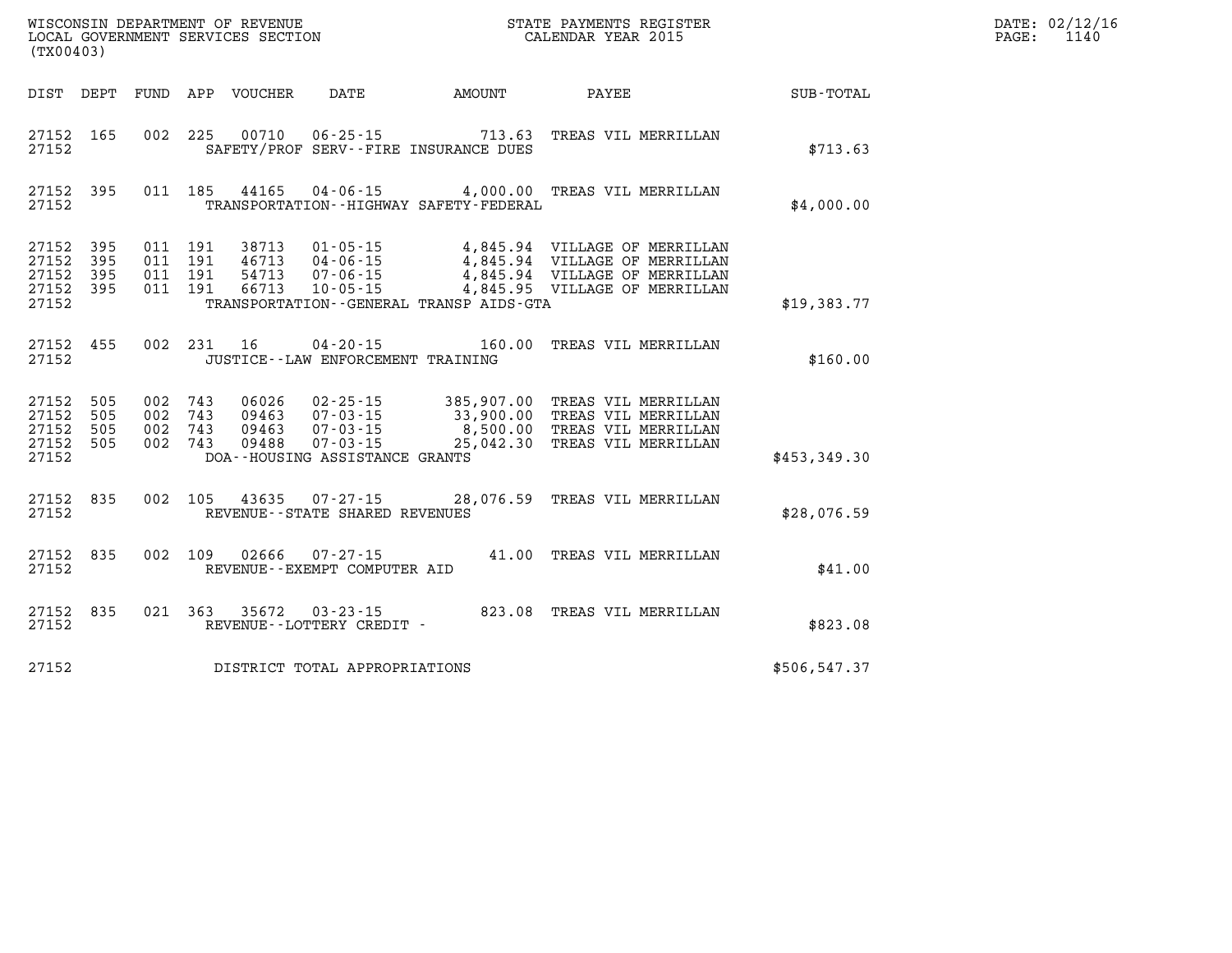| WISCONSIN DEPARTMENT OF REVENUE   | PAYMENTS REGISTER<br>STATE | 02/12/16<br>$\texttt{DATE}$ : |
|-----------------------------------|----------------------------|-------------------------------|
| LOCAL GOVERNMENT SERVICES SECTION | CALENDAR YEAR 2015         | PAGE                          |

| (TX00403)                                                             |                          |                                                                                                                                                                           |                                              |                                                                                  |             |
|-----------------------------------------------------------------------|--------------------------|---------------------------------------------------------------------------------------------------------------------------------------------------------------------------|----------------------------------------------|----------------------------------------------------------------------------------|-------------|
| DIST<br>DEPT                                                          | <b>FUND</b>              | APP<br>VOUCHER<br>DATE                                                                                                                                                    | AMOUNT                                       | PAYEE                                                                            | SUB-TOTAL   |
| 27186<br>165<br>27186                                                 | 002                      | 225<br>00711<br>$06 - 25 - 15$<br>SAFETY/PROF SERV--FIRE INSURANCE DUES                                                                                                   | 557.24                                       | TREAS VIL TAYLOR                                                                 | \$557.24    |
| 27186<br>395<br>395<br>27186<br>27186<br>395<br>27186<br>395<br>27186 | 011<br>011<br>011<br>011 | 38714<br>$01 - 05 - 15$<br>191<br>191<br>46714<br>04-06-15<br>191<br>54714<br>$07 - 06 - 15$<br>191<br>66714<br>$10 - 05 - 15$<br>TRANSPORTATION--GENERAL TRANSP AIDS-GTA | 6,146.06<br>6,146.06<br>6,146.06<br>6,146.08 | VILLAGE OF TAYLOR<br>VILLAGE OF TAYLOR<br>VILLAGE OF TAYLOR<br>VILLAGE OF TAYLOR | \$24,584.26 |
| 27186<br>395<br>27186                                                 | 011                      | 278<br>52853<br>TRANSPORTATION - - LRIP/TRIP/MSIP GRANTS                                                                                                                  | $07 - 06 - 15$ 18,499.42                     | TREAS VIL TAYLOR                                                                 | \$18,499.42 |
| 27186<br>835<br>27186                                                 | 002                      | 105<br>43636<br>07-27-15<br>REVENUE - - STATE SHARED REVENUES                                                                                                             | 24,892.39                                    | TREAS VIL TAYLOR                                                                 | \$24,892.39 |
| 27186<br>835<br>27186<br>835<br>27186                                 | 002<br>002               | 109<br>02667<br>07-27-15<br>109<br>05144<br>$07 - 27 - 15$<br>REVENUE - - EXEMPT COMPUTER AID                                                                             | 5.00<br>299.00                               | TREAS VIL TAYLOR<br>TREAS VIL TAYLOR                                             | \$304.00    |
| 27186<br>835<br>27186                                                 | 021                      | 363<br>35673<br>$03 - 23 - 15$<br>REVENUE - - LOTTERY CREDIT -                                                                                                            | 1,160.70                                     | TREAS VIL TAYLOR                                                                 | \$1,160.70  |
| 27186                                                                 |                          | DISTRICT TOTAL APPROPRIATIONS                                                                                                                                             |                                              |                                                                                  | \$69,998.01 |

WISCONSIN DEPARTMENT OF REVENUE **STATE PAYMENTS REGISTER**<br>LOCAL GOVERNMENT SERVICES SECTION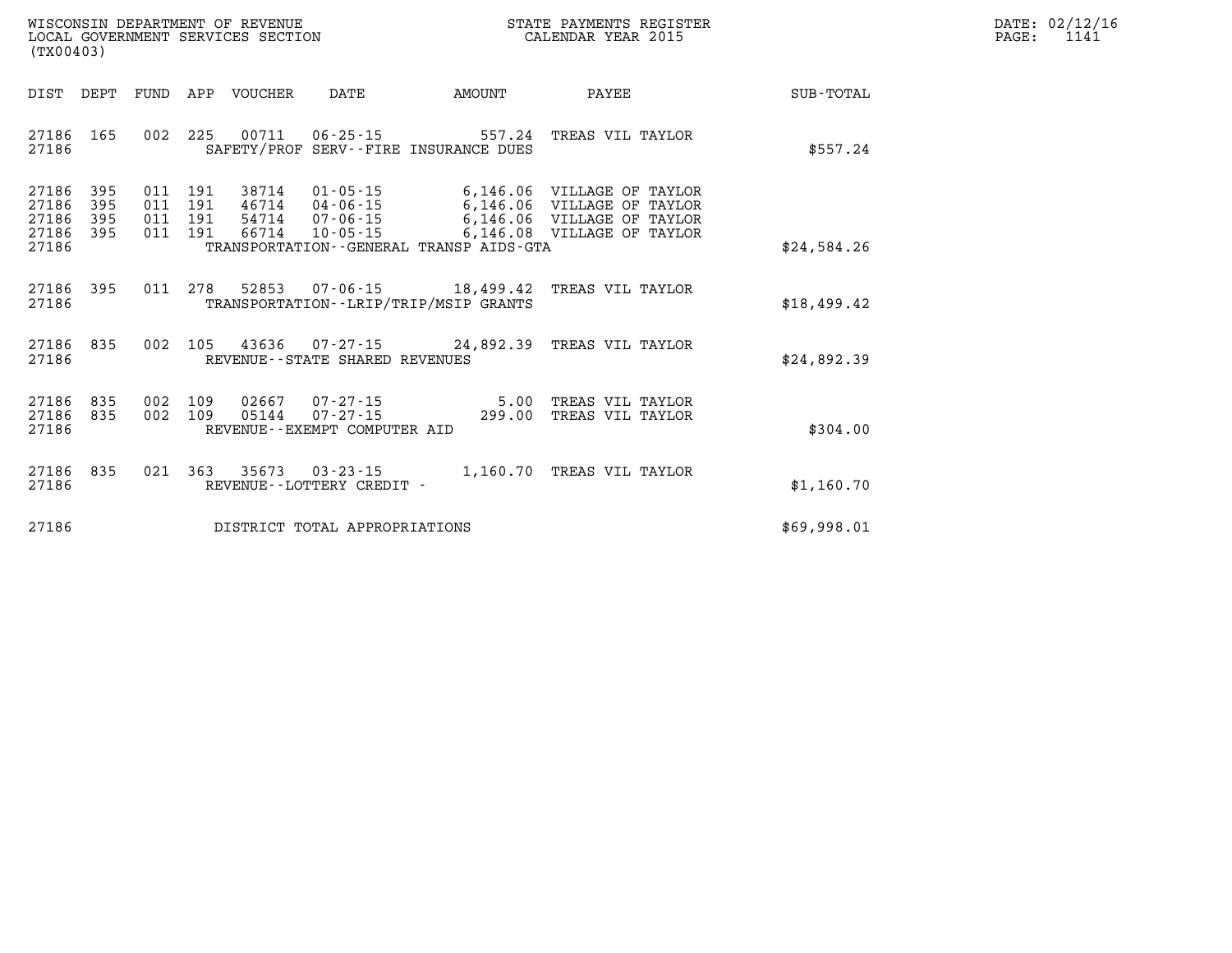| DATE: | 02/12/16 |
|-------|----------|
| PAGE: | 1142     |

| (TX00403)                                                 |  |                               |         |       |                                  |                                             | STATE PAYMENTS REGISTER                                                                                                                                                                                                                                                 | $\mathbb{R}^n$ | DATE: 02/12/1<br>$\mathtt{PAGE}$ :<br>1142 |
|-----------------------------------------------------------|--|-------------------------------|---------|-------|----------------------------------|---------------------------------------------|-------------------------------------------------------------------------------------------------------------------------------------------------------------------------------------------------------------------------------------------------------------------------|----------------|--------------------------------------------|
|                                                           |  |                               |         |       |                                  |                                             |                                                                                                                                                                                                                                                                         |                |                                            |
| 27206 165<br>27206                                        |  |                               |         |       |                                  | SAFETY/PROF SERV--FIRE INSURANCE DUES       | 002 225 00712 06-25-15 8,612.98 TREAS CITY BLACK RIVER FA                                                                                                                                                                                                               | \$8,612.98     |                                            |
| 27206 370<br>27206                                        |  |                               |         |       |                                  | NAT RESOURCES - - FOREST CROP/MFL/CO FOREST | 012 571 39011 06-02-15 31.96 TREAS CITY BLACK RIVER FA                                                                                                                                                                                                                  | \$31.96        |                                            |
| 27206 370<br>27206 370<br>27206                           |  |                               |         |       |                                  | NAT RESOURCES--AIDS IN LIEU OF TAXES        | 012 579   20316   04-03-15   1.73   TREAS CITY BLACK RIVER FA   012 579   20316   04-03-15   74.22   TREAS CITY BLACK RIVER FA                                                                                                                                          | \$75.95        |                                            |
| 27206 395<br>27206 395<br>27206 395<br>27206 395<br>27206 |  |                               |         |       |                                  | TRANSPORTATION--CONNECTING HIGHWAY AIDS     | 011 162 40034 01-05-15 9,967.50 CITY OF BLACK RIVER FALLS<br>011 162 48034 04-06-15 9,967.50 CITY OF BLACK RIVER FALLS<br>011 162 68034 10-05-15 9,967.50 CITY OF BLACK RIVER FALLS<br>011 162 68034 10-05-15 9,967.53 CITY OF BLACK RI                                 | \$39,870.03    |                                            |
| 27206 395<br>27206 395<br>27206 395<br>27206              |  |                               |         |       | TRANSPORTATION - - TRANSIT AID   |                                             | 011 177 58024 06-25-15 18,780.00 CITY OF BLACK RIVER FALLS<br>011 177 60024 07-06-15 18,780.00 CITY OF BLACK RIVER FALLS<br>011 177 62024 09-30-11----- 18,780.00 CITY OF BLACK RIVER FALLS                                                                             | \$56,340.00    |                                            |
| 27206 395<br>27206 395<br>27206 395<br>27206              |  |                               |         |       |                                  | TRANSPORTATION--TRANSIT AIDS-FEDERAL        | 011 182 40075 02-20-15 20,611.00 TREAS CITY BLACK RIVER FA<br>011 182 65703 11-12-15 43,572.00 TREAS CITY BLACK RIVER FA<br>011 182 69973 12-29-15 22,804.00 TREAS CITY BLACK RIVER FA                                                                                  | \$86,987.00    |                                            |
| 27206 395<br>27206 395<br>27206 395<br>27206              |  |                               |         |       |                                  | TRANSPORTATION - - HIGHWAY SAFETY - FEDERAL | 011 185 60085 09-17-15 2,371.20 TREAS CITY BLACK RIVER FA<br>011 185 60085 09-17-15 2,341.28 TREAS CITY BLACK RIVER FA<br>011 185 67626 12-03-15 13,773.01 TREAS CITY BLACK RIVER FA                                                                                    | \$18,485.49    |                                            |
| 27206 395<br>27206 395<br>27206 395<br>27206 395<br>27206 |  | 011 191<br>011 191<br>011 191 | 011 191 | 46715 | 66715 10-05-15                   | TRANSPORTATION--GENERAL TRANSP AIDS-GTA     | 38715  01-05-15  58,895.02  CITY OF BLACK RIVER FALLS<br>46715  04-06-15  58,895.02  CITY OF BLACK RIVER FALLS<br>54715  07-06-15  58,895.02  CITY OF BLACK RIVER FALLS<br>66715  10-05-15  58.895.02  CITY OF BLACK RIVER FALLS<br>58,895.02 CITY OF BLACK RIVER FALLS | \$235,580.08   |                                            |
| 27206 395<br>27206                                        |  |                               |         |       |                                  | TRANSPORTATION - - LRIP/TRIP/MSIP GRANTS    | 011 278 58193 08-26-15 9,250.09 TREAS CITY BLACK RIVER FALLS                                                                                                                                                                                                            | \$9,250.09     |                                            |
| 27206 435<br>27206                                        |  |                               |         |       | 005 162 01DHS 09-11-15           | HS--AMBULANCE FUNDING ASSISTANCE GRANTS     | 5,891.62 BLACK RIVER FALLS EMS                                                                                                                                                                                                                                          | \$5,891.62     |                                            |
|                                                           |  |                               |         |       | 27206 435 005 163 01LGS 11-16-15 |                                             | 30,833.84 DHS PREPAID MEDICAL TRANSPORT                                                                                                                                                                                                                                 |                |                                            |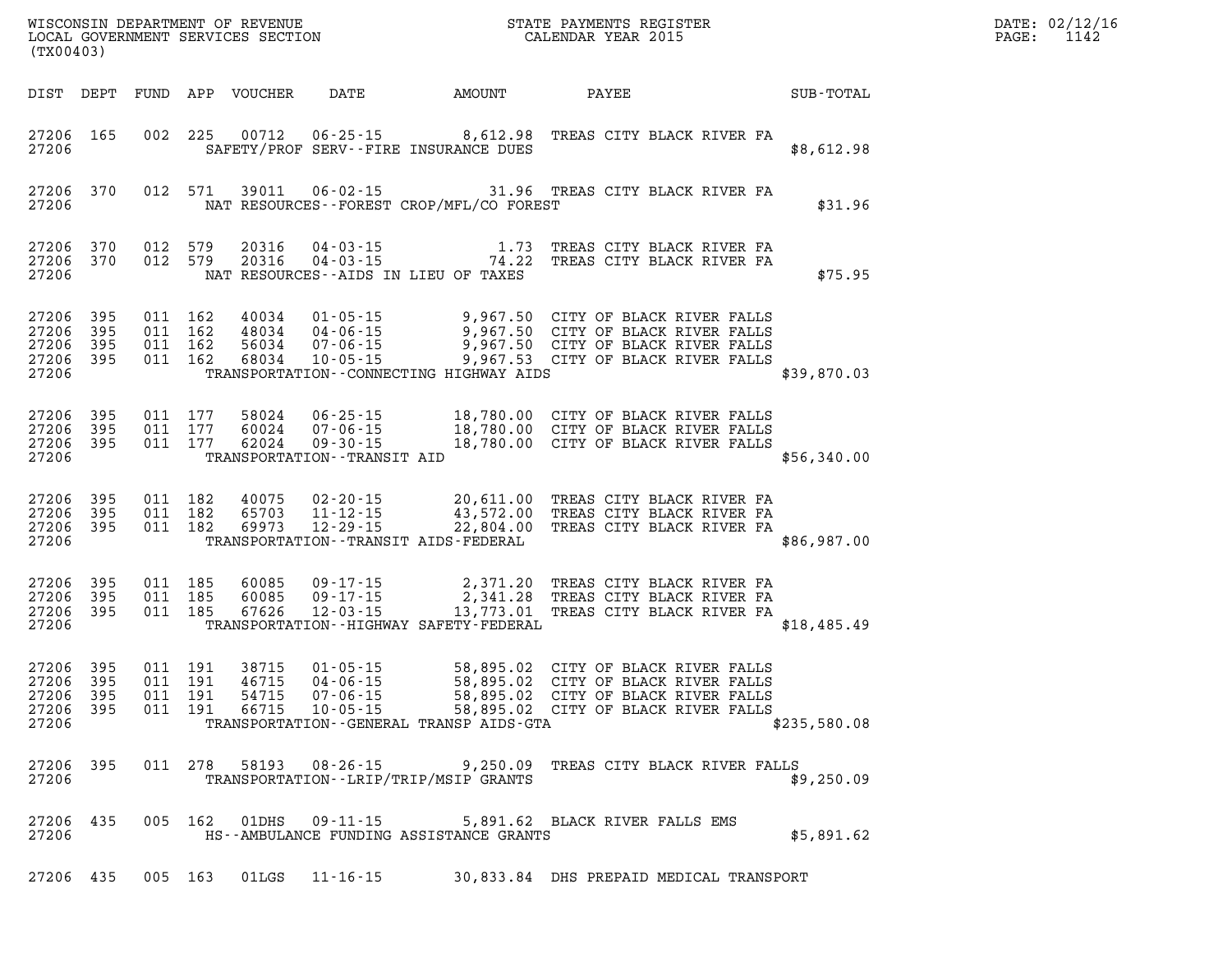| (TX00403)               |            |            |            |                |                                                         |                                                    |       |                                                        |              |
|-------------------------|------------|------------|------------|----------------|---------------------------------------------------------|----------------------------------------------------|-------|--------------------------------------------------------|--------------|
| DIST                    | DEPT       | FUND       | APP        | <b>VOUCHER</b> | DATE                                                    | AMOUNT                                             | PAYEE |                                                        | SUB-TOTAL    |
| 27206                   |            |            |            |                |                                                         | HS--PREPAID MEDICAL TRANSPORT REIMBURSE            |       |                                                        | \$30,833.84  |
| 27206<br>27206          | 455        | 002        | 231        | 11             | $03 - 19 - 15$<br>JUSTICE -- LAW ENFORCEMENT TRAINING   | 960.00                                             |       | TREAS CITY BLACK RIVER FA                              | \$960.00     |
| 27206<br>27206          | 835        | 002        | 105        | 43637          | REVENUE--STATE SHARED REVENUES                          | $07 - 27 - 15$ 142,786.45                          |       | TREAS CITY BLACK RIVER FA                              | \$142,786.45 |
| 27206<br>27206<br>27206 | 835<br>835 | 002<br>002 | 109<br>109 | 02668<br>05145 | 07-27-15<br>07-27-15<br>REVENUE - - EXEMPT COMPUTER AID | 14,524.00<br>1,905.00                              |       | TREAS CITY BLACK RIVER FA<br>TREAS CITY BLACK RIVER FA | \$16,429.00  |
| 27206<br>27206          | 835        | 002        | 501        | 00002          | $02 - 02 - 15$                                          | 6,772.82<br>DOA-PAYMENT FOR MUNICIPAL SERVICES AID |       | TREAS CITY BLACK RIVER FA                              | \$6,772.82   |
| 27206<br>27206          | 835        | 021        | 363        | 35674          | $03 - 23 - 15$<br>REVENUE - - LOTTERY CREDIT -          | 2,550.12                                           |       | TREAS CITY BLACK RIVER FA                              | \$2,550.12   |

**27206 DISTRICT TOTAL APPROPRIATIONS \$661,457.43**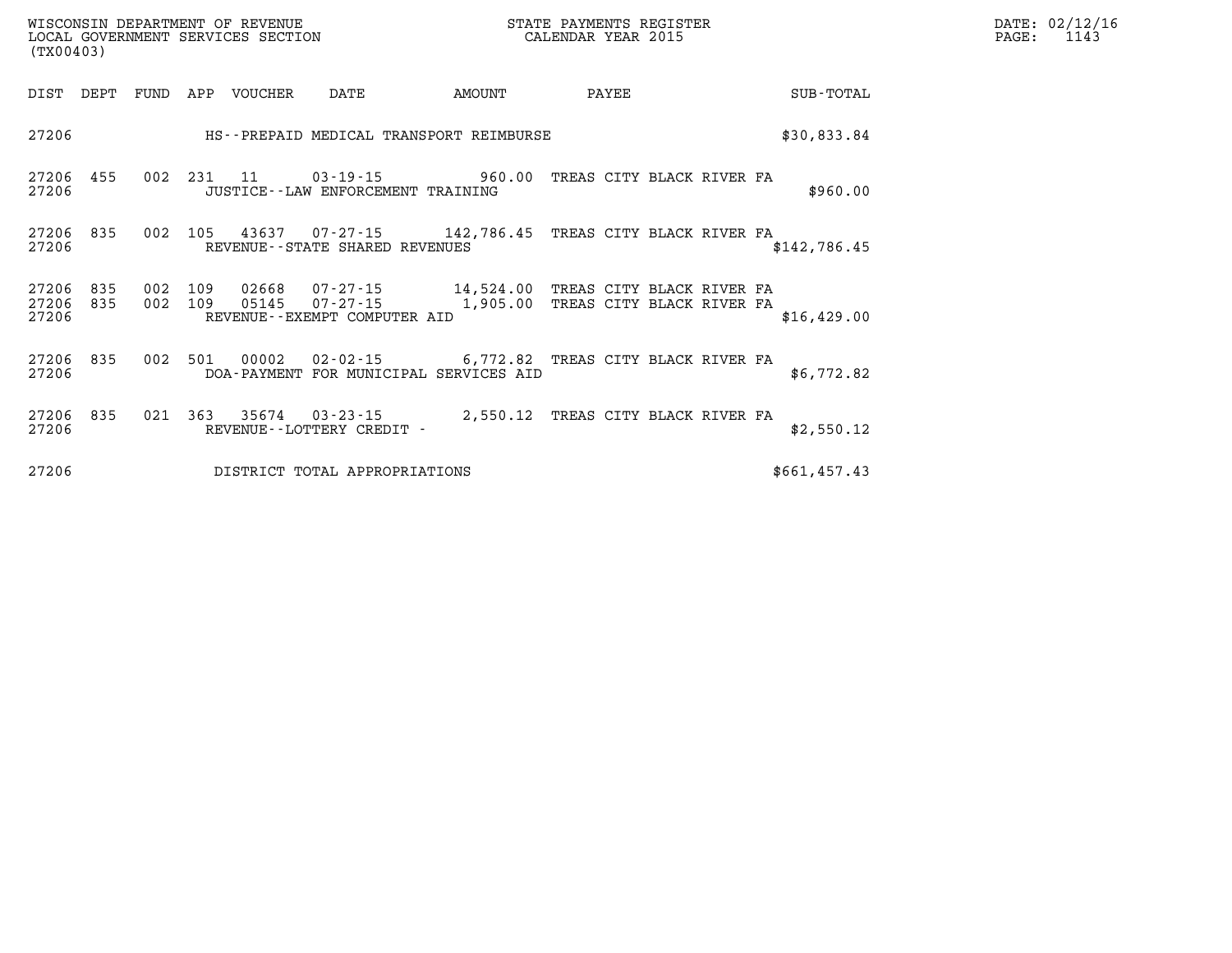| <b>District</b> | <b>District Name (Payee)</b> | Dept. | <b>Agency Name</b>             | Fund  |              | Appropriati Payment Description     | Voucher  | Date            | <b>Payment Amount</b> |
|-----------------|------------------------------|-------|--------------------------------|-------|--------------|-------------------------------------|----------|-----------------|-----------------------|
| M27000          | Jackson County               | 11500 | Dept of Ag, Trade & Cons Protc | 10000 | 70300        | Soil_Water Resource Mgmt            | 00003224 | 12/10/2015      | -\$<br>41,850.00      |
| M27000          | Jackson County               | 11500 | Dept of Ag, Trade & Cons Protc | 27400 | 76300        | Soil_Water Mgmt_Cnty Staffing       | 00003224 | 12/10/2015 \$   | 80,913.00             |
| M27000          | Jackson County               | 11500 | Dept of Ag, Trade & Cons Protc | 27400 | 76400        | Soil_Water Mgmt Aids                | 00003358 | 12/15/2015 \$   | 3.584.00              |
| M27000          | Jackson County               | 11500 | Dept of Ag, Trade & Cons Protc | 27400 | 76400        | Soil Water Mgmt Aids                | 00003359 | 12/15/2015 \$   | 2,296.00              |
| M27000          | Jackson County               | 11500 | Dept of Ag, Trade & Cons Protc | 27400 | 76400        | Soil_Water Mgmt Aids                | 00003360 | $12/15/2015$ \$ | 1,876.00              |
| M27000          | Jackson County               | 11500 | Dept of Ag, Trade & Cons Protc | 27400 | 76400        | Soil_Water Mgmt Aids                | 00003361 | 12/15/2015 \$   | 1,260.00              |
| M27000          | Jackson County               | 11500 | Dept of Ag, Trade & Cons Protc | 27400 | 76400        | Soil_Water Mgmt Aids                | 00003362 | 12/15/2015 \$   | 1,064.00              |
| M27000          | Jackson County               | 11500 | Dept of Ag, Trade & Cons Protc | 27400 | 76400        | Soil_Water Mgmt Aids                | 00003364 | 12/15/2015 \$   | 9,380.00              |
| M27000          | Jackson County               | 11500 | Dept of Ag, Trade & Cons Protc | 36300 | <b>WE100</b> | <b>AGRICULTURE-SOIL &amp; WATER</b> | 00003346 | 12/15/2015 \$   | 8,676.21              |
| M27000          | Jackson County               | 11500 | Dept of Ag, Trade & Cons Protc | 36300 | <b>WE100</b> | <b>AGRICULTURE-SOIL &amp; WATER</b> | 00003347 | 12/15/2015 \$   | 9,119.32              |
| M27000          | <b>Jackson County</b>        | 11500 | Dept of Ag, Trade & Cons Protc | 36300 | <b>WE100</b> | <b>AGRICULTURE-SOIL &amp; WATER</b> | 00003348 | 12/15/2015 \$   | 4,265.67              |
| M27000          | Jackson County               | 11500 | Dept of Ag, Trade & Cons Protc | 36300 | <b>WE100</b> | AGRICULTURE-SOIL & WATER            | 00003349 | 12/15/2015      | <b>S</b><br>7,813.50  |
| M27000          | Jackson County               | 11500 | Dept of Ag, Trade & Cons Protc | 36300 | <b>WE100</b> | <b>AGRICULTURE-SOIL &amp; WATER</b> | 00003350 | 12/15/2015 \$   | 3,250.00              |
| M27000          | Jackson County               | 11500 | Dept of Ag, Trade & Cons Protc | 36300 | <b>WE100</b> | <b>AGRICULTURE-SOIL &amp; WATER</b> | 00003351 | 12/15/2015 \$   | 14,000.00             |
| M27000          | Jackson County               | 11500 | Dept of Ag, Trade & Cons Protc | 36300 | <b>WE100</b> | AGRICULTURE-SOIL & WATER            | 00003352 | 12/15/2015 \$   | 14,000.00             |
| M27000          | Jackson County               | 11500 | Dept of Ag, Trade & Cons Protc | 36300 | <b>WE100</b> | <b>AGRICULTURE-SOIL &amp; WATER</b> | 00003353 | 12/15/2015 \$   | 13,031.37             |
| M27000          | Jackson County               | 11500 | Dept of Ag, Trade & Cons Protc | 36300 | <b>WE100</b> | <b>AGRICULTURE-SOIL &amp; WATER</b> | 00003354 | 12/15/2015 \$   | 2,020.14              |
| M27000          | Jackson County               | 16500 | Dept of Safety & Prof Services | 10000 | 23600        | <b>POWTS Replacement Rehab</b>      | 00000364 | $11/12/2015$ \$ | 31,970.84             |
| M27000          | Jackson County               | 41000 | Department of Corrections      | 10000 | 11600        | Reimbursing counties for proba      | 00009404 | 11/17/2015 \$   | 44,477.44             |
| M27000          | <b>Jackson County</b>        | 45500 | Department of Justice          | 10000 | 27100        | Alt prosecution alcohol drugs       | 00001309 | 10/30/2015 \$   | 19,152.01             |
| M27000          | Jackson County               | 46500 | Department of Military Affairs | 10000 | 30800        | Emergency response equipment        | 00001589 | 11/12/2015 \$   | 3,334.50              |
| M27000          | Jackson County               | 48500 | Department of Veterans Affairs | 58200 | 28000        | Veterans transportation grant       | 00004058 | 12/21/2015 \$   | 1,721.72              |
| M27000          | Jackson County               | 50500 | Department of Administration   | 10000 | 15500        | Federal aid, local assistance       | 00003314 | 11/17/2015 \$   | 4,095.89              |
| M27000          | Jackson County               | 50500 | Department of Administration   | 10000 | 15500        | Federal aid, local assistance       | 00006149 | 12/15/2015 \$   | 1,926.84              |
| M27000          | Jackson County               | 50500 | Department of Administration   | 23500 | 37100        | Low-income assistance grants        | 00003314 | 11/17/2015 \$   | 2,113.48              |
| M27000          | <b>Jackson County</b>        | 50500 | Department of Administration   | 23500 | 37100        | Low-income assistance grants        | 00006149 | 12/15/2015 \$   | 3,640.50              |
| M27000          | Jackson County               | 83500 | Department of Revenue          | 10000 | 10500        | County and Municipal Aid            | 00001051 | 11/16/2015 \$   | 841,552.58            |
| M27002          | Town Of Adams                | 83500 | Department of Revenue          | 10000 | 10500        | County and Municipal Aid            | 00001024 | 11/16/2015 \$   | 30,496.03             |
| M27004          | Town Of Albion               | 83500 | Department of Revenue          | 10000 | 10500        | County and Municipal Aid            | 00001025 | 11/16/2015 \$   | 18,609.57             |
| M27006          | Town Of Alma                 | 83500 | Department of Revenue          | 10000 | 10500        | County and Municipal Aid            | 00001026 | 11/16/2015 \$   | 41,817.98             |
| M27008          | Town Of Bear Bluff           | 83500 | Department of Revenue          | 10000 | 10500        | County and Municipal Aid            | 00001027 | 11/16/2015 \$   | 2,260.92              |
| M27010          | Town Of Brockway             | 83500 | Department of Revenue          | 10000 | 10500        | County and Municipal Aid            | 00001028 | 11/16/2015 \$   | 88,826.84             |
| M27012          | Town Of City Point           | 83500 | Department of Revenue          | 10000 | 10500        | County and Municipal Aid            | 00001029 | 11/16/2015 \$   | 7,013.72              |
| M27014          | Town Of Cleveland            | 83500 | Department of Revenue          | 10000 | 10500        | County and Municipal Aid            | 00001030 | 11/16/2015 \$   | 31,099.99             |
| M27016          | Town Of Curran               | 83500 | Department of Revenue          | 10000 | 10500        | County and Municipal Aid            | 00001031 | 11/16/2015 \$   | 26,175.28             |
| M27018          | Town Of Franklin             | 83500 | Department of Revenue          | 10000 | 10500        | County and Municipal Aid            | 00001032 | 11/16/2015 \$   | 31,055.51             |
| M27020          | Town Of Garden Valley        | 83500 | Department of Revenue          | 10000 | 10500        | County and Municipal Aid            | 00001033 | 11/16/2015      | \$<br>27,056.49       |
| M27022          | Town Of Garfield             | 83500 | Department of Revenue          | 10000 | 10500        | County and Municipal Aid            | 00001034 | 11/16/2015 \$   | 28,229.83             |
| M27024          | Town Of Hixton               | 83500 | Department of Revenue          | 10000 | 10500        | County and Municipal Aid            | 00001035 | 11/16/2015 \$   | 70,155.78             |
| M27026          | Town Of Irving               | 83500 | Department of Revenue          | 10000 | 10500        | County and Municipal Aid            | 00001036 | 11/16/2015 \$   | 21,295.59             |